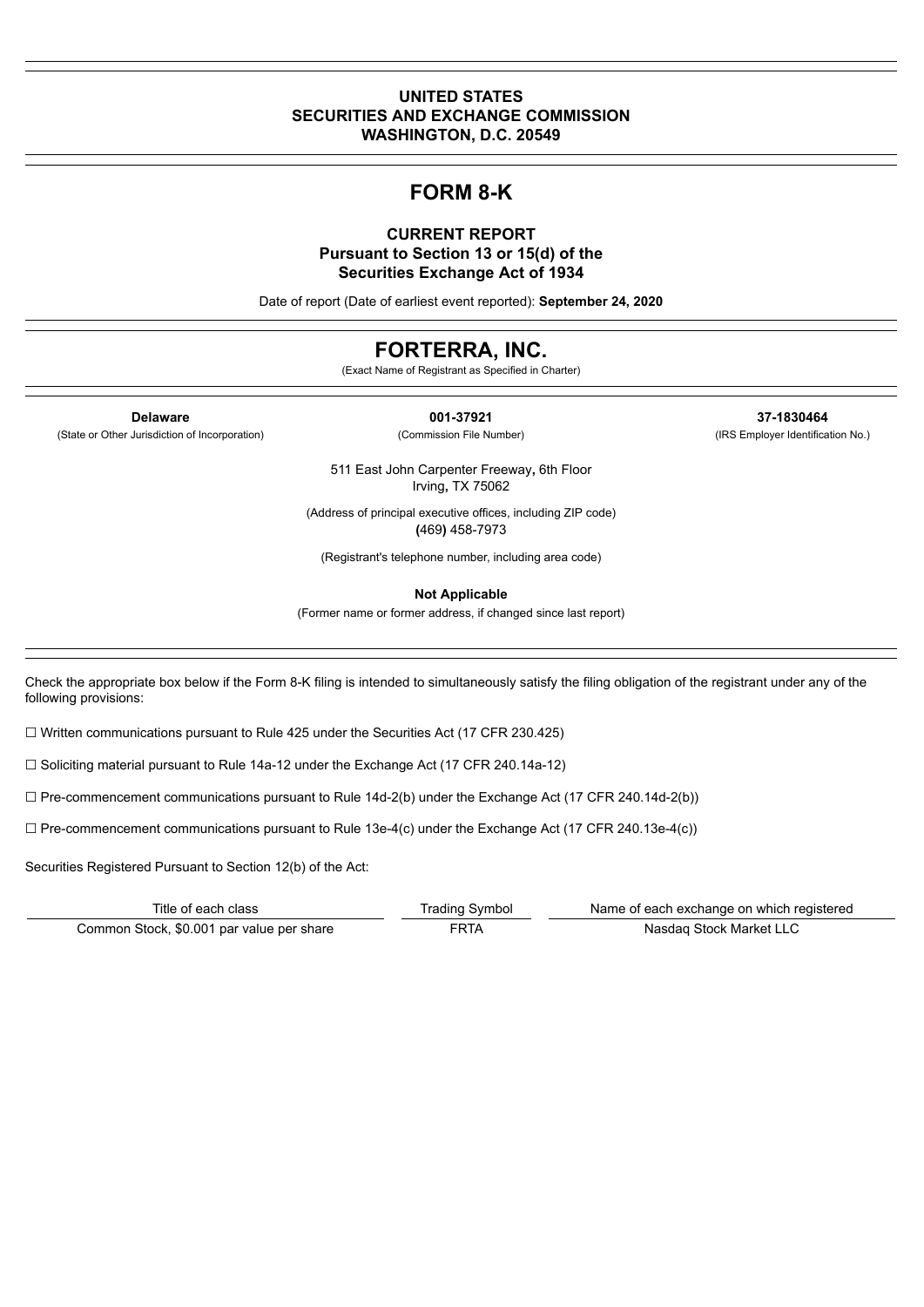Securities Registered Pursuant to Section 12(g) of the Act: None

Indicate by check mark whether the registrant is an emerging growth company as defined in Rule 405 of the Securities Act of 1933 (§230.405 of this chapter) or Rule 12b-2 of the Securities Exchange Act of 1934 (§240.12b-2 of this chapter).

### Emerging growth company □

If an emerging growth company, indicate by check mark if the registrant has elected not to use the extended transition period for complying with any new or revised financial accounting standards provided pursuant to Section 13(a) of the Exchange Act. □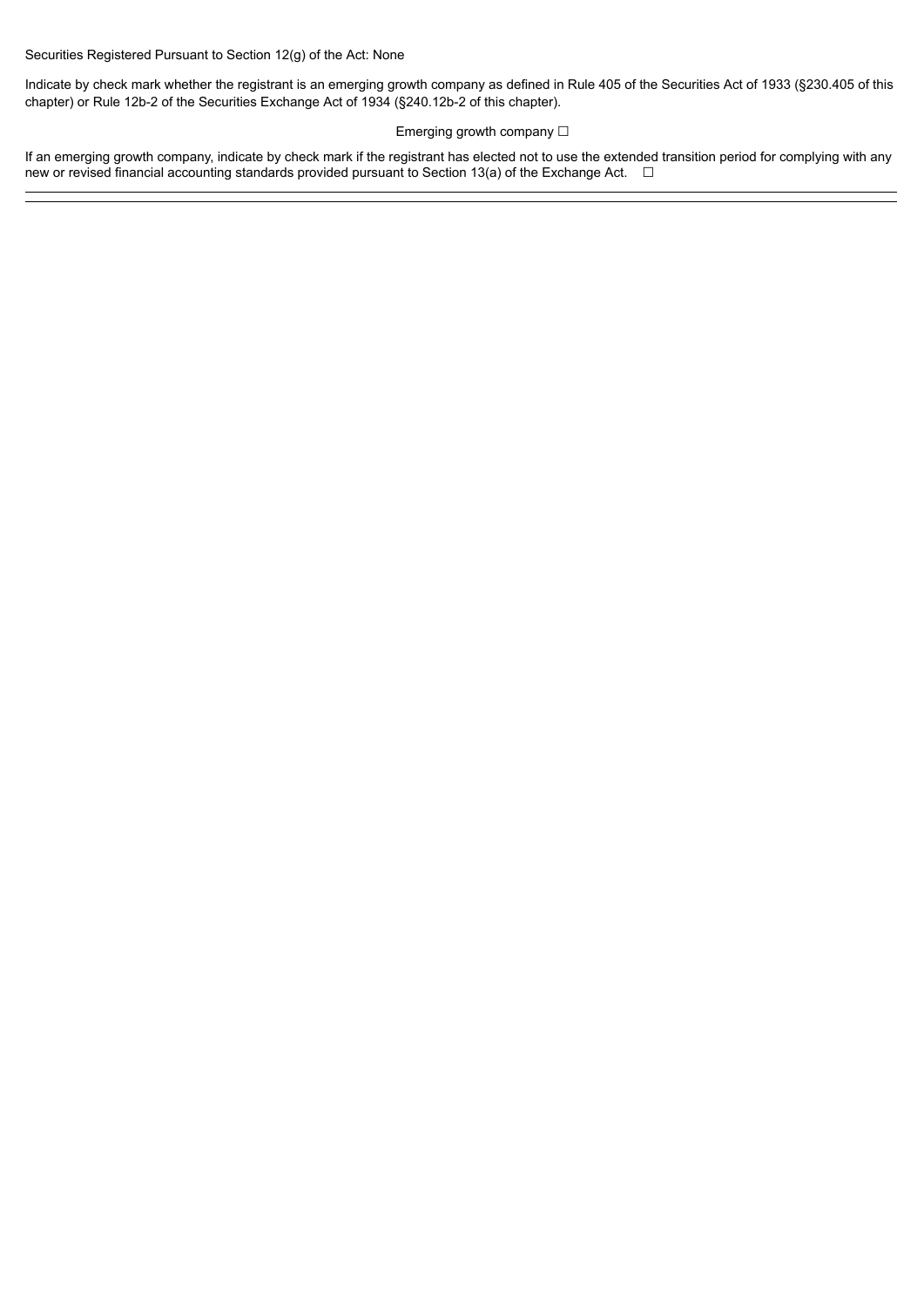#### **Item 8.01. Other Events.**

On September 21, 2020, Forterra US Holdings, LLC (the "Selling Stockholder"), a significant stockholder of Forterra, Inc. (the "Company"), completed an underwritten public offering of 10,000,000 shares (the "Shares") of the Company's common stock, par value \$0.001 per share (the "Common Stock"). The offering was effected pursuant to an underwriting agreement (the "Underwriting Agreement") by and among the Company, the Selling Stockholder and Credit Suisse Securities (USA) LLC, BofA Securities, Inc. and Citigroup Global Markets, Inc., as representatives of the underwriters named therein (collectively, the "Underwriters"). The Shares were sold by the Selling Stockholder at a public offering price of \$13.50 per share, less underwriting discounts. Under the terms of the Underwriting Agreement, the Selling Stockholder has granted the Underwriters an option, exercisable for 30 days from the date of the Underwriting Agreement, to purchase up to 1,500,000 shares of Common Stock at the public offering price, less underwriting discounts.

The offering and sale of the Shares was made pursuant to a preliminary prospectus supplement and final prospectus supplement related to the Company's shelf registration statement on Form S-3 (File No. 333-235501) (the "Registration Statement"), which became effective on December 27, 2019, each of which has been filed with the Securities and Exchange Commission.

The Selling Stockholder received all net proceeds from the sale of the Shares pursuant to the Underwriting Agreement. The Company did not receive any of the proceeds from the sale of its Common Stock by the Selling Stockholder.

The Company made certain customary representations, warranties and covenants in the Underwriting Agreement concerning the Company and the Registration Statement, preliminary prospectus supplement and final prospectus supplement related to the offering and sale of the Shares. The Company has also agreed to indemnify the Underwriters against certain liabilities, including liabilities under the Securities Act of 1933, as amended.

The foregoing description of the Underwriting Agreement is qualified in its entirety by reference to the Underwriting Agreement, a copy of which is filed as Exhibit 1.1 to this Form 8-K and incorporated by reference herein.

#### **Item 9.01. Financial Statements and Exhibits.**

- (d) Exhibits
- [1.1](#page-4-0) Underwriting Agreement dated September 16, 2020, by and among Forterra, Inc., Forterra US Holdings, LLC, Credit Suisse Securities (USA) LLC, BofA Securities, Inc. and Citigroup Global Markets, Inc.
- 104 Cover Page Interactive Data File The cover page from the Company's Current Report on Form 8-K filed on September 24, 2020 is formatted in Inline XBRL (included as Exhibit 101).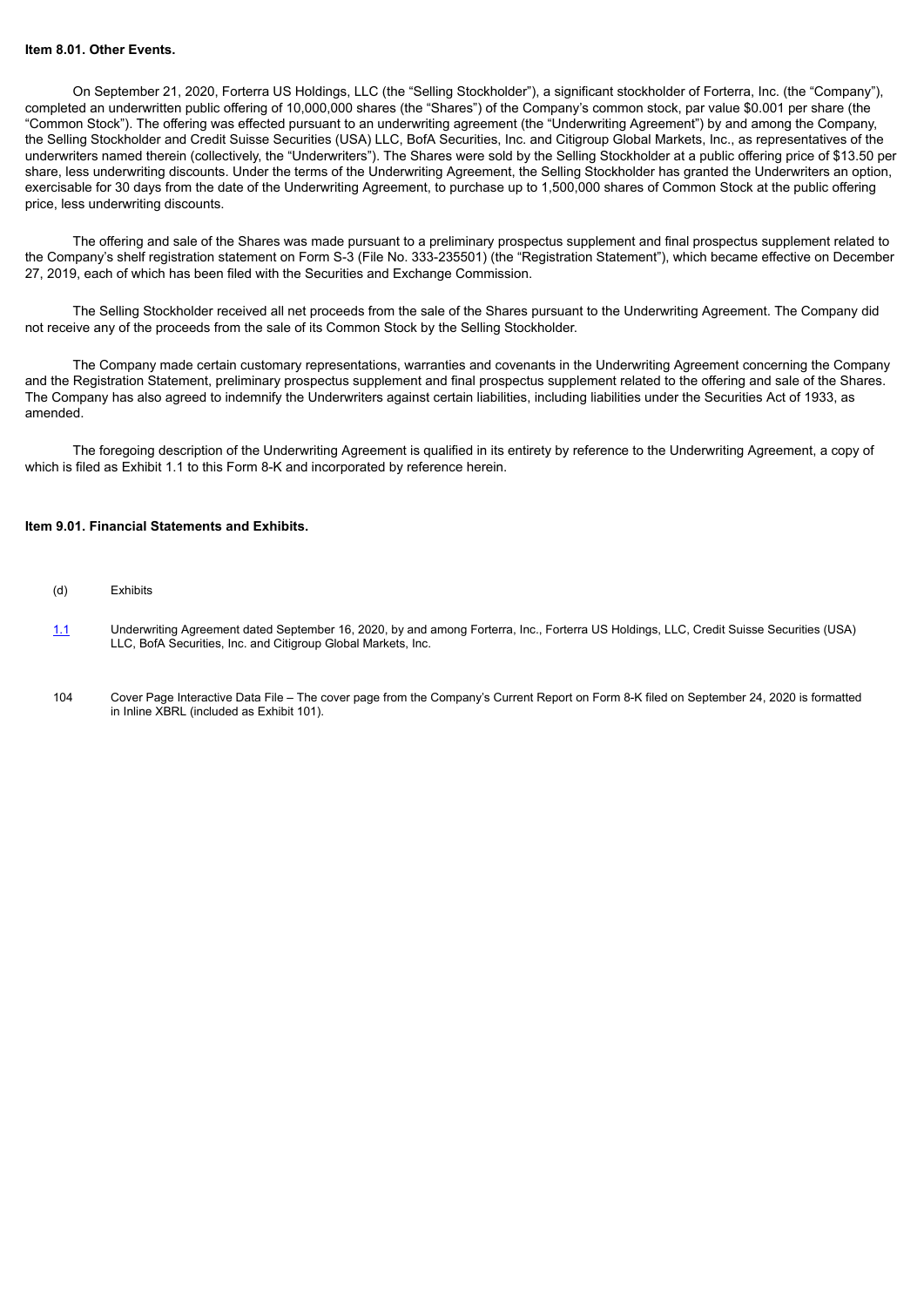# **SIGNATURE**

Pursuant to the requirements of the Securities Exchange Act of 1934, the registrant has duly caused this report to be signed on its behalf by the undersigned hereunto duly authorized.

Forterra, Inc.

/s/ Lori M. Browne

Lori M. Browne Executive Vice President, General Counsel and Secretary

Date: September 24, 2020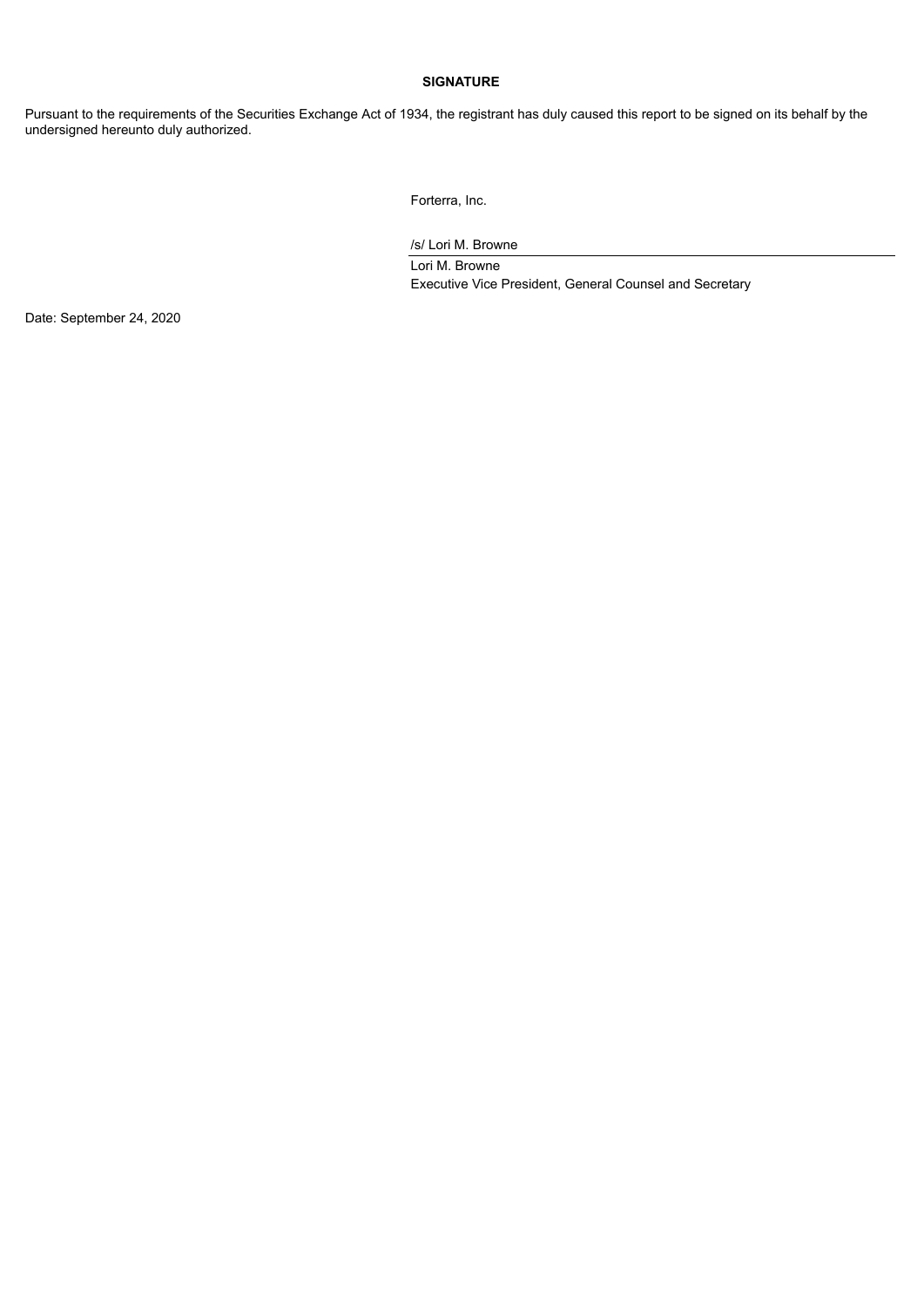*Execution Version*

### **Forterra, Inc.**

### **Common Stock, par value \$0.001 per share**

### *Underwriting Agreement*

September 16, 2020

<span id="page-4-0"></span>Credit Suisse Securities (USA) LLC BofA Securities, Inc. Citigroup Global Markets, Inc.

As representatives of the several Underwriters named in Schedule I hereto, c/o Credit Suisse Securities (USA) LLC Eleven Madison Avenue New York, New York 10010

Ladies and Gentlemen:

Forterra US Holdings, LLC, a Delaware limited liability company (the "**Selling Stockholder**"), proposes, subject to the terms and conditions stated herein, to sell to the Underwriters named in Schedule I hereto (the "**Underwriters**") for whom you (the "**Representatives**") are acting as representatives, an aggregate of 10,000,000 shares of common stock, par value \$0.001 ("**Stock**") of Forterra, Inc., a Delaware corporation (the "**Company**") and, at the election of the Underwriters pursuant to Section 2 hereof, the Selling Stockholder also **proposes**, subject to the terms and conditions stated herein, to sell up to 1,500,000 additional shares of Stock. The initial shares proposed to be sold by the Selling Stockholder on the date hereof are hereinafter called the "**Firm Shares**" and the additional shares that the Underwriters elect to purchase from the Selling Stockholder pursuant to Section 2 hereof, if any, are hereinafter called the "**Optional Shares**". The Firm Shares and the Optional Shares are herein collectively called the "**Shares**".

1. (a) The Company represents and warrants to, and agrees with, each of the Underwriters that:

(i) The Company meets the requirements for the use of Form S-3 under Securities Act of 1933, as amended (the "**Act**"); a registration statement on Form S-3 (File Number 333-235501) (the "**Initial Registration Statement**"), in respect of the Shares has been filed with the Securities and Exchange Commission (the "**Commission**"); the Initial Registration Statement and any delaying amendment or post-effective amendment thereto, each in the form heretofore delivered to you have been declared effective by the Commission in such form; no other document with respect to the Initial Registration Statement has been filed, or transmitted for filing, with the Commission (other than prospectuses filed pursuant to Rule 424(b) of the rules and regulations of the Commission under the Act, each in the form heretofore delivered to the Representatives); and no stop order suspending the effectiveness of the Initial Registration Statement, any post-effective amendment thereto or any part thereof has been issued and no proceeding for that purpose has been initiated or, to the knowledge of the Company, threatened by the Commission (the base prospectus filed as part of the Initial Registration Statement, in the form in which it has most recently been filed with the Commission on or prior to the date of this Agreement relating to the Shares, is hereinafter called the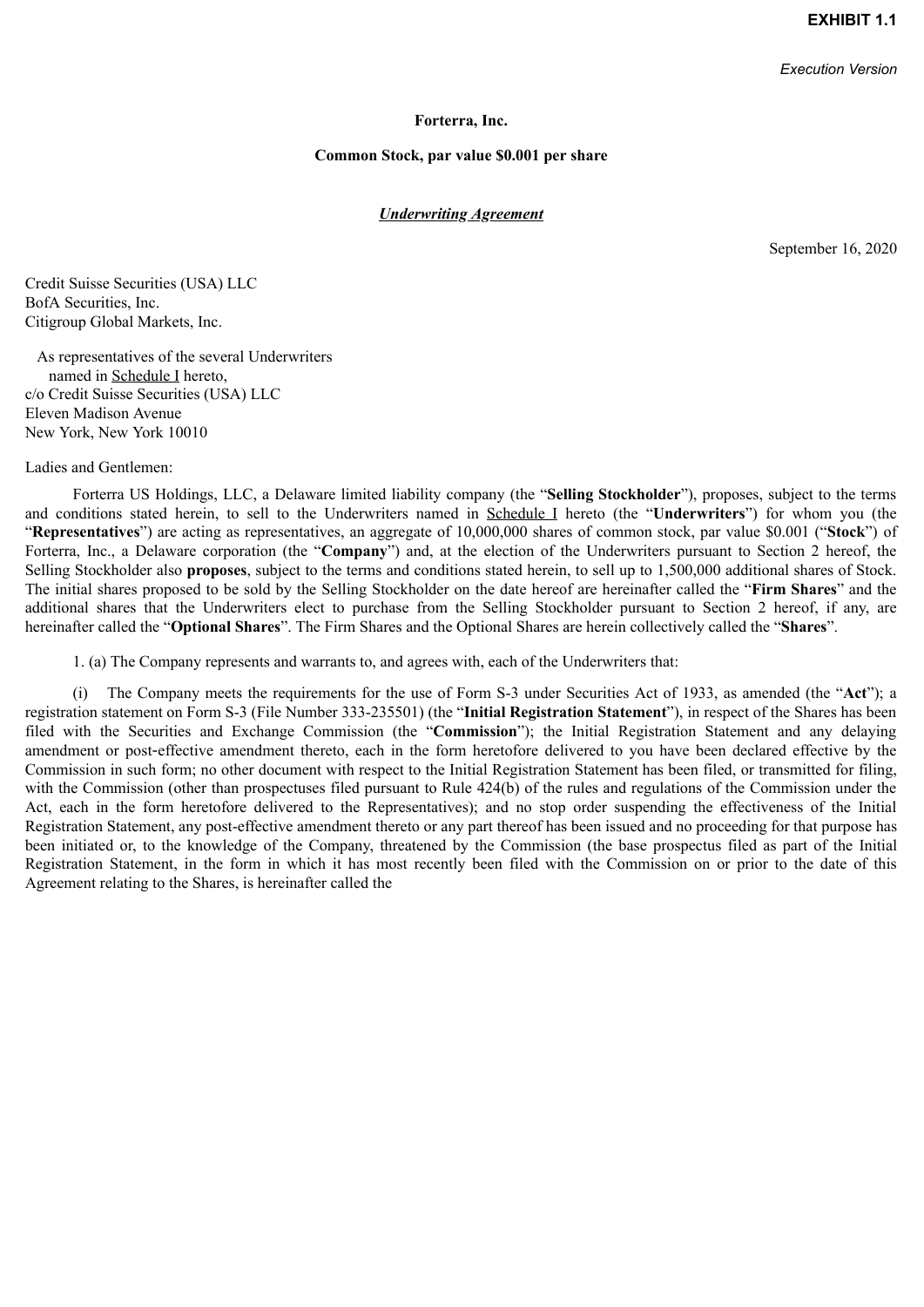"**Basic Prospectus**"; any preliminary prospectus (including any preliminary prospectus supplement) relating to the Shares filed with the Commission pursuant to Rule 424(b) under the Act is hereinafter called a "**Preliminary Prospectus**"; the various parts of the Initial Registration Statement, including all exhibits thereto and including any prospectus supplement relating to the Shares that is filed with the Commission and deemed by virtue of Rule 430B under the Act to be part of the Initial Registration Statement, each as amended at the time such part of the Initial Registration Statement became effective, are hereinafter collectively called the "**Registration Statement**"; the Basic Prospectus, as amended and supplemented immediately prior to the Applicable Time (as defined in Section 1(a) (iii) hereof), is hereinafter called the "**Pricing Prospectus**"; the form of the final prospectus relating to the Shares filed with Commission pursuant to Rule 424(b) under the Act in accordance with Section 5(a) hereof is hereinafter called the "**Prospectus**"; any reference herein to the Registration Statement, Basic Prospectus, the Pricing Prospectus, any Preliminary Prospectus or the Prospectus, or any amendment or supplement thereto, shall be deemed to refer to and include any documents filed under the Securities Exchange Act of 1934, as amended (the "**Exchange Act**") and incorporated by reference therein pursuant to Item 12 of Form S-3, as of the date of such filing; any reference to any amendment or supplement to the Registration Statement, the Basic Prospectus, any Preliminary Prospectus or the Prospectus shall be deemed to refer to and include any post-effective amendment to the Registration Statement, any prospectus supplement relating to the Shares filed with the Commission pursuant to Rule 424(b) under the Act and any documents filed under the Exchange Act, and incorporated by reference therein, in each case after the date of the Registration Statement, the Basic Prospectus, such Preliminary Prospectus or the Prospectus, as the case may be; any reference to any amendment to the Registration Statement shall be deemed to refer to and include the most recent annual report of the Company filed pursuant to Section 13(a) or 15(d) of the Exchange Act after the effective date of the Registration Statement that is incorporated by reference in the Registration Statement; any oral or written communication with potential investors undertaken in reliance on Rule 163B under the Act is hereinafter called a "**Testing-the-Waters Communication**"; and any Testing-the-Waters Communication that is a written communication within the meaning of Rule 405 under the Act is hereinafter called a "**Written Testing-the-Waters Communication**"; and any "issuer free writing prospectus" as defined in Rule 433 under the Act relating to the Shares is hereinafter called an "**Issuer Free Writing Prospectus**");

(ii) No order preventing or suspending the use of any Preliminary Prospectus or any Issuer Free Writing Prospectus has been issued by the Commission, and each Preliminary Prospectus, at the time of filing thereof, conformed in all material respects to the requirements of the Act and the rules and regulations of the Commission thereunder, and did not contain an untrue statement of a material fact or omit to state a material fact required to be stated therein or necessary to make the statements therein, in the light of the circumstances under which they were made, not misleading; *provided*, *however*, that this representation and warranty shall not apply to any statements or omissions made in reliance upon and in conformity with the Underwriter Information (as defined in Section 9(b));

(iii) For the purposes of this Agreement, the "**Applicable Time**" is 5:10 p.m. (Eastern time) on the date of this Agreement. The Pricing Prospectus, as supplemented by the information listed on Schedule II(c) hereto, taken together (collectively, the "**Pricing Disclosure Package**"), as of the Applicable Time did not, and as of each Time of Delivery (as defined in Section 4 of this Agreement) will not, include any untrue statement of a material fact or omit to state any material fact necessary in order to make the statements therein, in the light of the circumstances under which they were made, not misleading; and each Issuer Free Writing Prospectus and each Written Testing-the-Waters Communication does not conflict with the information contained in the Registration Statement, the Pricing Prospectus or the Prospectus and each Issuer Free Writing Prospectus and each Written Testing-the-Waters Communication, as supplemented by and taken together with the Pricing Disclosure Package as of the Applicable Time, did not, and as of each Time of Delivery will not, include any untrue statement of a material fact or omit to state any material fact necessary in order to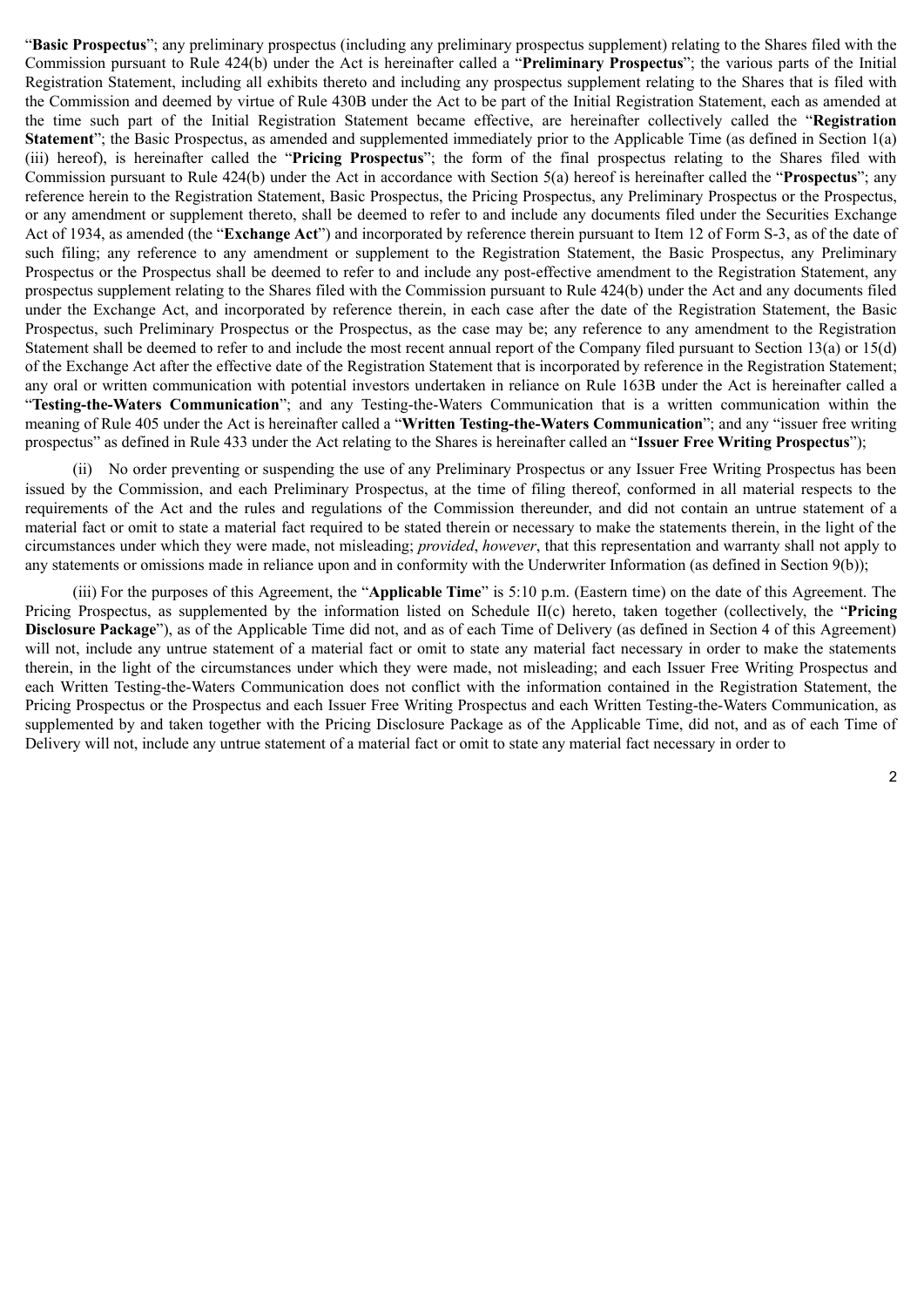make the statements therein, in the light of the circumstances under which they were made, not misleading; *provided, however*, that this representation and warranty shall not apply to statements or omissions made in reliance upon and in conformity with the Underwriter Information;

(iv) The documents incorporated by reference in the Pricing Prospectus and Prospectus, when they were filed with the Commission conformed in all material respects to the requirements of the Act or the Exchange Act, as applicable, and the rules and regulations of the Commission thereunder; and any further documents so filed and incorporated by reference in the Pricing Prospectus and the Prospectus or any further amendment or supplement thereto, when such documents are filed with the Commission will conform in all material respects to the requirements of the Act or the Exchange Act, as applicable, and the rules and regulations of the Commission thereunder; and no such documents were filed by the Company or on the Company's behalf with the Commission since the Commission's close of business on the business day immediately prior to the date of this Agreement and prior to the execution of this Agreement, except as set forth on Schedule II(b) hereto; *provided, however*, that this representation and warranty shall not apply to any statements or omissions made in reliance upon and in conformity with the Underwriter Information.

(v) The Registration Statement conforms, and the Prospectus and any further amendments or supplements to the Registration Statement and the Prospectus will conform, in all material respects to the requirements of the Act and the rules and regulations of the Commission thereunder and do not and will not, as of the applicable effective date as to each part of the Registration Statement and as of the applicable filing date as to the Prospectus and any amendment or supplement thereto, and as of each Time of Delivery, contain an untrue statement of a material fact or omit to state a material fact required to be stated therein or necessary to make the statements therein not misleading (in the case of the Prospectus or any amendment or supplement thereto, in the light of the circumstances under which they were made); *provided, however*, that this representation and warranty shall not apply to any statements or omissions made in reliance upon and in conformity with the Underwriter Information;

(vi) Neither the Company nor any of its subsidiaries has sustained, since the date of the latest audited financial statements included or incorporated by reference in the Pricing Prospectus, any material loss or interference with its business from fire, explosion, flood or other calamity, whether or not covered by insurance, or from any labor dispute or court or governmental action, order or decree, otherwise than as set forth or contemplated in the Pricing Prospectus; and, since the respective dates as of which information is given in the Registration Statement and the Pricing Prospectus, there has not been (A) any change in the capital stock or increase in long‑term debt of the Company (other than as set forth or described in the Pricing Prospectus) or any of its subsidiaries or (B) any material adverse change, or any development involving a prospective material adverse change, in or affecting the business, properties, management, financial position, stockholders' equity or results of operations of the Company and its subsidiaries, taken as a whole (a "**Material Adverse Effect**");

(vii) The Company and its subsidiaries have good and marketable title in fee simple to all real property and good and marketable title to all personal property owned by them, in each case free and clear of all liens, encumbrances and defects except such as are described in the Pricing Prospectus or such as would not, individually or in the aggregate, reasonably be expected to have a Material Adverse Effect; and any real property and buildings held under lease by the Company and its subsidiaries are held by them under valid, subsisting and enforceable leases (to the knowledge of the Company with respect to any counterparty to such agreement) (subject to the effects of (1) bankruptcy, insolvency or similar laws affecting creditors' rights or remedies generally and (2) the application of general principles of equity) with such exceptions as are not material and do not materially interfere with the use made and proposed to be made of such property and buildings by the Company and its subsidiaries;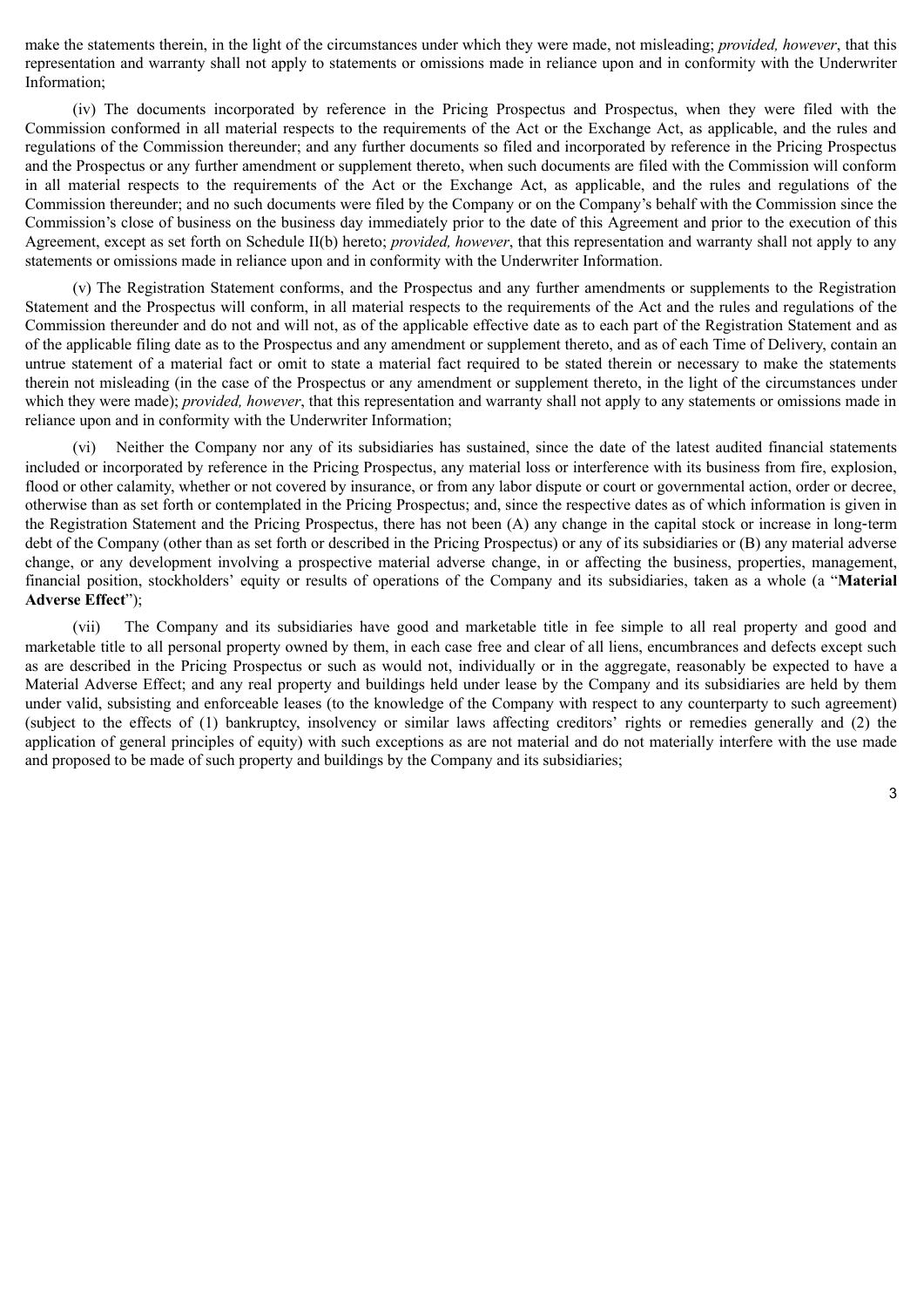(viii) The Company has been duly organized and is validly existing and in good standing under the laws of the state of Delaware, with the corporate power and authority to own or lease, as applicable, its properties and conduct its business as described in the Pricing Prospectus. Each of the Company's subsidiaries has been duly organized and is validly existing and in good standing under the laws of its jurisdiction of organization, with power (corporate or other) and authority to own or lease, as applicable, its properties and conduct its business as described in the Pricing Prospectus, except where the failure to have such power and authority or be in good standing would not, individually or in the aggregate, reasonably be expected to have a Material Adverse Effect. The Company and each of its subsidiaries is duly qualified as a foreign corporation for the transaction of business and is in good standing under the laws of each other jurisdiction in which it owns or leases properties or conducts any business so as to require such qualification, except, in each case where the failure to be so qualified or in good standing would not, individually or in the aggregate, reasonably be expected to have a Material Adverse Effect; and there is no subsidiary of the Company that is not listed in Exhibit 21 to the Company's Annual Report on Form 10-K for the fiscal year ended December 31, 2019 (the "**2019 10-K**") that was required to be listed therein at the time of the filing thereof; (ix) The Company has an authorized capitalization as set forth in the Pricing Prospectus and all of the outstanding shares of capital stock of the Company, including the Shares to be sold by the Selling Stockholder hereunder, have been duly authorized and validly issued and are fully paid and non-assessable, issued free and clear of any preemptive rights and conform to the description of the Stock contained in the Pricing Disclosure Package and the Prospectus; and all of the issued shares of capital stock or other ownership interests of each subsidiary of the Company have been duly authorized and validly issued, are fully paid and non-assessable and are, except as otherwise disclosed in the Pricing Prospectus, owned directly or indirectly by the Company free and clear of all liens, encumbrances, equities or claims;

(x) The execution and delivery of this Agreement and the consummation of the transactions herein contemplated (A) will not result in a breach or violation of any of the terms or provisions of, or constitute a default under, any indenture, mortgage, deed of trust, loan agreement, lease or other agreement or instrument to which the Company or any of its subsidiaries is a party or by which the Company or any of its subsidiaries is bound or to which any of the property or assets of the Company or any of its subsidiaries is subject, (B) result in the violation of any provisions of the certificate of incorporation, bylaws or similar organizational document of the Company or any of its subsidiaries or (C) result in the violation of any statute or any order, rule or regulation of any court or governmental agency or body having jurisdiction over the Company or any of its subsidiaries or any of their properties, except in the case of clauses (A) or (C) above, as would not, individually or in the aggregate, be reasonably expected to have a Material Adverse Effect or impair, in any material respect, the ability of the Company to perform its obligations under this Agreement; and no consent, approval, authorization, order, registration or qualification of or with any such court or governmental agency or body is required for the consummation by the Company of the transactions contemplated by this Agreement, except for such consents, approvals, authorizations, orders, registrations or qualifications (i) as may be required under state securities or Blue Sky laws in connection with the purchase and distribution of the Shares by the Underwriters or (ii) as shall have already been obtained or made;

(xi) Neither the Company nor any of its subsidiaries is (A) in violation of its certificate of incorporation, bylaws or similar organizational documents or (B) in default in the performance or observance of any obligation, agreement, covenant or condition contained in any indenture, mortgage, deed of trust, loan agreement, lease or other agreement or instrument to which it is a party or by which it or any of its properties may be bound, except in the case of (B) for such defaults as would not, individually or in the aggregate, reasonably be expected to have a Material Adverse Effect or impair, in any material respect, the ability of the Company to perform its obligations under this Agreement;

(xii) The statements set forth in the Pricing Prospectus and Prospectus under the captions "Description of Capital Stock" and "Certain U.S. Federal Income Tax Considerations for Non-U.S. Holders",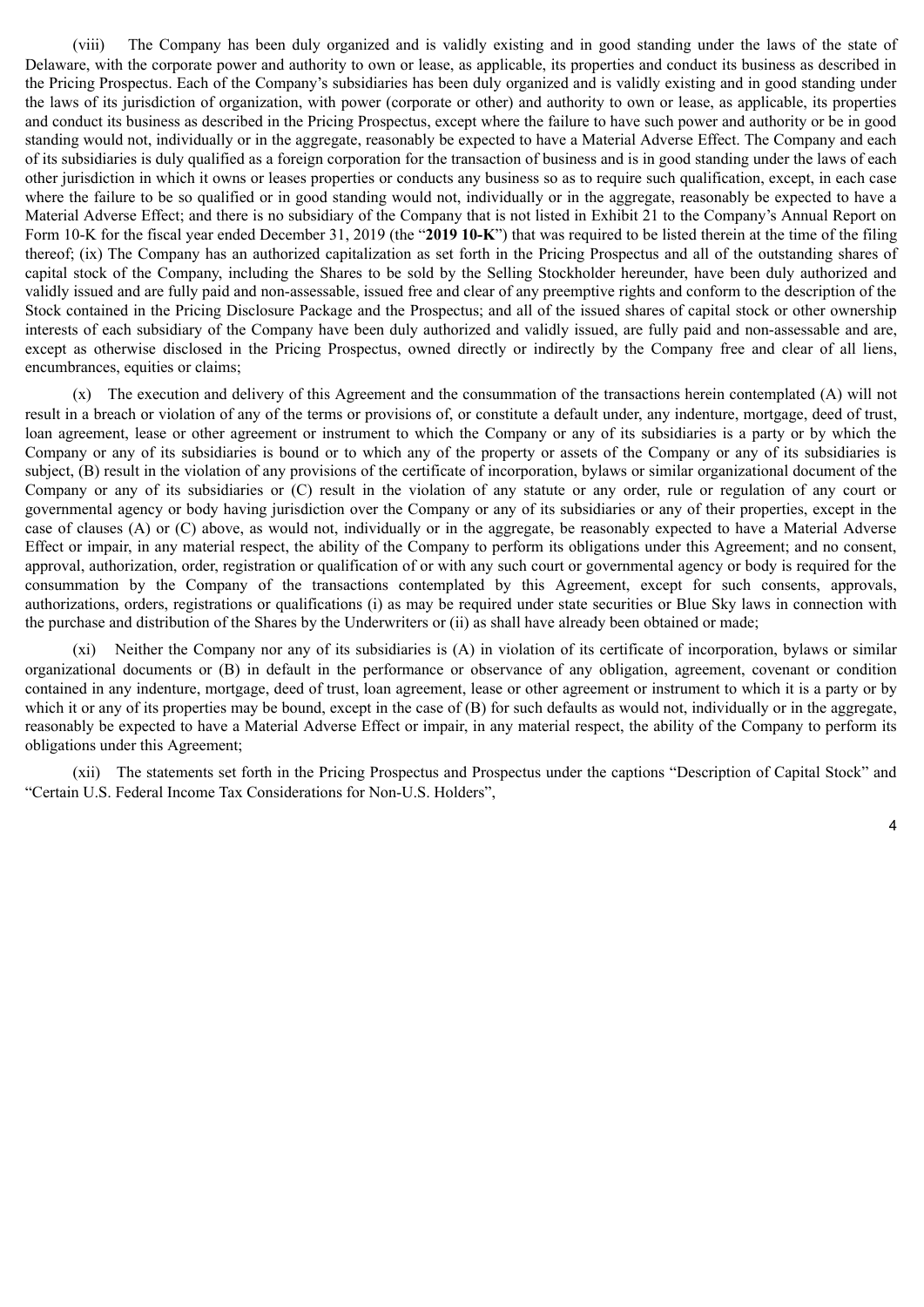and the statements set forth in the Company's 2019 10-K in Item 13, in each case insofar as they purport to describe the provisions of the laws and documents referred to therein, are, in each case, accurate and complete in all material respects;

(xiii) Other than as set forth in the Pricing Prospectus, there are no legal or governmental proceedings pending to which the Company or any of its subsidiaries or, to the Company's knowledge, any officer or director of the Company, is a party or of which any property or assets of the Company or any of its subsidiaries is the subject which, if determined adversely to the Company, any of its subsidiaries or any such officer or director of the Company, as applicable, would individually or in the aggregate be reasonably expected to have a Material Adverse Effect; and, to the Company's knowledge, no such proceedings have been threatened by governmental authorities or by others;

(xiv) The Company is not an "investment company", as such term is defined in the Investment Company Act of 1940, as amended, and the rules and regulations of the Commission thereunder (the "**Investment Company Act**");

(xv) At the time of filing the Registration Statement and any post effective amendment thereto, at the earliest time thereafter that the Company or any offering participant made a bona fide offer (within the meaning of Rule 164(h)(2) under the Act) of the Shares, and at the date hereof, the Company was not, and is not, an "ineligible issuer," as defined in Rule 405 under the Act;

(xvi) The historical financial statements, together with the related schedules and notes, included in the Registration Statement, the Pricing Prospectus and the Prospectus present fairly the consolidated financial position of the entities or businesses to which they relate at the dates indicated and the results of their operations and cash flows for the periods specified; such financial statements comply with the applicable requirements of the Act and have been prepared in conformity with generally accepted accounting principles as applied in the United States ("**GAAP**") applied on a consistent basis throughout the periods involved, except as may be expressly stated in the related notes thereto; the supporting schedules included in the Registration Statement, the Pricing Prospectus and the Prospectus, if any, present fairly in accordance with GAAP the information required to be stated therein; the selected financial data included in Item 6 of the 2019 10-K present fairly in all material respects the information shown therein and have been compiled on a basis consistent with that of the financial statements included therein from which such information was derived, except as disclosed therein. Except as included therein, no historical or pro forma financial statements or supporting schedules are required to be included in the Registration Statement, the Pricing Prospectus or the Prospectus under the Act and the rules and regulations of the Commission thereunder; all financial measures prepared other than in accordance with GAAP included in the Registration Statement, the Pricing Prospectus and the Prospectus are presented in all material respects in compliance with Regulation G under the Exchange Act and Item 10 of Regulation S-K under the Act, as applicable; and all other financial information regarding the Company or its subsidiaries included in the Registration Statement, the Pricing Prospectus and the Prospectus has been derived from the accounting records of the Company and its subsidiaries and presents fairly in all material respects the information shown thereby;

(xvii) Ernst & Young LLP, which has expressed its opinion with respect to certain financial statements of the Company and its subsidiaries, is an independent registered public accounting firm with respect to the Company as required by the Act and the rules and regulations of the Commission thereunder; Moss Adams, which has expressed its opinion with respect to certain financial statements of Concrete Pipe & Precast, LLC ("**CP&P**"), is an independent registered public accounting firm with respect to CP&P under the Independence Rules of the AICPA Code of Professional Conduct and its interpretation and rulings;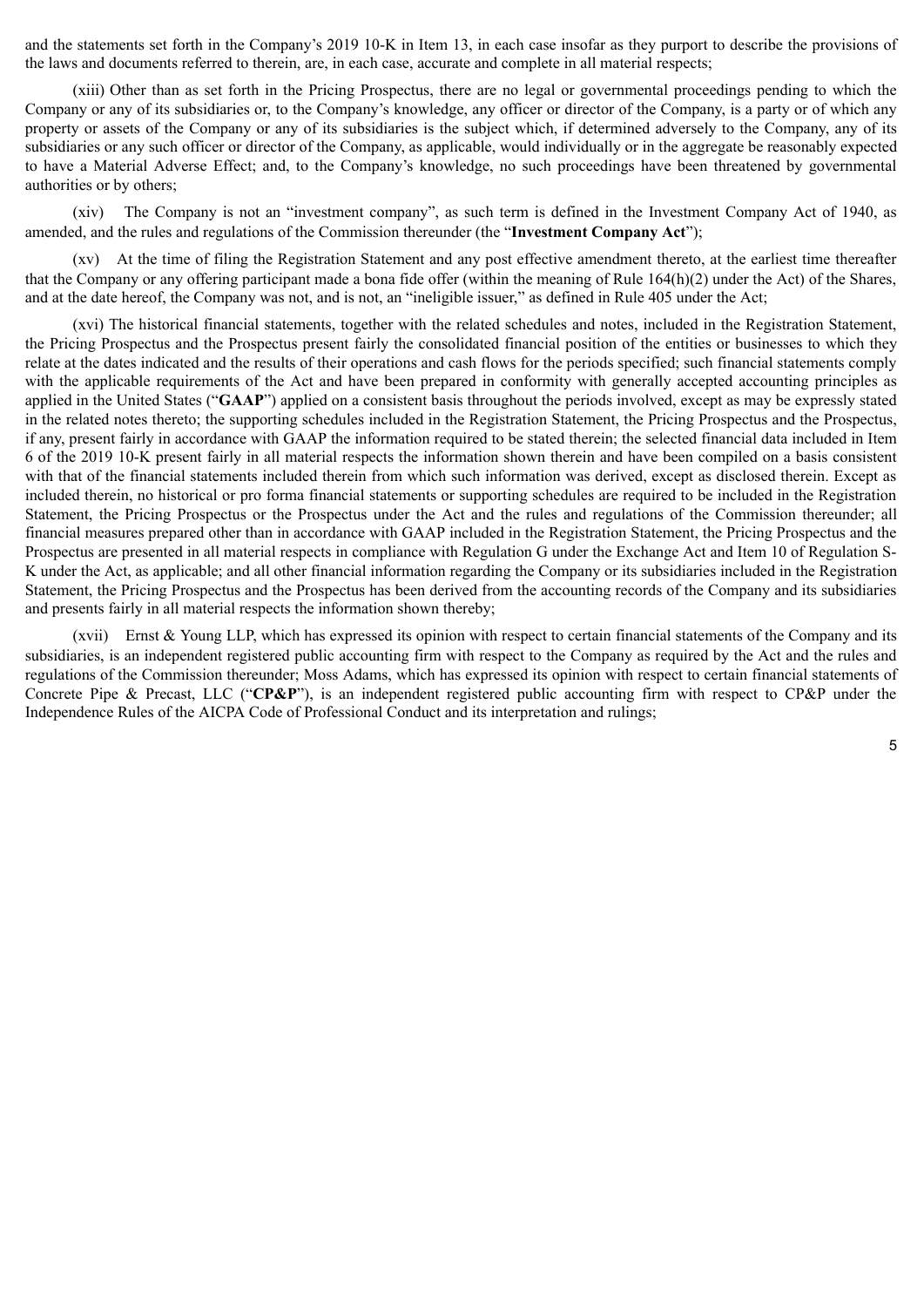(xviii) The Company and its directors and officers, in their capacities as such, have taken all necessary actions to ensure that the Company is in compliance with all applicable provisions of the Sarbanes-Oxley Act of 2002 and the rules and regulations promulgated in connection therewith;

(xix) The Company maintains a system of internal control over financial reporting (as such term is defined in Rule 13a-15(f) under the Exchange Act) that complies with the requirements of the Exchange Act and has been designed by the Company's principal executive officer and principal financial officer, or under their supervision, to provide reasonable assurance regarding the reliability of financial reporting and the preparation of financial statements for external purposes in accordance with GAAP. The Company's internal control over financial reporting is effective and the Company is not aware of any material weaknesses in its internal control over financial reporting;

(xx) Since the date of the latest audited financial statements included or incorporated by reference in the Pricing Prospectus, there has been no adverse change in the Company's internal control over financial reporting that has materially affected, or is reasonably likely to materially affect, the Company's internal control over financial reporting;

(xxi) The Company maintains disclosure controls and procedures (as such term is defined in Rule 13a-15(e) under the Exchange Act) that comply with the requirements of the Exchange Act; such disclosure controls and procedures have been designed to ensure that material information relating to the Company and its subsidiaries is made known to the Company's principal executive officer and principal financial officer by others within those entities; and such disclosure controls and procedures are effective;

(xxii) This Agreement has been duly authorized, executed and delivered by the Company;

(xxiii) None of the Company or any of its subsidiaries nor, to the knowledge of the Company, any director, officer, agent, employee, affiliate or other person acting on behalf of the Company or any of its subsidiaries or, to the Company's knowledge, associated with the Company or any of its subsidiaries, has (A) made, offered, promised or authorized any unlawful contribution, gift, entertainment or other unlawful expense (or taken any act in furtherance thereof); (B) made, offered, promised or authorized any direct or indirect unlawful payment to any government or official or employee thereof; or (C) violated or is in violation of any provision of the Foreign Corrupt Practices Act of 1977, the Bribery Act 2010 of the United Kingdom or any other applicable anti-bribery or anticorruption law;

(xxiv) The operations of the Company and its subsidiaries are and have been conducted at all times in compliance with the requirements of applicable financial recordkeeping and reporting requirements of the Currency and Foreign Transactions Reporting Act of 1970, as amended, anti-money laundering laws of all applicable jurisdictions, including, but not limited to, the Bank Secrecy Act of 1970, as amended by the USA PATRIOT ACT of 2001, and the rules and regulations promulgated thereunder, and any related rules, regulations or guidelines, issued, administered or enforced by any governmental authority (collectively, the "**Money Laundering** Laws") and no action, suit or proceeding by or before any court or governmental agency, authority or body or any arbitrator involving the Company or any of its subsidiaries with respect to the Money Laundering Laws is pending or, to the knowledge of the Company, threatened;

(xxv) None of the Company, any of its subsidiaries or, to the knowledge of the Company, any director, officer, agent, employee or affiliate of the Company or any of its subsidiaries, or any other person acting on behalf of the Company or any of its subsidiaries, or, to the Company's knowledge, benefiting in any capacity in connection with this Agreement, is currently the subject or the target of any sanctions administered or enforced by the U.S. Government, including, without limitation, the Office of Foreign Assets Control of the U.S. Department of the Treasury, or the U.S. Department of State and including, without limitation, the designation as a "specially designated national" or "blocked person," the European Union, Her Majesty's Treasury, the United Nationals Security Council, the Swiss Secretariat of Economic Affairs (SECO) or other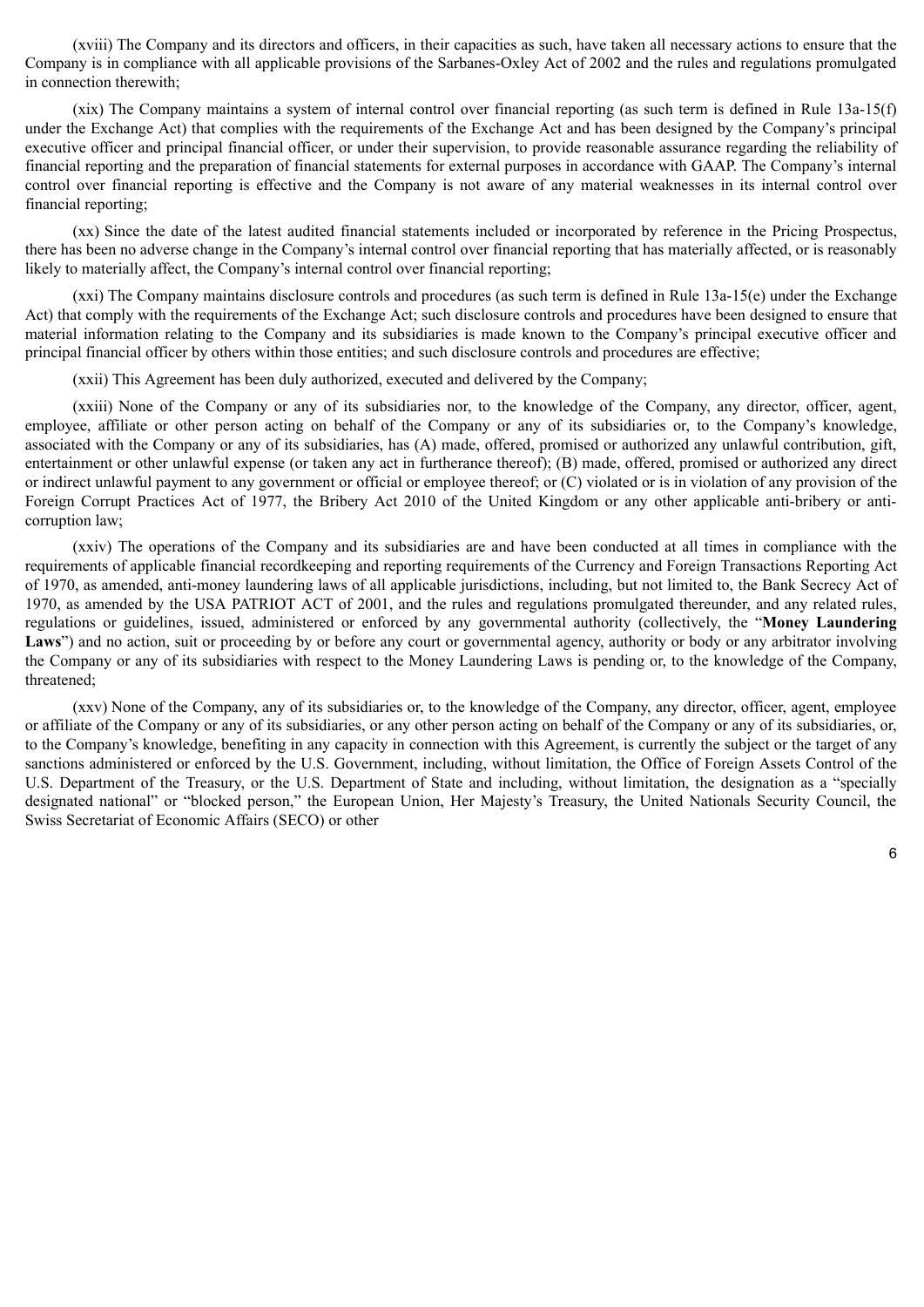relevant sanctions authority (collectively, "**Sanctions**"), nor is the Company or any of its subsidiaries located, organized or resident in a country or territory that is the subject or target of Sanctions (currently Cuba, Iran, North Korea, Syria and the Crimea region of Ukraine);

(xxvi) All statistical, industry-related and market-related data included in the Registration Statement, the Pricing Prospectus and the Prospectus is based on or derived from estimates and sources which the Company reasonably believes are reliable and accurate;

(xxvii) There are no persons with registration rights or other similar rights to have any equity or debt securities of the Company registered for sale under the Registration Statement or included in the offering contemplated by this Agreement;

(xxviii) Each of the statements made by the Company in the Registration Statement, the Pricing Prospectus and the Prospectus within the coverage of Rule 175(b) under the Securities Act, including (but not limited to) any statements with respect to cost savings, and any statements made in support thereof or related thereto, was made or will be made with a reasonable basis and in good faith;

(xxix) Each of the Company and its subsidiaries has filed all federal, state, local and foreign tax returns that are required to be filed by them or have requested extensions thereof (except where the failure to file would not reasonably be expected to have, individually or in the aggregate, a Material Adverse Effect) and have paid all taxes for which the Company and its subsidiaries are liable (except for cases in which the failure to file or pay would not reasonably be expected to have, individually or in the aggregate, a Material Adverse Effect, or except for any taxes being contested in good faith by appropriate proceedings and for which adequate reserves have been provided in accordance with GAAP); and there is no tax deficiency that has been, or could reasonably be expected to be, asserted against the Company or any of its subsidiaries or any of their respective properties or assets (except where such deficiencies would not reasonably be expected to have, individually or in the aggregate, a Material Adverse Effect);

### (xxx) [*Removed and reserved.*]

(xxxi) Except for any failures, exceptions or deficiencies that would not, individually or in the aggregate, reasonably be expected to result in a Material Adverse Effect: (A) the Company and its subsidiaries possess all licenses, certificates, permits and other authorizations (collectively, "**Permits**") issued by, and have made all declarations and filings with, the appropriate federal, state, local or foreign governments or regulatory authorities that are necessary for the conduct of their respective businesses as described in the Registration Statement, the Pricing Prospectus and the Prospectus; and (B) except as otherwise disclosed in the Registration Statement, the Pricing Prospectus and the Prospectus, neither the Company nor any of its subsidiaries has received written notice or any revocation or modification of any Permit, or, to the Company's knowledge, has any federal, state, local or foreign government or regulatory authority taken any action to limit, suspend or revoke a Permit;

(xxxii) The Company and its subsidiaries own, possess, or have applied for adequate rights to use all patents, patent applications, trademarks, service marks, trade names, trademark registrations, service mark registrations, copyrights, licenses and know-how (including trade secrets and other unpatented and/or unpatentable proprietary or confidential information, systems or procedures) (collectively, "**Intellectual Property Rights**") material to the conduct of their respective businesses as currently conducted, and have not received any notice of infringement of or conflict with asserted rights of others with respect to any Intellectual Property Rights that, if determined adversely to the Company or any of its subsidiaries, would, individually or in the aggregate, reasonably be expected to have a Material Adverse Effect;

(xxxiii) There are no labor disputes against the Company or any of its subsidiaries pending or, to the knowledge of the Company, threatened, except as would not, individually or in the aggregate, reasonably be expected to have a Material Adverse Effect. Neither the Company nor any of its subsidiaries has received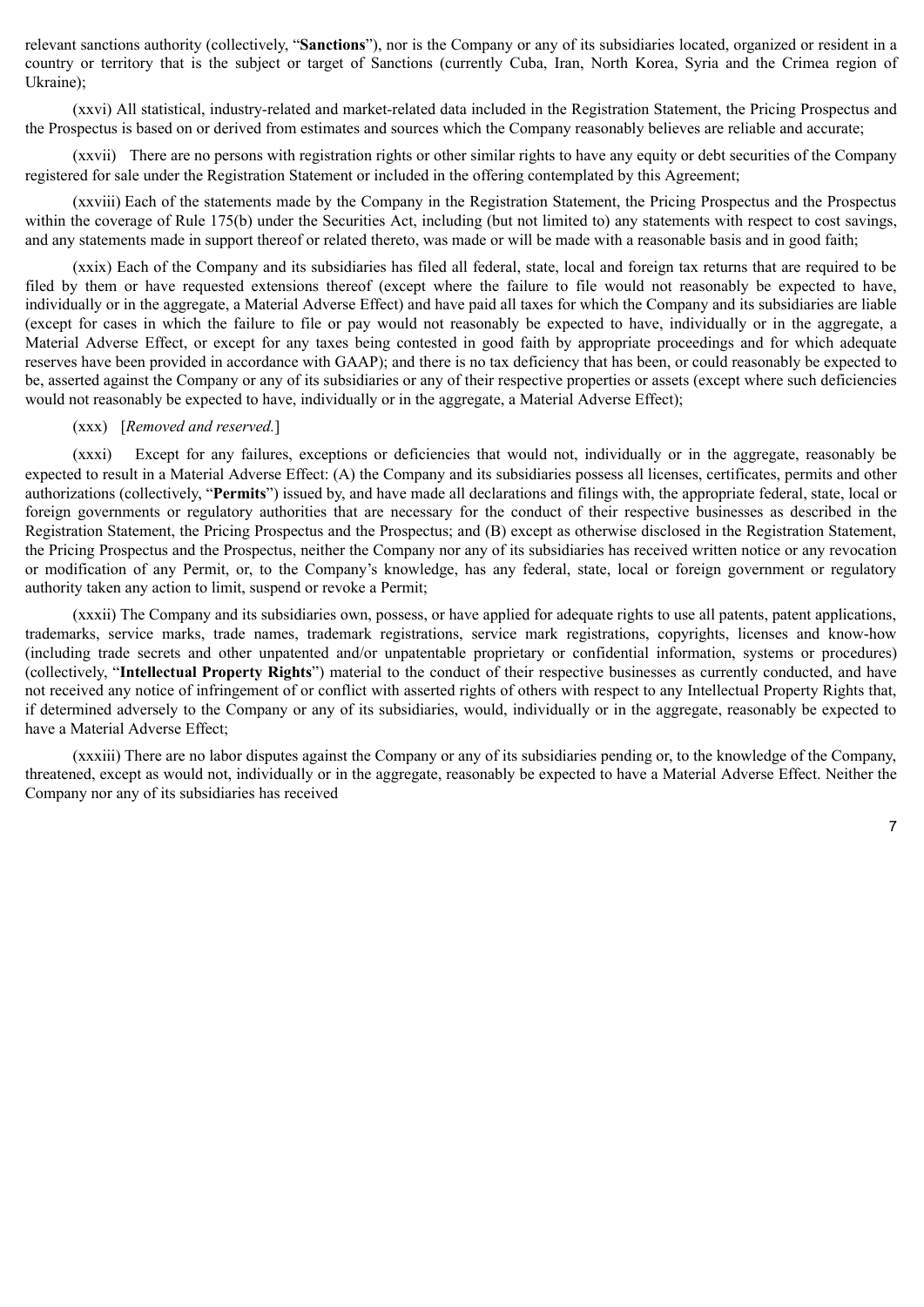any written notice of cancellation or termination with respect to any collective bargaining agreement to which it is a party;

(xxxiv) (A) Except as described in the Pricing Prospectus or for any such failure to comply, or failure to receive required permits, licenses or approvals, or cost, obligation or liability, as would not, individually or in the aggregate, reasonably be expected to have a Material Adverse Effect: the Company and its subsidiaries (1) are, and at all prior times were, in compliance with any and all applicable foreign, federal, state, provincial, and local laws and regulations and other legally enforceable requirements relating to pollution or the protection of the environment or natural resources, the protection of human, including worker, health or safety, or imposing liability or standards of conduct concerning the use, handling, storage, transportation, disposal or other management of Hazardous Substances (as defined below) (collectively, "**Environmental Laws**"), (2) have obtained and maintained in effect and are in compliance with all permits, licenses, certificates or other authorizations or approvals required of them under applicable Environmental Laws to conduct their respective businesses as presently conducted, (3) have not received notice of any actual or alleged liability (including, without limitation, liability of a third party that could reasonably be expected to adversely affect the Company or any of its subsidiaries) under or relating to, or any actual or potential violation of, any Environmental Laws, including for the investigation or remediation of any Release (as defined below) or threat of Release of Hazardous Substances, and have no knowledge of any event, circumstance or condition that would reasonably be expected to result in any such notice, (4) are not conducting or paying for, in whole or in part, any investigation, remediation or other corrective action pursuant to any Environmental Law at any location, and (5) are not a party to any order, decree or agreement that imposes any obligation or liability under any Environmental Law; (B) there has been no storage, generation, transportation, use, handling, treatment, Release or threat of Release of Hazardous Substances by, due to or caused by the Company or any of its subsidiaries (or, to the Company's knowledge, any other entity (including any predecessor) for whose acts or omissions the Company or any of its subsidiaries is or would reasonably be expected to be liable) at, on, under or from any property or facility now or previously owned, operated or leased by the Company or any of its subsidiaries, or at, on, under or from any other property, in violation of any Environmental Laws or in a manner or amount or to a location that would reasonably be expected to result in any liability under any Environmental Law, except as described in the Pricing Prospectus or for any violation or liability which would not, individually or in the aggregate, reasonably be expected to have a Material Adverse Effect; and (C) except as described in the Pricing Prospectus, there are no material claims or proceedings that are pending, or to the Company's knowledge, threatened, against the Company or any of its subsidiaries under any Environmental Laws in which a governmental entity is also a party. "**Hazardous Substances**" means any material, chemical, substance, waste, pollutant, contaminant, compound, mixture, or constituent thereof, in any form or amount, including petroleum (including crude oil or any fraction thereof) and petroleum products, natural gas liquids, greenhouse gases, asbestos and asbestos containing materials, and polychlorinated biphenyls, that is regulated or which can give rise to liability under any Environmental Law. "**Release**" means any spilling, leaking, pumping, pouring, emitting, emptying, discharging, injecting, escaping, leaching, dumping, disposing or migrating into or through the indoor or outdoor environment;

(xxxv) The Company and its subsidiaries have insurance or self-insurance in amounts that insures against such losses and risks as, in the Company's reasonable judgment, are prudent and customary for comparable companies in the same or similar businesses; and neither the Company nor any of its subsidiaries has (A) received notice from any insurer or agent of such insurer that capital improvements or other expenditures are required or necessary to be made in order to continue such insurance, except as would not individually or in the aggregate, reasonably be expected to have a Material Adverse Effect or (B) any reason to believe that it will not be able to renew its existing insurance coverage as and when such coverage expires or to obtain similar coverage at reasonable cost from similar insurers as may be necessary to continue its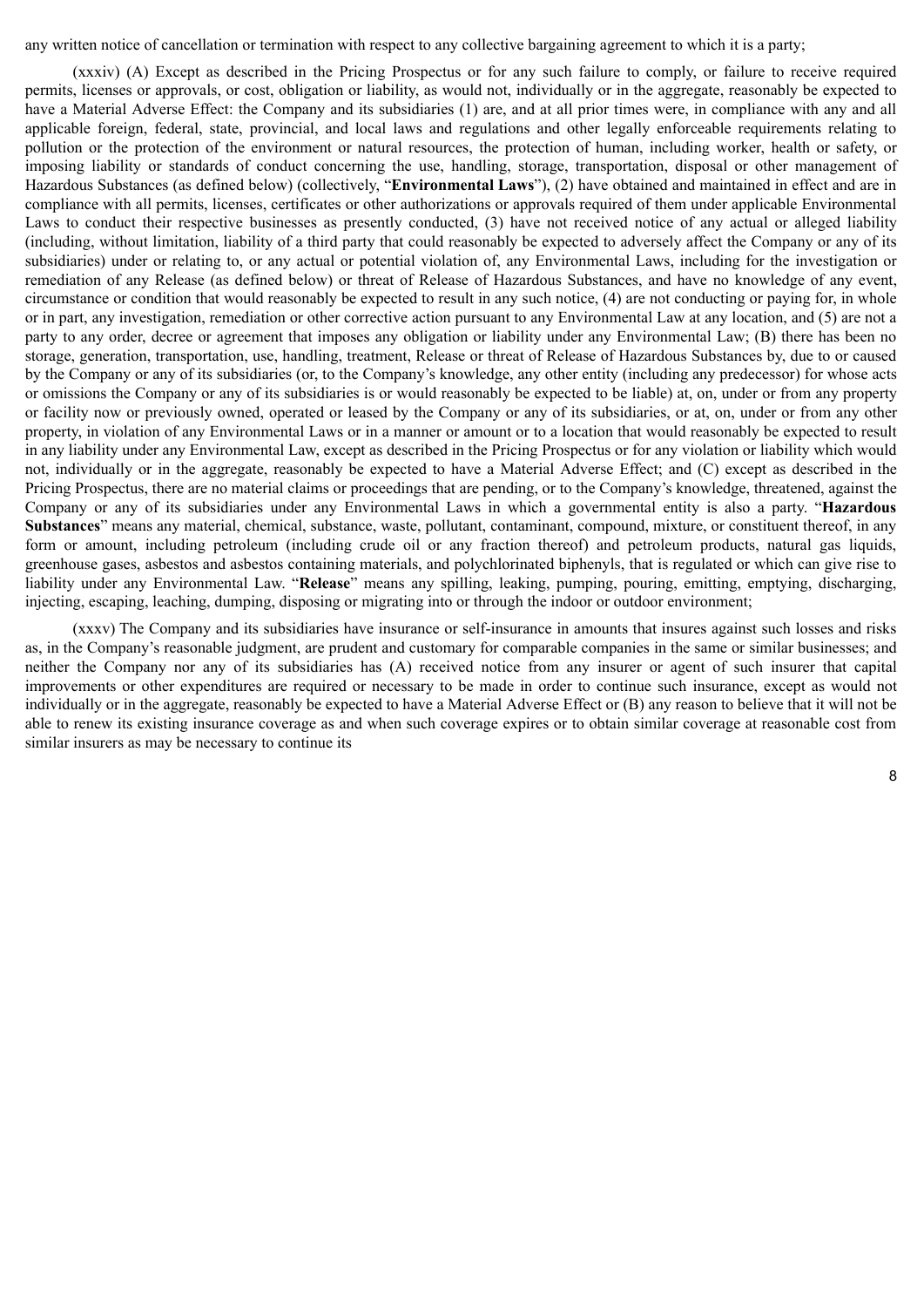business, except as would not individually or in the aggregate, reasonably be expected to have a Material Adverse Effect;

(xxxvi) No subsidiary of the Company is currently prohibited (except as may be limited by applicable laws of the jurisdiction of such subsidiary's incorporation or formation), directly or indirectly, from paying any dividend to the Company, from making any other distribution on such subsidiary's capital stock, from repaying to the Company any loans or advances to such subsidiary from the Company or from transferring any such subsidiary's property or assets to the Company or any other subsidiary of the Company, except as described in or contemplated by the Pricing Prospectus;

(xxxvii) Except as would not, individually or in the aggregate, reasonably be expected to have a Material Adverse Effect: (A) each employee benefit plan, within the meaning of Section 3(3) of the Employee Retirement Income Security Act of 1974, as amended ("**ERISA**") (each, an "**ERISA Plan**") and each other employee compensation or benefit plan, program, agreement or arrangement that is not subject to ERISA, in either case for which the Company or any member of its "Controlled Group" (defined as any organization which is a member of a controlled group of corporations or other trades or businesses under common control within the meaning of Section 414 of the Internal Revenue Code of 1986, as amended (the "**Code**") or Sections 3(5), 4001(a)(14) or 4001(b)(1) of ERISA) would have any liability (whether or not subject to ERISA, each, a "**Plan**") has been maintained in compliance with its terms and the requirements of any applicable statutes, orders, rules and regulations, including but not limited to, ERISA and the Code; (B) no fiduciary breach or prohibited transaction (within the meaning of Section 406 of ERISA or Section 4975 of the Code, excluding transactions effected pursuant to a statutory or administrative exemption), has occurred with respect to any ERISA Plan; (C) neither the Company nor any member of its Controlled Group has ever maintained or contributed to or participated in a defined benefit pension plan, including without limitation an ERISA Plan that is subject to the funding rules of Section 412 of the Code or Section 302 of ERISA, or a "multiemployer plan" within the meaning of Section 4001(a)(3) of ERISA (collectively, a "**Pension Plan**"); (D) there is no pending litigation or arbitration or litigation or arbitration threatened in writing by any party; any audit or investigation by the Internal Revenue Service, the U.S. Department of Labor or any other governmental agency or any foreign regulatory agency; or any submission to any government-sponsored self-correction program (or any basis for the same), in each case with respect to any Plan; and (E) each ERISA Plan sponsored or maintained by the Company or a member of its Controlled Group that is intended to be qualified under Section 401 of the Code is so qualified, and nothing has occurred, whether by action or failure to act, which would cause the loss of such qualification;

(xxxviii) (A) There has been no material security breach or incident, unauthorized access or disclosure, or other compromise of or relating to any of the Company's and its subsidiaries' information technology and computer systems, networks, hardware, software, data and databases (including the data and information of their respective customers, employees, suppliers, vendors and any third party data maintained, processed or stored by the Company and its subsidiaries, and any such data processed or stored by third parties on behalf of the Company and its subsidiaries), equipment or technology (collectively, "**IT Systems and Data**"); (B) neither the Company nor any of its subsidiaries have been notified of, and each of them have no knowledge of any event or condition that would reasonably be expected to result in, any material security breach or incident, unauthorized access or disclosure or other compromise to their IT Systems and Data; and (C) the Company and its subsidiaries have implemented, appropriate controls, policies, procedures, and technological safeguards that would reasonably be expected to maintain and protect the integrity, continuous operation, redundancy and security of their IT Systems and Data that is, in the Company's reasonable judgment, consistent with industry standards and practices, or as required by applicable regulatory standards in all material respects. The Company and its subsidiaries are presently in material compliance with all applicable laws or statutes and all judgments, orders, rules and regulations of any court or arbitrator or governmental or regulatory authority, internal policies and contractual obligations relating to the privacy and security of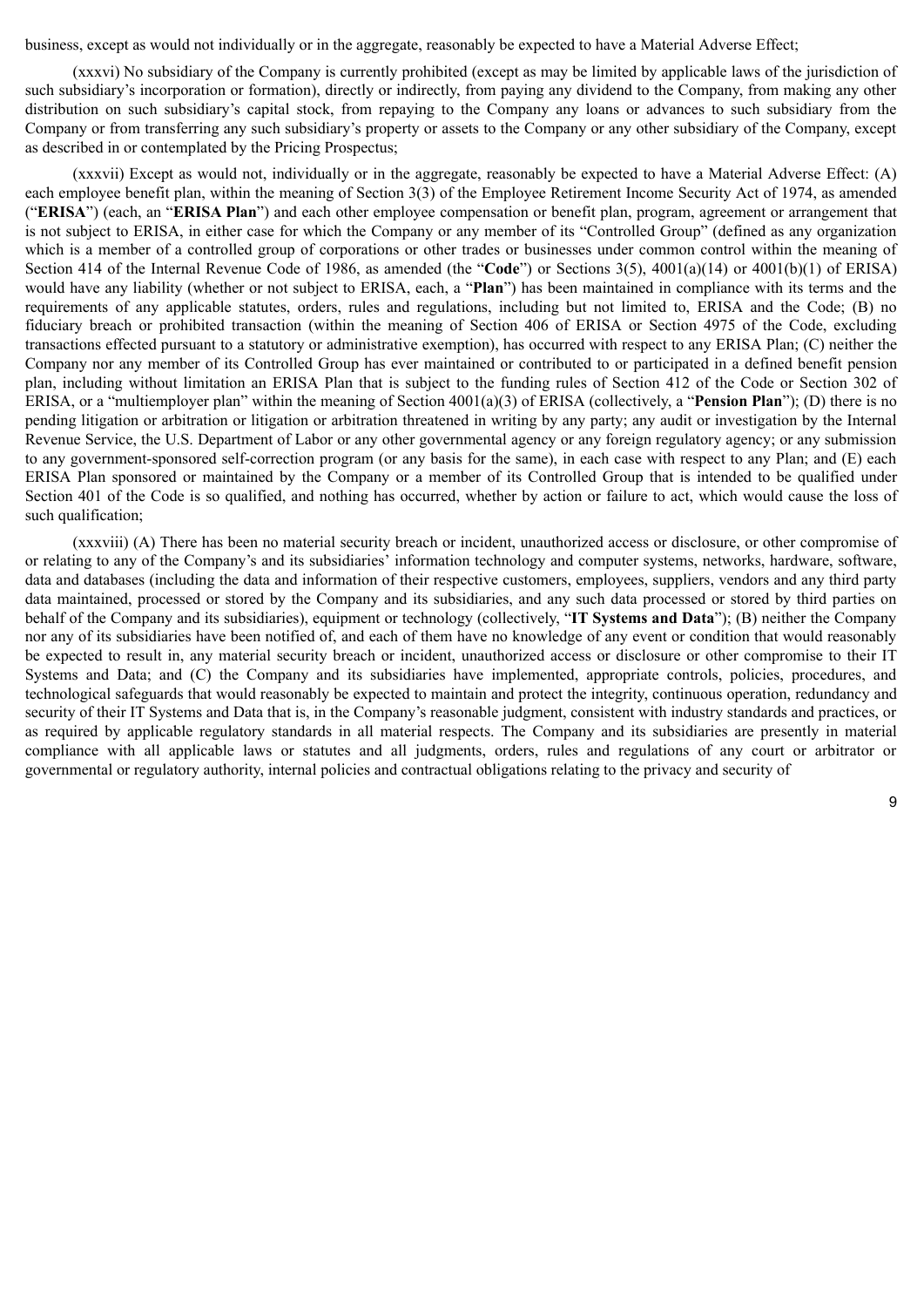IT Systems and Data and to the protection of such IT Systems and Data from unauthorized use, access, misappropriation or modification; and

(xxxiv) The Company has not and, to its knowledge, no one acting on its behalf has, (A) taken and will not take, directly or indirectly, any action which is designed to or which has constituted or which would reasonably be expected to cause or result in stabilization or manipulation of the price of any security of the Company or any of its subsidiaries to facilitate the sale or resale of the Shares, (B) sold, bid for, purchased, or paid anyone any compensation for soliciting purchases of, the Shares or (C) paid or agreed to pay to any person any compensation for soliciting another to purchase any other securities of the Company other than as contemplated in this Agreement.

(b) The Selling Stockholder represents and warrants to, and agrees with, each of the Underwriters and the Company that:

(i) The Selling Stockholder has been duly organized and is validly existing as a limited company in good standing under the laws of the jurisdiction in which it is organized;

(ii) This Agreement has been duly authorized, executed and delivered by the Selling Stockholder;

(iii) No consent, approval, authorization, order, registration or qualification is necessary for the execution and delivery by the Selling Stockholder of this Agreement, for the performance by the Selling Stockholder of its obligations hereunder and for the sale and delivery of the Shares, except for the Registration under the Act of the Shares, the approval by the Financial Industry Regulatory Authority Inc. ("**FINRA**") of the underwriting terms and arrangements and such consents, approvals, authorizations, orders, registrations and qualifications under state securities or Blue Sky laws in connection with the purchase and distribution of the Shares by the Underwriters, and except for such consents, approvals, authorizations, orders, registrations or qualifications as would not impair, in any material respect, the ability of the Selling Stockholder to perform its obligations under this Agreement; and the Selling Stockholder has the power and authority to enter into this Agreement and to sell and deliver the Shares;

(iv) The sale of the Shares and the compliance by the Selling Stockholder with this Agreement and the consummation of the transactions herein contemplated will not (A) result in a breach or violation of any of the terms or provisions of, or constitute a default under, any statute, indenture, mortgage, deed of trust, loan agreement, lease or other agreement or instrument to which the Selling Stockholder is a party or by which the Selling Stockholder is bound or to which any of the property or assets of the Selling Stockholder is subject, (B) result in any violation of the provisions of the organizational documents of the Selling Stockholder or (C) result in the violation of any statute or any order, rule or regulation of any court or governmental agency or body having jurisdiction over the Selling Stockholder or any of its subsidiaries or any property or assets of the Selling Stockholder, except, where such conflict, breach, default or violation would not impair, in any material respect, the ability of the Selling Stockholder to perform its obligations under this Agreement;

(v) Immediately prior to each Time of Delivery (as defined in Section 4 hereof) the Selling Stockholder will have good and valid title to the Shares free and clear of all liens, encumbrances, equities or claims; and, assuming that each Underwriter acquires its interest in the Shares it has purchased from the Selling Stockholder without notice of any adverse claim (within the meaning of Section 8-105 of the New York Uniform Commercial Code ("**UCC**")), each Underwriter that has purchased such Shares delivered at the Time of Delivery to The Depository Trust Company ("**DTC**") or other securities intermediary by making payment therefor as provided herein, and that has had such Shares credited to the securities account or accounts of such Underwriters maintained with DTC or such other securities intermediary, will have acquired a security entitlement (within the meaning of Section 8-102(a)(17) of the UCC) to such Shares purchased by such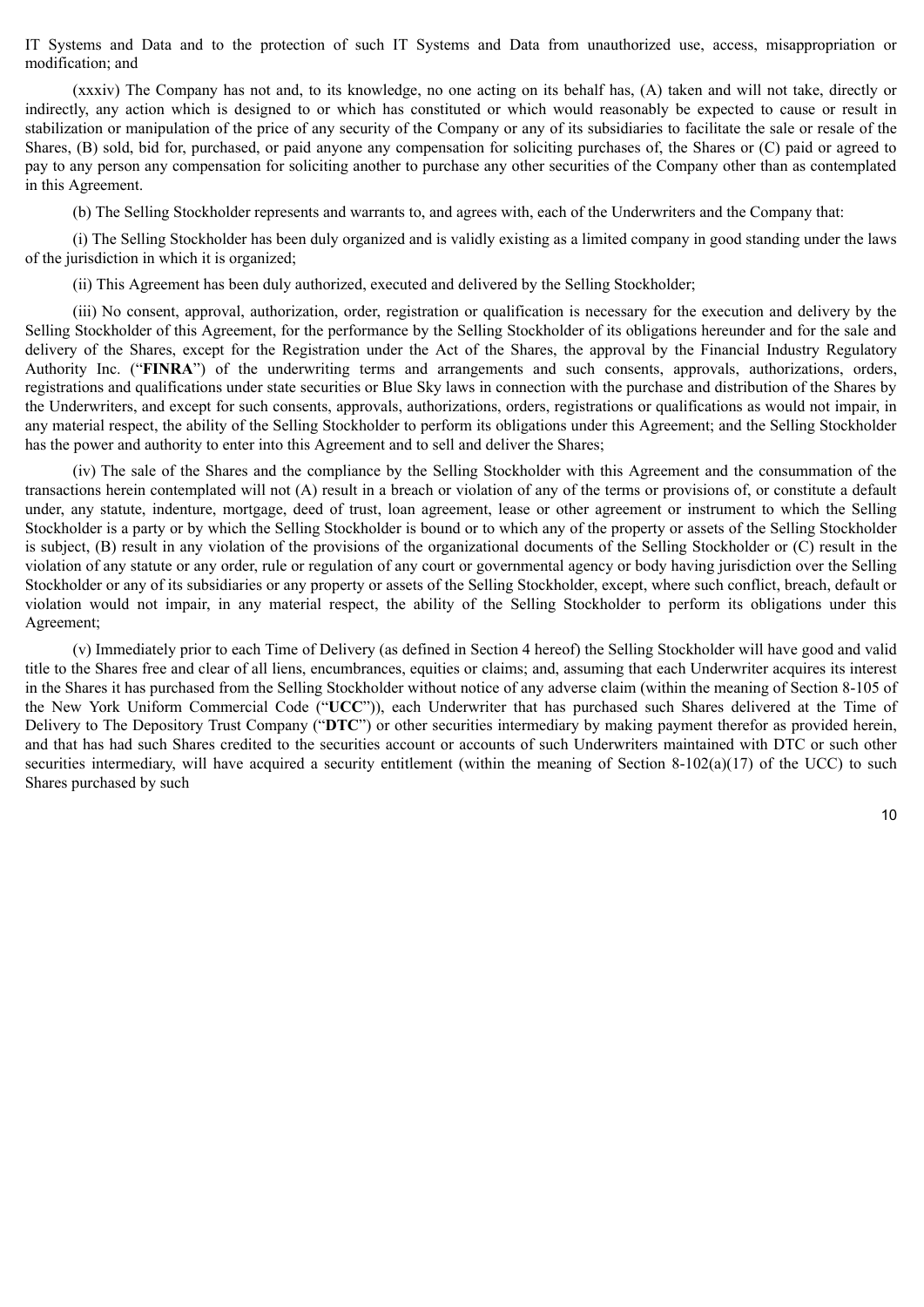Underwriter, and no action based on an adverse claim (within the meaning of Section 8-105 of the UCC) may be asserted against such Underwriter with respect to such security entitlement;

(vi) On or prior to the date of the Pricing Prospectus, the Selling Stockholder has executed and delivered to the Underwriters an agreement substantially in the form of Annex I hereto.

(vii) Neither the Selling Shareholder nor, to the knowledge of the Selling Shareholder, any director, officer, agent, employee or affiliate of the Selling Shareholder, or any other person acting on behalf of the Selling Shareholder, or, to the Selling Shareholder's knowledge, benefiting in any capacity in connection with this Agreement, is currently the subject or the target of any Sanctions, nor is the Selling Stockholder located, organized or resident in a country or territory that is the subject or target of Sanctions (currently Cuba, Iran, North Korea, Syria and the Crimea region of Ukraine), and the Selling Stockholder will not directly or indirectly use the proceeds of the offering of the Shares hereunder, or lend, contribute or otherwise make available such proceeds to any subsidiary, joint venture partner or other person or entity to fund or facilitate any activities of or business with any person, or in any country or territory, that will result in a violation by any person (including any person participating in the transaction, whether as underwriter, advisor, investor or otherwise) of Sanctions.

(viii) The Selling Stockholder has not taken and will not take, directly or indirectly, any action that is designed to or that has constituted or might reasonably be expected to cause or result in stabilization or manipulation of the price of any security of the Company to facilitate the sale or resale of the Shares;

(ix) The Selling Shareholder nor, to the knowledge of the Selling Shareholder, any director, officer, agent, employee, affiliate or other person acting on behalf of the Selling Shareholder or, to the Selling Shareholder's knowledge, associated with the Selling Shareholder, has (A) made, offered, promised or authorized any unlawful contribution, gift, entertainment or other unlawful expense (or taken any act in furtherance thereof); (B) made, offered, promised or authorized any direct or indirect unlawful payment to any government or official or employee thereof; or (C) violated or is in violation of any provision of the Foreign Corrupt Practices Act of 1977, the Bribery Act 2010 of the United Kingdom or any other applicable anti-bribery or anti-corruption law;

(x) The operations of the Selling Shareholder are and have been conducted at all times in compliance with the requirements of applicable financial recordkeeping and reporting requirements of the Money Laundering Laws and no action, suit or proceeding by or before any court or governmental agency, authority or body or any arbitrator involving the Selling Shareholder with respect to the Money Laundering Laws is pending or, to the knowledge of the Selling Shareholder, threatened;

(xi) To the extent that any statements or omissions made in the Registration Statement, any Preliminary Prospectus, the Prospectus or any amendment or supplement thereto are made in reliance upon and in conformity with written information furnished to the Company by the Selling Stockholder in respect of itself pursuant to Item 7 of Form S‑3 expressly for use therein (the "**Selling Stockholder Information**"), such Selling Stockholder Information included in such Registration Statement and Preliminary Prospectus did, and such Selling Stockholder Information included in the Prospectus and any further amendments or supplements to the Registration Statement and the Prospectus will, when they are first filed with the Commission and at each Time of Delivery, conform in all material respects to the requirements of the Act and the rules and regulations of the Commission thereunder and did not contain any untrue statement of a material fact or omit to state any material fact required to be stated therein or necessary to make the statements therein not misleading (in the case of the Preliminary Prospectus or the Prospectus, or any amendment or supplement thereto, or in any Issuer Free Writing Prospectus, in the light of the circumstances under which they were made);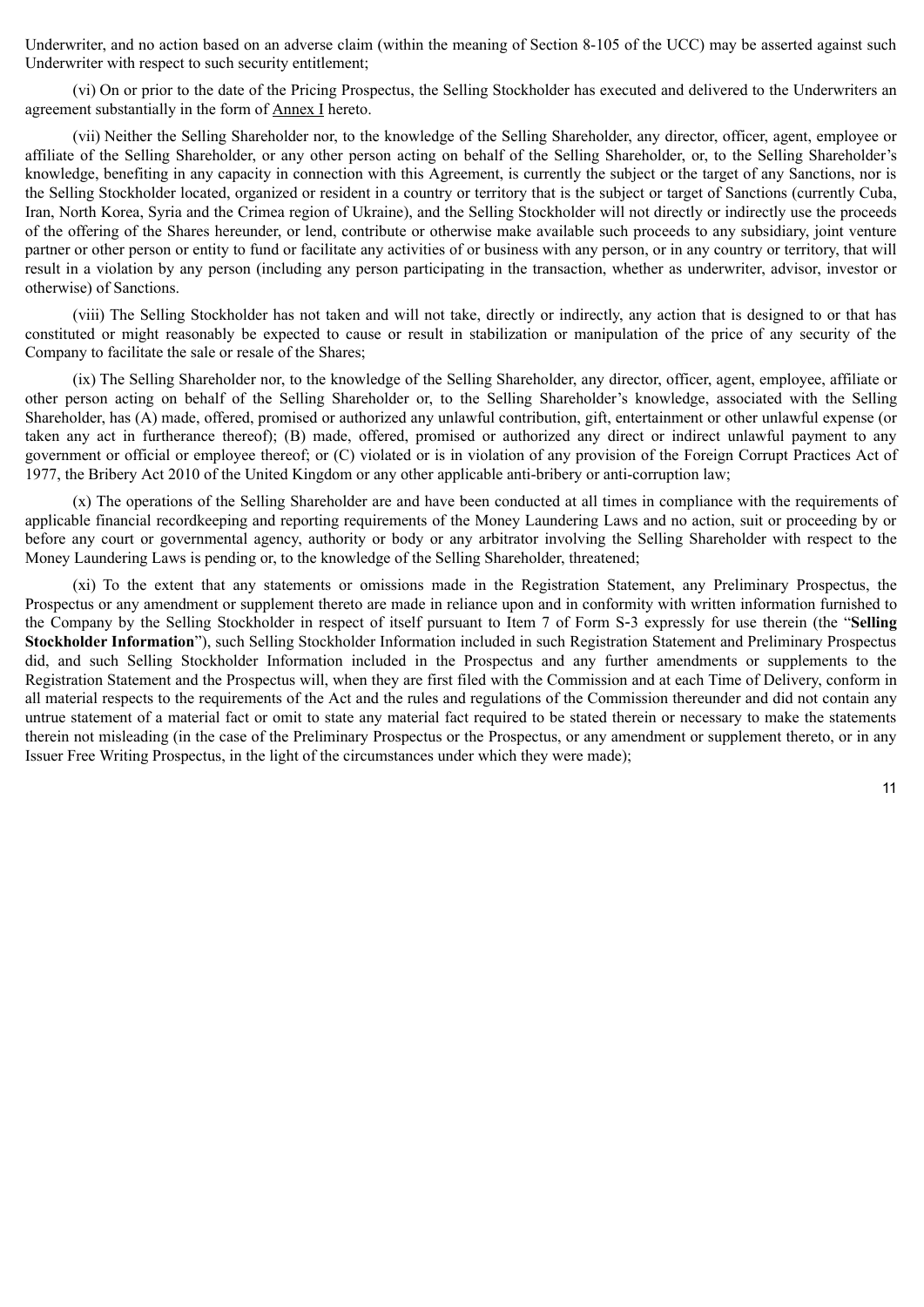(xii) On or prior to the First Time of Delivery, the Company shall have furnished to you a certificate pursuant to U.S. Treasury regulations Section 1.897-2(h), dated no more than 30 days prior to the First Time of Delivery, certifying that it is not, and was not at any time during the previous five years (or the period in which the Stock was held by the Selling Stockholder, if shorter) a "United States Real Property Holding Corporation" as defined in Section 897(c)(2) of the Code; and

(xiii) Without having undertaken to determine independently the accuracy or completeness of either the representations and warranties of the Company contained herein or the information contained in the Registration Statement, the Pricing Disclosure Package and the Prospectus, the Selling Stockholder has no reason to believe that the representations and warranties of the Company contained in this Section 1 are not true and correct, is familiar with the Registration Statement, the Pricing Disclosure Package, and Prospectus and has no knowledge of any material fact, condition or information not disclosed in the Pricing Disclosure Package and the Prospectus or any supplement thereto, which has had or may have a Material Adverse Effect; and the Selling Stockholder is not prompted by any material non-public information concerning the Company or any of its subsidiaries that is not disclosed in the Pricing Prospectus to sell its Shares pursuant to this Agreement.

2. Subject to the terms and conditions herein set forth, (a) the Selling Stockholder, as and to the extent indicated in Schedule I-A hereto, agrees to sell to each of the Underwriters, and each of the Underwriters agrees, severally and not jointly, to purchase from the Selling Stockholder, at a purchase price per share of \$12.825, the number of Firm Shares set forth opposite the name of such Underwriter in Schedule I-A hereto and (b) in the event and to the extent that the Underwriters shall exercise the election to purchase Optional Shares as provided below, the Selling Stockholder, as and to the extent indicated in Schedule I-B hereto, agrees to sell to each of the Underwriters, and each of the Underwriters agrees, severally and not jointly, to purchase from the Selling Stockholder, at the purchase price per share set forth in clause (a) of this Section 2, that portion of the number of Optional Shares as to which such election shall have been exercised (to be adjusted by you so as to eliminate fractional shares) determined by multiplying such number of Optional Shares by a fraction, the numerator of which is the aggregate of the maximum number of Optional Shares which such Underwriter is entitled to purchase as set forth opposite the name of such Underwriter in Schedule I-B hereto and the denominator of which is the maximum number of Optional Shares that all of the Underwriters are entitled to purchase hereunder.

The Selling Stockholder, as and to the extent indicated in Schedule I-B hereto, hereby grants to the Underwriters the right to purchase at their election up to 1,500,000 Optional Shares, at the purchase price per share set forth in the paragraph above, *provided* that the purchase price per Optional Share shall be reduced by an amount per Optional Share equal to the per Firm Share amount of any dividends or distributions declared by the Company and payable on the Firm Shares but not payable on the Optional Shares. Any such election to purchase Optional Shares may be exercised only by written notice from you to the Company and the Selling Stockholder, given within a period of 30 calendar days after the date of this Agreement and setting forth the aggregate number of Optional Shares to be purchased and the date on which such Optional Shares are to be delivered, as determined by you but in no event earlier than the First Time of Delivery (as defined in Section 4 hereof) or, unless you and Selling Stockholder otherwise agree in writing, earlier than three or later than ten business days after the date of such notice.

3. Upon the authorization by you of the release of the Firm Shares, the several Underwriters propose to offer the Firm Shares for sale upon the terms and conditions set forth in the Prospectus.

4. (a) The Shares to be purchased by each Underwriter hereunder, in definitive form, and in such authorized denominations and registered in such names as the Representatives may request upon at least forty-eight hours' prior notice to the Company and the Selling Stockholder shall be delivered by or on behalf of the Selling Stockholder to the Representatives, through the facilities of DTC, for the account of such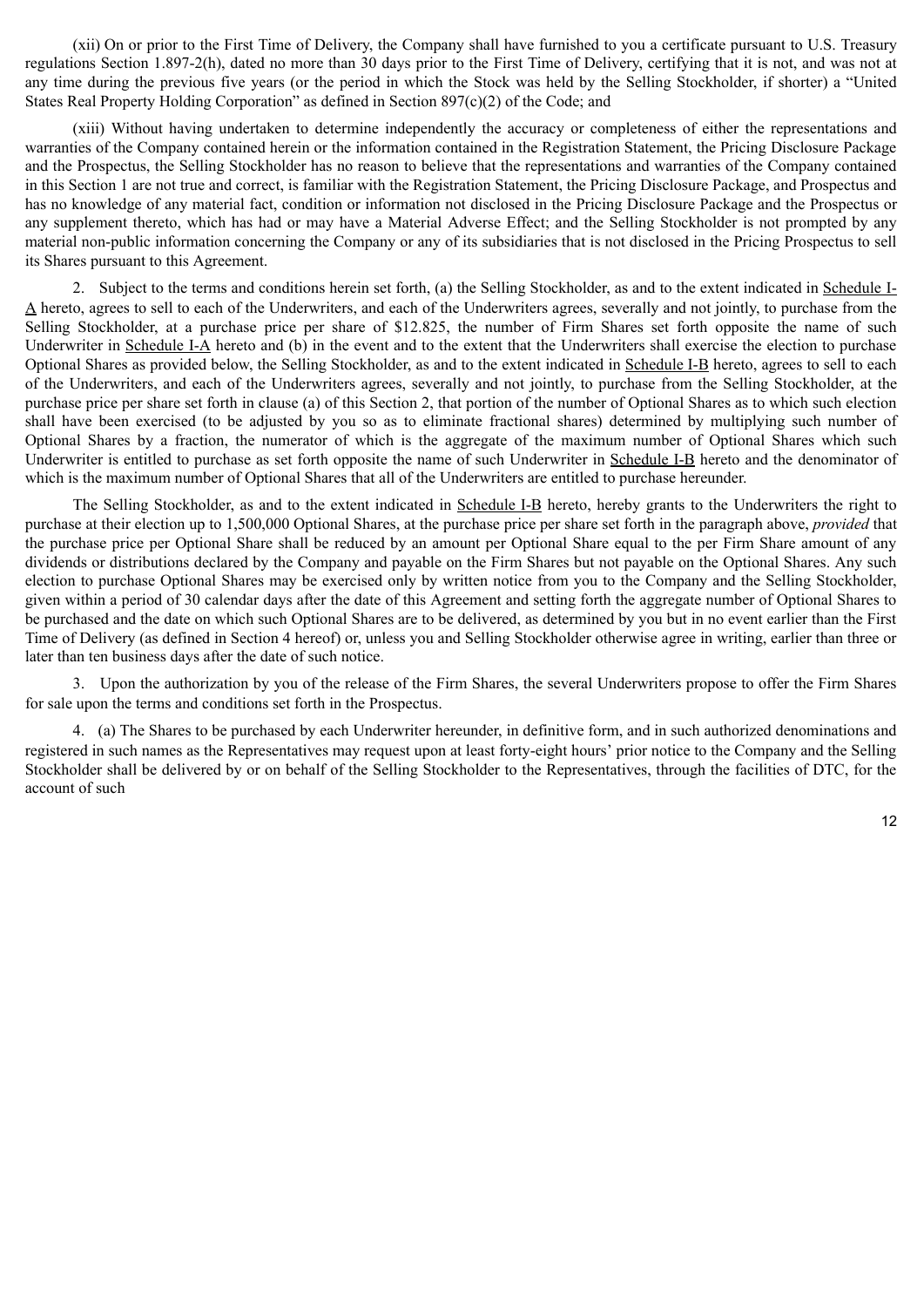Underwriter, against payment by or on behalf of such Underwriter of the purchase price therefor by wire transfer of Federal (same-day) funds to the accounts specified by the Selling Stockholder to the Representatives at least forty-eight hours in advance. The Selling Stockholder will cause the certificates, if any, representing the Shares to be made available for checking and packaging at least twentyfour hours prior to the Time of Delivery (as defined below) with respect thereto at the office of DTC or its designated custodian (the "**Designated Office**"). The time and date of such delivery and payment shall be, with respect to the Firm Shares, 9:30 a.m., New York City time, on September 21, 2020 or such other time and date as the Representatives, the Company and the Selling Stockholder may agree upon in writing, and, with respect to the Optional Shares, 9:30 a.m., New York time, on the date, subject to Section 2 hereof, specified by the Representatives in each written notice given by the Representatives of the Underwriters' election to purchase such Optional Shares, or such other time and date as the Representatives, the Company and the Selling Stockholder may agree upon in writing. Such time and date for delivery of the Firm Shares is herein called the "**First Time of Delivery**", each such time and date for delivery of the Optional Shares, if not the First Time of Delivery, is herein called the "**Second Time of Delivery**", and each such time and date for delivery is herein called a "**Time of Delivery**".

(b) The documents to be delivered at each Time of Delivery by or on behalf of the parties hereto pursuant to Section 8 hereof, including the cross receipt for the Shares and any additional documents requested by the Underwriters pursuant to Section 8(m) hereof, will be delivered at the offices of Cahill Gordon & Reindel LLP, 32 Old Slip, New York, New York 10005 (the "**Closing Location**"), and the Shares will be delivered at the Designated Office, all at such Time of Delivery. A meeting will be held at the Closing Location at 4:00 p.m., New York City time, on the New York Business Day next preceding such Time of Delivery, at which meeting the final drafts of the documents to be delivered pursuant to the preceding sentence will be available for review by the parties hereto. For the purposes of this Agreement, "**New York Business Day**" shall mean each Monday, Tuesday, Wednesday, Thursday and Friday which is not a day on which banking institutions in New York City are generally authorized or obligated by law or executive order to close.

5. The Company agrees with each of the Underwriters:

(a) To prepare the Prospectus in a form approved by you and to file such Prospectus pursuant to Rule 424(b) under the Act not later than the Commission's close of business on the second business day following the execution and delivery of this Agreement, or, if applicable, such earlier time as may be required under the Act; to make no further amendment or any supplement to the Registration Statement, the Basic Prospectus or the Prospectus prior to the last Time of Delivery which shall be reasonably disapproved of by the Representatives promptly after reasonable notice thereof; to advise you, promptly after it receives notice thereof, of the time when any amendment to the Registration Statement has been filed or becomes effective or any amendment or supplement to the Prospectus has been filed and to furnish you with copies thereof; to file promptly all materials required to be filed by the Company with the Commission pursuant to Rule 433(d) under the Act; within the time required by such Rule, to file promptly all reports and any definitive proxy or information statements required to be filed by the Company with the Commission pursuant to Section 13(a), 13(c), 14 or 15(d) of the Exchange Act subsequent to the date of the Prospectus and for so long as the delivery of a prospectus (or in lieu thereof, the notice referred to in Rule 173(a) under the Act) is required in connection with the offering or sale of the Shares; to advise you, promptly after it receives notice thereof, of the issuance by the Commission of any stop order or of any order preventing or suspending the use of any Preliminary Prospectus or other prospectus in respect of the Shares, of the suspension of the qualification of the Shares for offering or sale in any jurisdiction, of the initiation or, to the Company's knowledge, threatening of any proceeding for any such purpose, or of any request by the Commission for the amending or supplementing of the Registration Statement or the Prospectus or for additional information; and, in the event of the issuance of any stop order or of any order preventing or suspending the use of any Preliminary Prospectus or other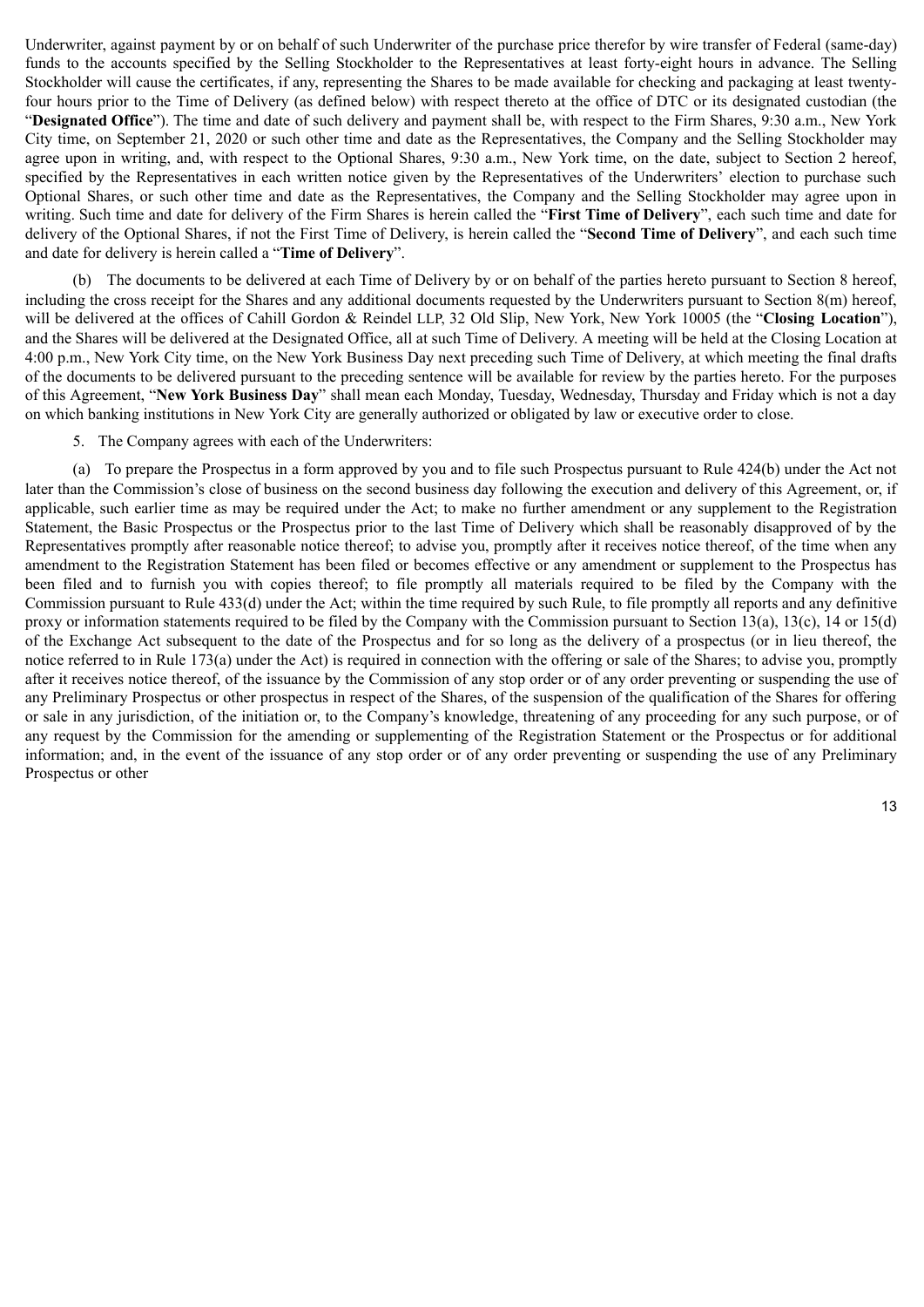prospectus relating to the Shares or suspending any such qualification, to promptly use its best efforts to obtain the withdrawal of such order;

(b) Promptly from time to time to take such action as you may reasonably request to qualify the Shares for offering and sale under the securities laws of such jurisdictions as you may request and to comply with such laws so as to permit the continuance of sales and dealings therein in such jurisdictions for as long as may be necessary to complete the distribution of the Shares, *provided* that in connection therewith the Company shall not be required to qualify as a foreign corporation or to file a general consent to service of process in any jurisdiction, to qualify in any jurisdiction as a broker-dealer or subject itself to taxation in any jurisdiction in which it is not otherwise subject to taxation on the date hereof;

(c) If by December 27, 2022 (the "**Renewal Deadline**"), any of the Shares remain unsold by the Underwriters, the Company will file, if it has not already done so and provided that it is eligible to do so, a new shelf registration statement relating to the Shares, in a form reasonably satisfactory to you and will use its best efforts to cause such registration statement to be declared effective within 180 days after the Renewal Deadline. The Company will take all other action necessary or appropriate to permit the public offering and sale of the Shares to continue as contemplated in the expired registration statement relating to the Shares. References herein to the Registration Statement shall include such new automatic shelf registration statement or such new shelf registration statement, as the case may be;

(d) Prior to 10:00 a.m., New York City time, on the New York Business Day next succeeding the date of this Agreement and from time to time, to furnish the Underwriters with electronic copies of the Prospectus, and, if the delivery of a prospectus (or in lieu thereof, the notice referred to in Rule 173(a) under the Act) is required at any time after the time of issue of the Prospectus in connection with the offering or sale of the Shares and if at such time any event shall have occurred as a result of which the Prospectus as then amended or supplemented would include an untrue statement of a material fact or omit to state any material fact necessary in order to make the statements therein, in the light of the circumstances under which they were made when such Prospectus (or in lieu thereof, the notice referred to in Rule 173(a) under the Act) is delivered, not misleading, or, if for any other reason it shall be necessary during such same period to amend or supplement the Prospectus in order to comply with the Act, to notify you and upon your request to prepare and furnish without charge to each Underwriter and to any dealer in securities (whose name and address the Underwriters shall furnish to the Company) as many electronic copies as you may from time to time reasonably request of an amended Prospectus or a supplement to the Prospectus which will correct such statement or omission or effect such compliance; and in case any Underwriter is required to deliver a prospectus (or in lieu thereof, the notice referred to in Rule 173(a) under the Act) in connection with sales of any of the Shares at any time nine months or more after the time of issue of the Prospectus, upon your request but at the expense of such Underwriter, to prepare and deliver to such Underwriter as many written and electronic copies as you may request of an amended or supplemented Prospectus complying with Section 10(a)(3) of the Act;

(e) To make generally available to its securityholders as soon as practicable, but in any event not later than sixteen months after the effective date of the Registration Statement (as defined in Rule 158(c) under the Act), an earnings statement of the Company and its subsidiaries (which need not be audited) complying with Section 11(a) of the Act and the rules and regulations of the Commission thereunder (including, at the option of the Company, Rule 158), which may be satisfied by filing with the Commission's Electronic Data Gathering, Analysis and Retrieval System ("**EDGAR**");

(f) During the period beginning from the date hereof and continuing to and including the date 90 days after the date of the Prospectus (the "**Lock-Up Period**"), not to (A) offer, sell, contract to sell, pledge, grant any option to purchase, make any short sale or otherwise transfer or dispose of, directly or indirectly, or file with the Commission a registration statement under the Act relating to, any securities of the Company that are substantially similar to the Stock, including but not limited to any options or warrants to purchase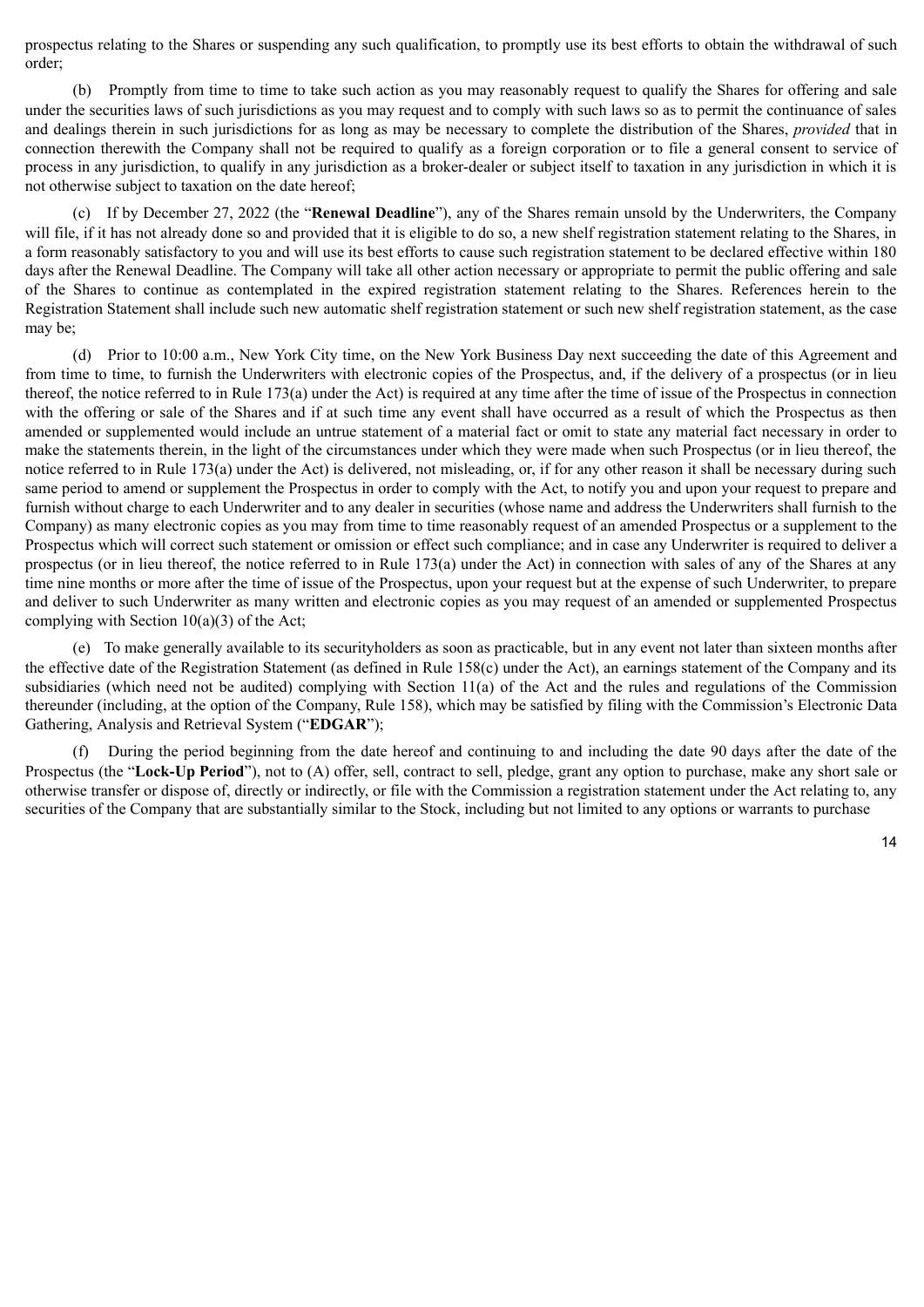shares of Stock or any securities that are convertible into or exchangeable for or that represent the right to receive, Stock or any such substantially similar securities, or publicly disclose the intention to make any offer, sale, pledge, disposition or filing; or (B) enter into any swap or other agreement that transfers, in whole or in part, any of the economic consequences of ownership of the Stock or any such other securities, whether any such transaction described in clause (A) or (B) above is to be settled by delivery of Stock or such other securities, in cash or otherwise, without the prior written consent of the Representatives; *provided, however*, that the Company may (a) file one or more registration statements on Form S-8, (b) issue and sell shares of Stock upon the exercise of an option, the settlement of a restricted stock unit or the conversion or exchange of a security outstanding on the date hereof and disclosed in the Pricing Prospectus, (c) issue and sell shares of Stock or any securities convertible into, exchangeable for or that represent the right to receive shares of Stock, in each case pursuant to the Company's stock incentive plan disclosed in the Pricing Prospectus, and issue shares of Stock upon the conversion, exchange or exercise of such securities, and (d) issue and sell in private placements without registration under the Act up to the number of shares of Stock representing 15% of the total number of outstanding shares of Stock (or options, warrants, or other securities convertible into or exercisable, or exchangeable for, shares of Stock) in connection with bona fide mergers or acquisitions, joint ventures or other similar strategic transactions, including pursuant to an employee benefit plan assumed by the Company in connection with any such transaction, *provided* that the acquirer of any such shares of Stock (or options, warrants or other securities convertible into or exchangeable for shares of Stock) so issued pursuant to this subclause (d) enters into an agreement substantially in the form of **Annex I** hereto with respect to such shares of Stock (or options, warrants or other securities convertible into or exercisable, or exchangeable for, shares of Stock) for the remainder of the Lock-Up Period;

(g) To use its best efforts to maintain the listing of the Shares on the Nasdaq Stock Market (the "**Exchange**");

(h) To file with the Commission such information on Form 10-Q or Form 10-K as may be required by Rule 463 under the Act; and

(i) Upon the reasonable request of any Underwriter, to furnish, or cause to be furnished, to such Underwriter an electronic version of the Company's trademarks, servicemarks and corporate logo for use on the website, if any, operated by such Underwriter for the purpose of facilitating the online offering of the Shares (the "**License**"); *provided, however*, that the License shall be used solely for the purpose described above, is granted without any fee and may not be assigned or transferred.

6. (a) The Company represents and agrees that, without the prior consent of the Representatives, it has not made and will not make any offer relating to the Shares that would constitute a "free writing prospectus" as defined in Rule 405 under the Act; the Selling Stockholder represents and agrees that, without the prior consent of the Company and the Representatives, it has not made and will not make any offer relating to the Shares that would constitute a free writing prospectus required to be filed with the Commission; and each Underwriter represents and agrees that, without the prior consent of the Company and the Representatives (and in the case of the Representatives, without the prior written consent of the Company), it has not made and will not make any offer relating to the Shares that would constitute a free writing prospectus; any such free writing prospectus the use of which has been consented to by the Company and the Representatives is listed on  $S$ chedule  $II(a)$  hereto;

(b) The Company has complied and will comply with the requirements of Rule 433 under the Act applicable to any Issuer Free Writing Prospectus, including timely filing with the Commission or retention where required and legending; and the Company represents that it has satisfied and agrees that it will satisfy the conditions under Rule 433 under the Act to avoid a requirement to file with the Commission any electronic road show;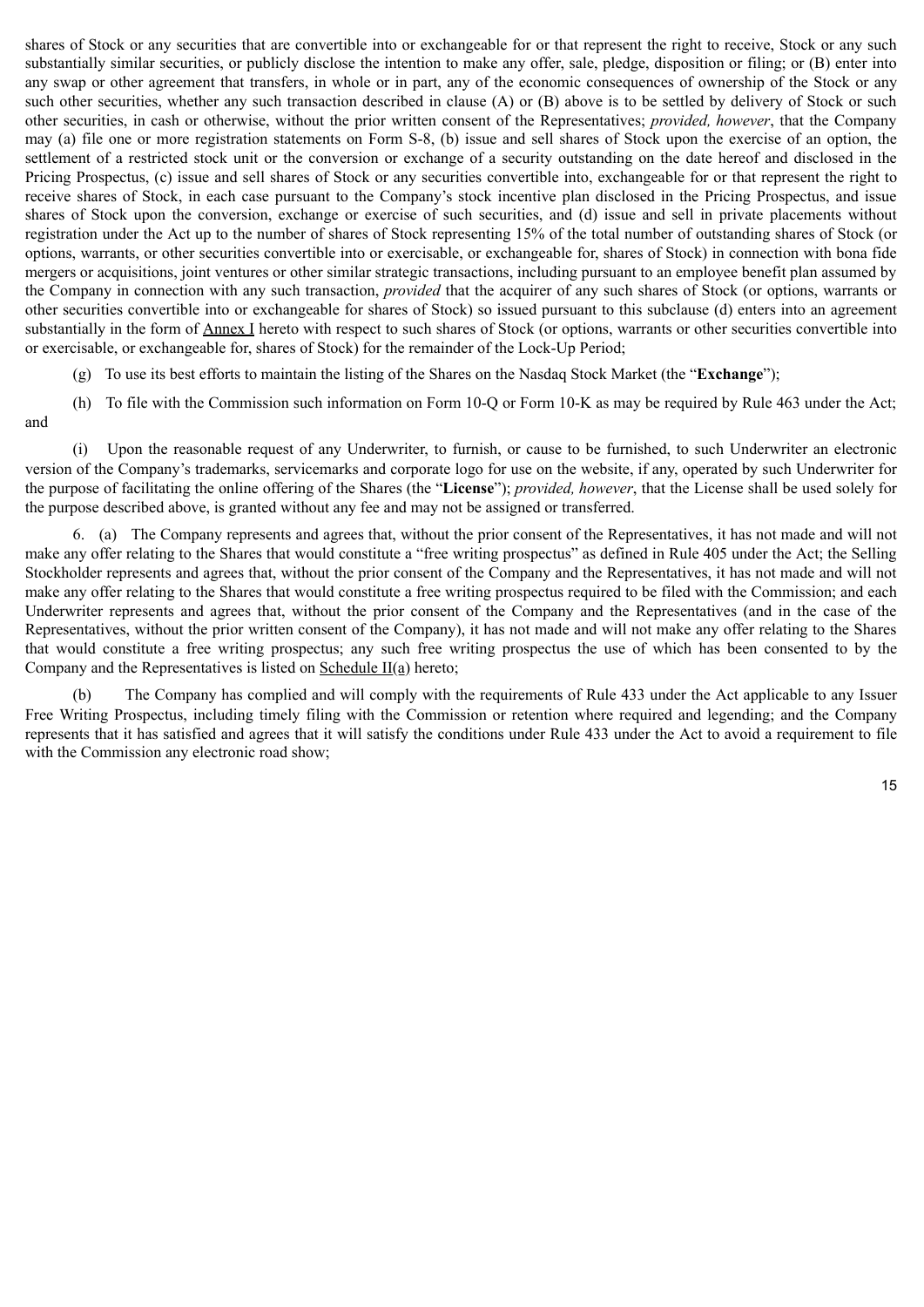(c) (i) The Company agrees that if at any time following issuance of an Issuer Free Writing Prospectus or Written Testing-the-Waters Communication any event occurred or occurs as a result of which such Issuer Free Writing Prospectus or Written Testing-the-Waters Communication would conflict with the information in the Registration Statement, the Pricing Prospectus or the Prospectus or would include an untrue statement of a material fact or omit to state any material fact necessary in order to make the statements therein, in the light of the circumstances then prevailing, not misleading, the Company will give prompt notice thereof to the Representatives and, if requested by the Representatives, will prepare and furnish without charge to each Underwriter an Issuer Free Writing Prospectus, Written Testing-the-Waters Communication or other document which will correct such conflict, statement or omission; *provided, however*, that this covenant shall not apply to any statements or omissions in an Issuer Free Writing Prospectus made in reliance upon and in conformity with the Underwriter Information.

(ii) The Company represents and agrees that (i) it has not engaged in, or authorized any other person to engage in, any Testingthe-Waters Communications, other than Testing-the-Waters Communications with the prior consent of the Representatives with entities that the Company reasonably believes are qualified institutional buyers as defined in Rule 144A under the Act or institutions that are accredited investors as defined Rule 501(a)(1), (a)(2), (a)(3), (a)(7) or (a)(8) under the Act; and (ii) it has not distributed, or authorized any other person to distribute, any Written Testing-the-Waters Communications, other than those distributed with the prior consent of the Representatives that are listed on Schedule II(d) hereto; and the Company reconfirms that the Underwriters have been authorized to act on its behalf in engaging in Testing-the-Waters Communications; and

(iii) Each Underwriter represents and agrees that it has provided prior written notice to the Company regarding any Written Testing-the-Waters Communications undertaken by it and that such Written Testing-the-Waters Communications were with entities that are qualified institutional buyers as defined in Rule 144A under the Act or institutions that are accredited investors as defined in Rule 501(a)(1), (a)(2), (a)(3), (a)(7) or (a)(8) under the Act.

7. The Company and the Selling Stockholder covenant and agree with one another and with the several Underwriters that (a) the Company will pay or cause to be paid the following: (i) the fees, disbursements and expenses of the Company's counsel and accountants in connection with the registration of the Shares under the Act and all other expenses in connection with the preparation, printing, reproduction and filing of the Registration Statement, the Basic Prospectus, any Preliminary Prospectus, any Written Testingthe-Waters Communication, any Issuer Free Writing Prospectus and the Prospectus and amendments and supplements thereto and the mailing and delivering of such copies thereof to the Underwriters and dealers as may reasonably be requested in connection with the offering and sale of the Shares; (ii) the cost of printing or producing any Agreement among Underwriters, this Agreement, the Blue Sky Memorandum, and closing documents (including any compilations thereof) and any other documents in connection with the offer, purchase, sale and delivery of the Shares; (iii) all expenses in connection with the qualification of the Shares for offering and sale under state securities laws as provided in Section 5(b) hereof, including the reasonably documented fees and disbursements of counsel for the Underwriters in connection with such qualification and in connection with the Blue Sky survey; (iv) all fees and expenses in connection with listing the Shares on the Exchange; (v) the filing fees incident to, and the reasonably documented fees and disbursements of counsel for the Underwriters in connection with, any required review by FINRA of the terms of the sale of the Shares; (vi) the cost of preparing stock certificates representing the Shares, if any; (vii) the cost and charges of any transfer agent or registrar; (viii) all other costs and expenses incident to the performance of the Company's and the Selling Stockholder's obligations hereunder which are not otherwise specifically provided for in this Section 7; *provided however,* that the reasonable fees of counsel for the Underwriters relating to clauses (iii) and (v) shall not exceed \$10,000 in the aggregate; *provided further* that, in connection with meetings with prospective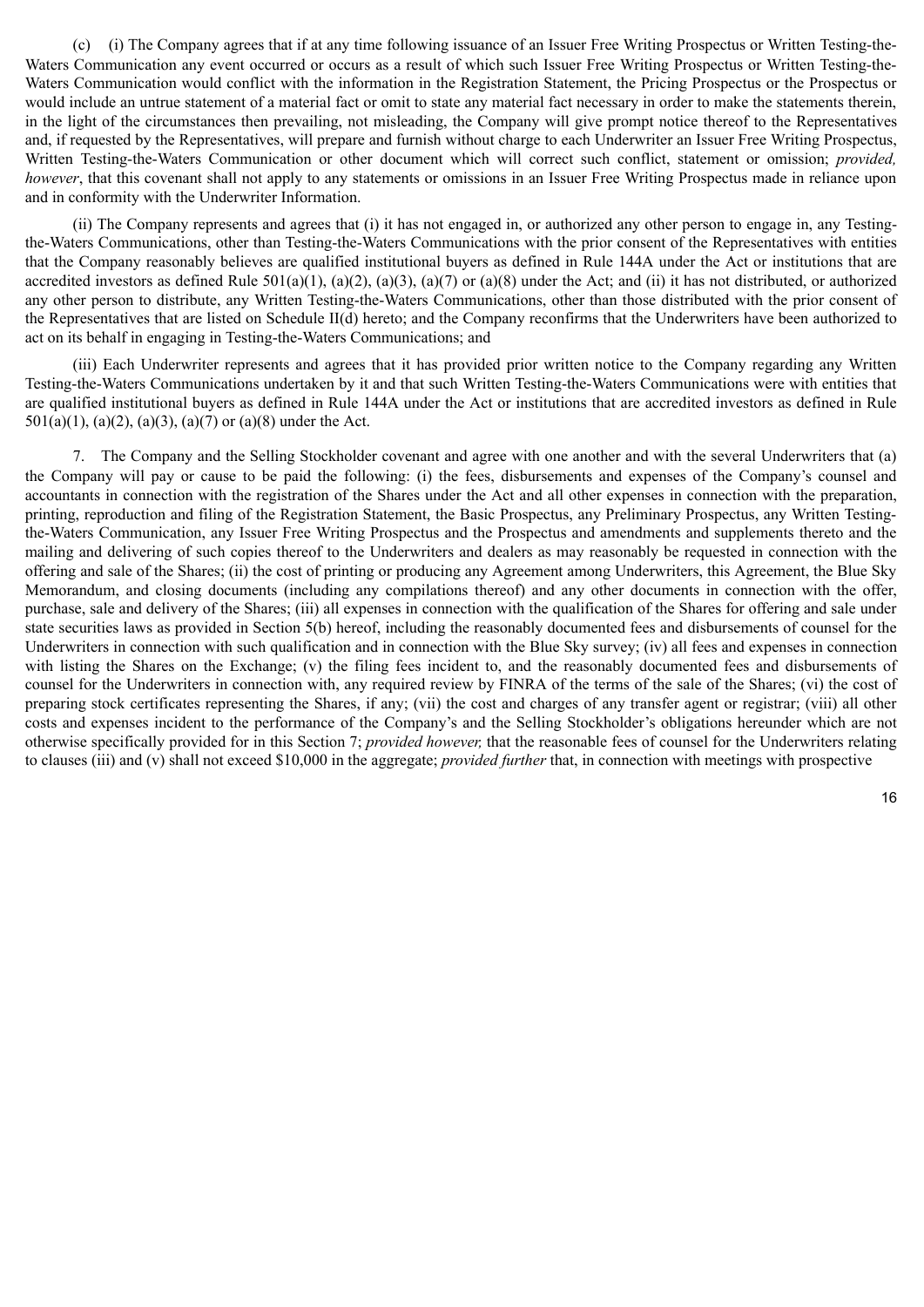purchasers and the "road show" undertaken in connection with the marketing of the Shares, (A) the Company and the Underwriters will each bear 50% of the costs associated with any chartered aircraft used, and (B) the Company and the Underwriters will each pay their own lodging, commercial airfare and other costs associated therewith; and (b) the Selling Stockholder will pay or cause to be paid (i) any fees and expenses of counsel for the Selling Stockholder and (ii) all taxes incident to the sale and delivery of the Shares to be sold by the Selling Stockholder to the Underwriters hereunder. In connection with clause (b)(ii) of the preceding sentence, Credit Suisse Securities (USA) LLC agrees to pay New York State stock transfer tax, if any, and the Selling Stockholder agrees to reimburse Credit Suisse Securities (USA) LLC for associated carrying costs if such tax payment is not rebated on the day of payment and for any portion of such tax payment not rebated. It is understood, however, that, except as provided in this Section 7, and Sections 9 and 12 hereof, the Underwriters will pay all of their own costs and expenses, including the fees of their counsel, stock transfer taxes on resale of any of the Shares by them and any advertising expenses connected with any offers they may make.

8. The obligations of the Underwriters hereunder, as to the Shares to be delivered at each Time of Delivery**,** shall be subject, in their discretion, to the condition that all representations and warranties and other statements of the Company and the Selling Stockholder herein are, at and as of such Time of Delivery, true and correct, the condition that the Company and the Selling Stockholder shall have performed all of their respective obligations hereunder theretofore to be performed, and the following additional conditions:

(a) The Prospectus shall have been filed with the Commission pursuant to Rule 424(b) under the Act within the applicable time period prescribed for such filing by the rules and regulations under the Act and in accordance with Section 5(a) hereof; all materials required to be filed by the Company pursuant to Rule 433(d) under the Act shall have been filed with the Commission within the applicable time period prescribed for such filing by Rule 433; no stop order suspending the effectiveness of the Registration Statement or any part thereof shall have been issued and no proceeding for that purpose shall have been initiated or, to the Company's knowledge, threatened by the Commission; no stop order suspending or preventing the use of the Prospectus or any Issuer Free Writing Prospectus shall have been initiated or, to the Company's knowledge, threatened by the Commission; and all requests for additional information on the part of the Commission shall have been complied with to your reasonable satisfaction;

(b) Cahill Gordon & Reindel LLP, counsel for the Underwriters, shall have furnished to you such written opinion or opinions, dated as of such Time of Delivery, in form and substance satisfactory to you and such counsel shall have received such papers and information as they may reasonably request to enable them to pass upon such matters;

(c) Gibson, Dunn & Crutcher LLP, counsel for the Company and the Selling Stockholder, shall have furnished to you their written opinion and negative assurance letter, each dated as of such Time of Delivery, in form and substance satisfactory to the Representatives;

(d) The General Counsel of the Company, shall have furnished to you her written opinion, dated as of such Time of Delivery, in form and substance satisfactory to the Representatives;

(e) On the date of the Prospectus at a time prior to the execution of this Agreement, at 9:30 a.m., New York City time, on the effective date of any post-effective amendment to the Registration Statement filed subsequent to the date of this Agreement and also at each Time of Delivery, Ernst  $\&$  Young LLP and Moss Adams shall have furnished to you a letter or letters, dated the respective dates of delivery thereof, in form and substance satisfactory to you;

(f) [Reserved];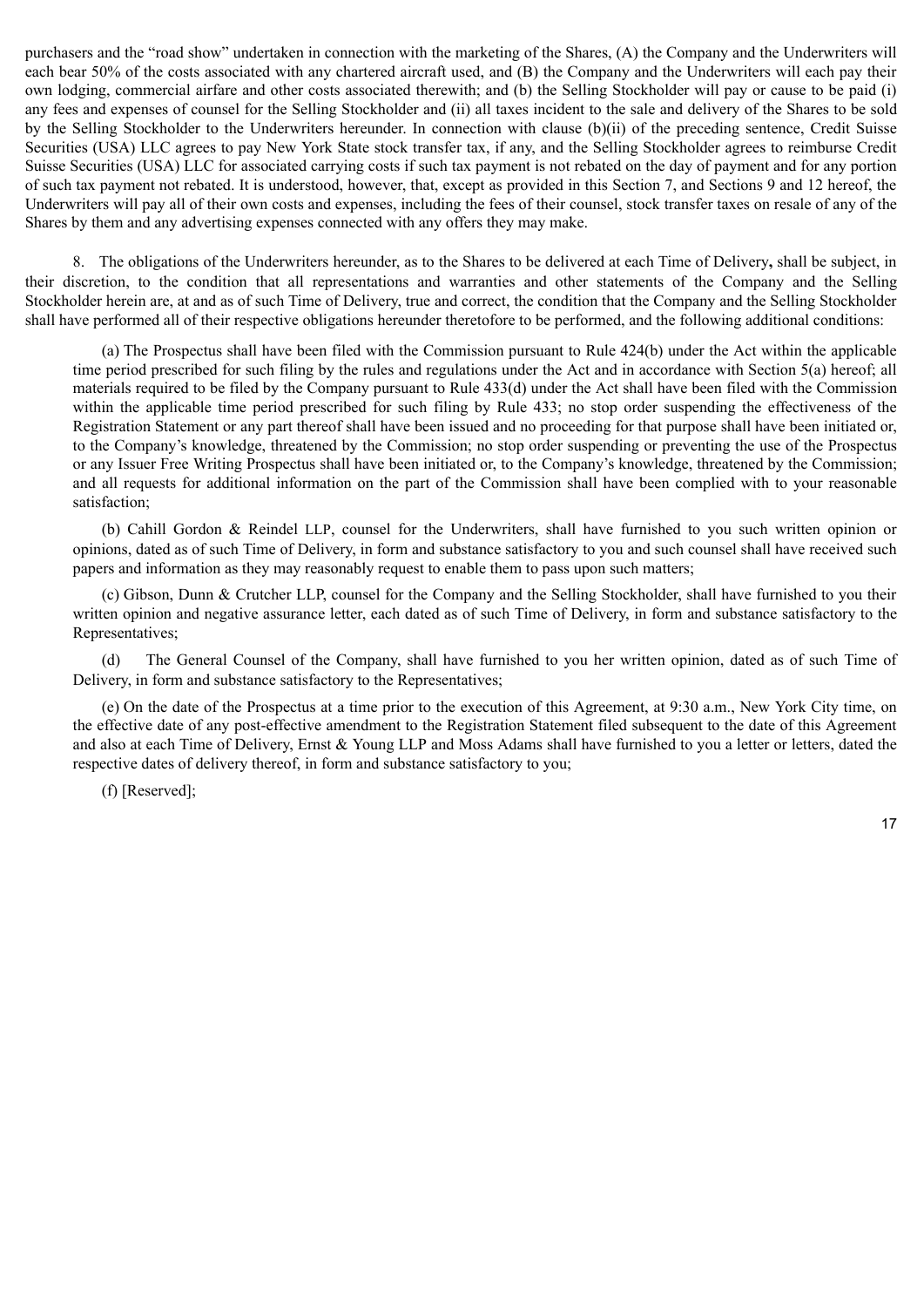(g) (i) Neither the Company nor any of its subsidiaries shall have sustained since the date of the latest audited financial statements included or incorporated by reference in the Pricing Prospectus any loss or interference with its business from fire, explosion, flood or other calamity, whether or not covered by insurance, or from any labor dispute or court or governmental action, order or decree, otherwise than as set forth or contemplated in the Pricing Prospectus, and (ii) since the respective dates as of which information is given in the Pricing Prospectus there shall not have been any change in the capital stock or long-term debt of the Company or any of its subsidiaries or any change, or any development involving a prospective change, in or affecting the business, properties, management, financial position, stockholders' equity or results of operations of the Company and its subsidiaries, taken as a whole, otherwise than as set forth or contemplated in the Pricing Prospectus, the effect of which, in any such case described in clause (i) or (ii), is in the judgment of the Representatives (other than a defaulting Underwriter under Section 10 hereof) so material and adverse as to make it impracticable or inadvisable to proceed with the public offering or the delivery of the Shares being delivered at such Time of Delivery on the terms and in the manner contemplated in the Pricing Prospectus;

(h) On or after the Applicable Time (i) no downgrading shall have occurred in the rating accorded the Company's debt securities by any "nationally recognized statistical rating organization", as that term is defined in Section 3(a)(62) of the Exchange Act, and (ii) no such organization shall have publicly announced that it has under surveillance or review, with possible negative implications, its rating of any of the Company's debt securities;

(i) On or after the Applicable Time there shall not have occurred any of the following: (i) a suspension or material limitation in trading in securities generally on the Exchange; (ii) a suspension or material limitation in trading in the Company's securities on the Exchange; (iii) a general moratorium on commercial banking activities declared by Federal or New York State authorities or a material disruption in commercial banking or securities settlement or clearance services in the United States; (iv) the outbreak or escalation of hostilities involving the United States or the declaration by the United States of a national emergency or war or (v) the occurrence of any other calamity or crisis or any change in financial, political or economic conditions in the United States or elsewhere, if the effect of any such event specified in clause (iv) or (v) in the judgment of the Representatives (other than a defaulting Underwriter under Section 10 hereof) makes it impracticable or inadvisable to proceed with the public offering or the delivery of the Shares being delivered at such Time of Delivery on the terms and in the manner contemplated in the Pricing Prospectus and the Prospectus;

(j) The Shares to be sold at such Time of Delivery shall have been duly listed on the Exchange;

(k) The Company shall have obtained and delivered to the Underwriters an executed copy of an agreement from the Selling Stockholder and each officer and director named in the Registration Statement substantially to the effect set forth in Annex I;

(l) The Company shall have complied with the provisions of Section 5(c) hereof with respect to the furnishing of prospectuses on the New York Business Day next succeeding the date of this Agreement; and

(m) The Company and the Selling Stockholder shall have furnished or caused to be furnished to you at such Time of Delivery certificates of officers of the Company and of the Selling Stockholder, respectively, satisfactory to you as to the accuracy of the representations and warranties of the Company and of the Selling Stockholder, respectively, herein at and as of such Time of Delivery, as to the performance by the Company and the Selling Stockholder of all of their respective obligations hereunder to be performed at or prior to such Time of Delivery, and as to such other matters as the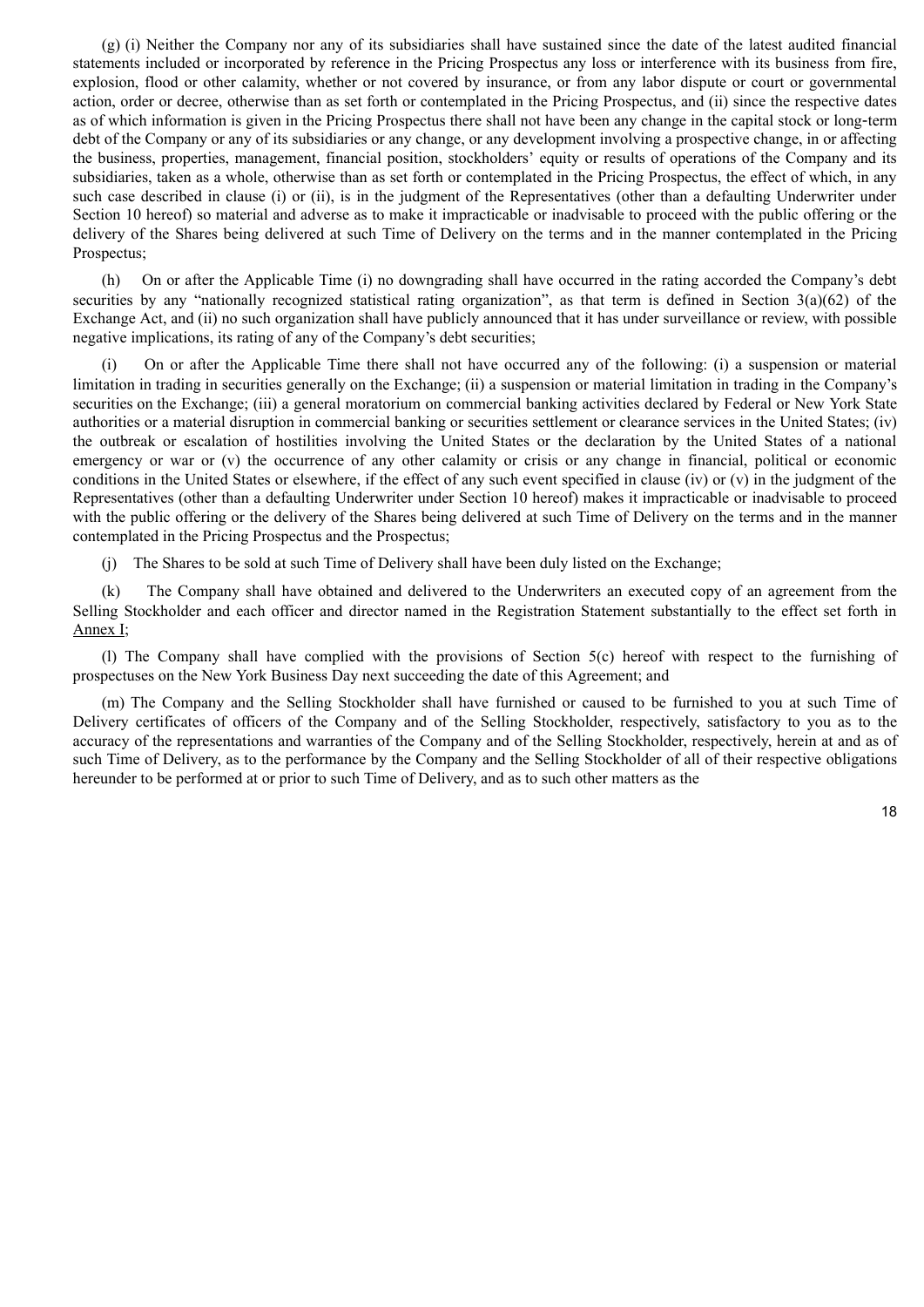Representatives (other than a defaulting Underwriter under Section 10 hereof) may reasonably request, and the Company shall have furnished or caused to be furnished certificates as to the matters set forth in subsections (a) and (g) of this Section and as to such other matters as you may reasonably request.

9. (a) (i) The Company will indemnify and hold harmless each Underwriter against any losses, claims, damages or liabilities, joint or several, to which such Underwriter may become subject, under the Act or otherwise, insofar as such losses, claims, damages or liabilities (or actions in respect thereof) arise out of or are based upon an untrue statement or alleged untrue statement of a material fact contained in the Registration Statement, the Basic Prospectus, any Preliminary Prospectus, the Pricing Prospectus or the Prospectus, or any amendment or supplement thereto, any Issuer Free Writing Prospectus, any "roadshow" as defined in Rule 433(h) under the Act (a "**roadshow**"), any "issuer information" filed or required to be filed pursuant to Rule 433(d) under the Act or any Testing-the-Waters Communication, or arise out of or are based upon the omission or alleged omission to state therein a material fact required to be stated therein or necessary to make the statements therein not misleading (in the case of any Preliminary Prospectus, the Basic Prospectus, the Pricing Prospectus or Prospectus, or any amendment or supplement thereto, in any Issuer Free Writing Prospectus, any road show, any "issuer information" filed or required to be filed pursuant to Rule 433(d) under the Act or any Testing-the-Waters Communication, in the light of the circumstances under which they were made), and will reimburse each Underwriter for any legal or other expenses reasonably incurred by such Underwriter in connection with investigating or defending any such action or claim as such expenses are incurred; *provided*, *however*, that the Company shall not be liable to an Underwriter in any such case to the extent that any such loss, claim, damage or liability arises out of or is based upon an untrue statement or alleged untrue statement or omission or alleged omission made in the Registration Statement, the Basic Prospectus, any Preliminary Prospectus, the Pricing Prospectus or the Prospectus, or any amendment or supplement thereto, any Issuer Free Writing Prospectus, any roadshow, any "issuer information" filed or required to be filed pursuant to Rule 433(d) under the Act or any Testing-the-Waters Communication, in reliance upon and in conformity with the Underwriter Information.

(ii) The Selling Stockholder will indemnify and hold harmless each Underwriter against any losses, claims, damages or liabilities, joint or several, to which such Underwriter may become subject, under the Act or otherwise, insofar as such losses, claims, damages or liabilities (or actions in respect thereof) arise out of or are based upon an untrue statement or alleged untrue statement of a material fact contained in the Registration Statement, the Basic Prospectus, any Preliminary Prospectus, the Pricing Prospectus or the Prospectus, or any amendment or supplement thereto, any Issuer Free Writing Prospectus or any Testing-the-Waters Communication, or arise out of or are based upon the omission or alleged omission to state therein a material fact required to be stated therein or necessary to make the statements therein not misleading (in the case of the Basic Prospectus, any Preliminary Prospectus, the Pricing Prospectus or Prospectus, or any amendment or supplement thereto, in any Issuer Free Writing Prospectus or any Testing-the-Waters Communication, in the light of the circumstances under which they were made), in each case to the extent, but only to the extent, that such untrue statement or alleged untrue statement or omission or alleged omission was made in the Registration Statement, the Basic Prospectus, any Preliminary Prospectus, the Pricing Prospectus or the Prospectus, or any amendment or supplement thereto, any Issuer Free Writing Prospectus or any Testing-the-Waters Communication, in reliance upon and in conformity with the Selling Stockholder Information; and will reimburse such Underwriter for any legal or other expenses reasonably incurred by such Underwriter in connection with investigating or defending any such action or claim as such expenses are incurred. The Selling Stockholder's liability under this subsection (a)(ii) shall not exceed the proceeds (net of any underwriting discounts and commissions, but before deducting expenses) received by the Selling Stockholder from the sale of the Shares sold by it hereunder (the "**Selling Stockholder Proceeds**") less any amounts that such Selling Stockholder is obligated to pay under subsection (d) below.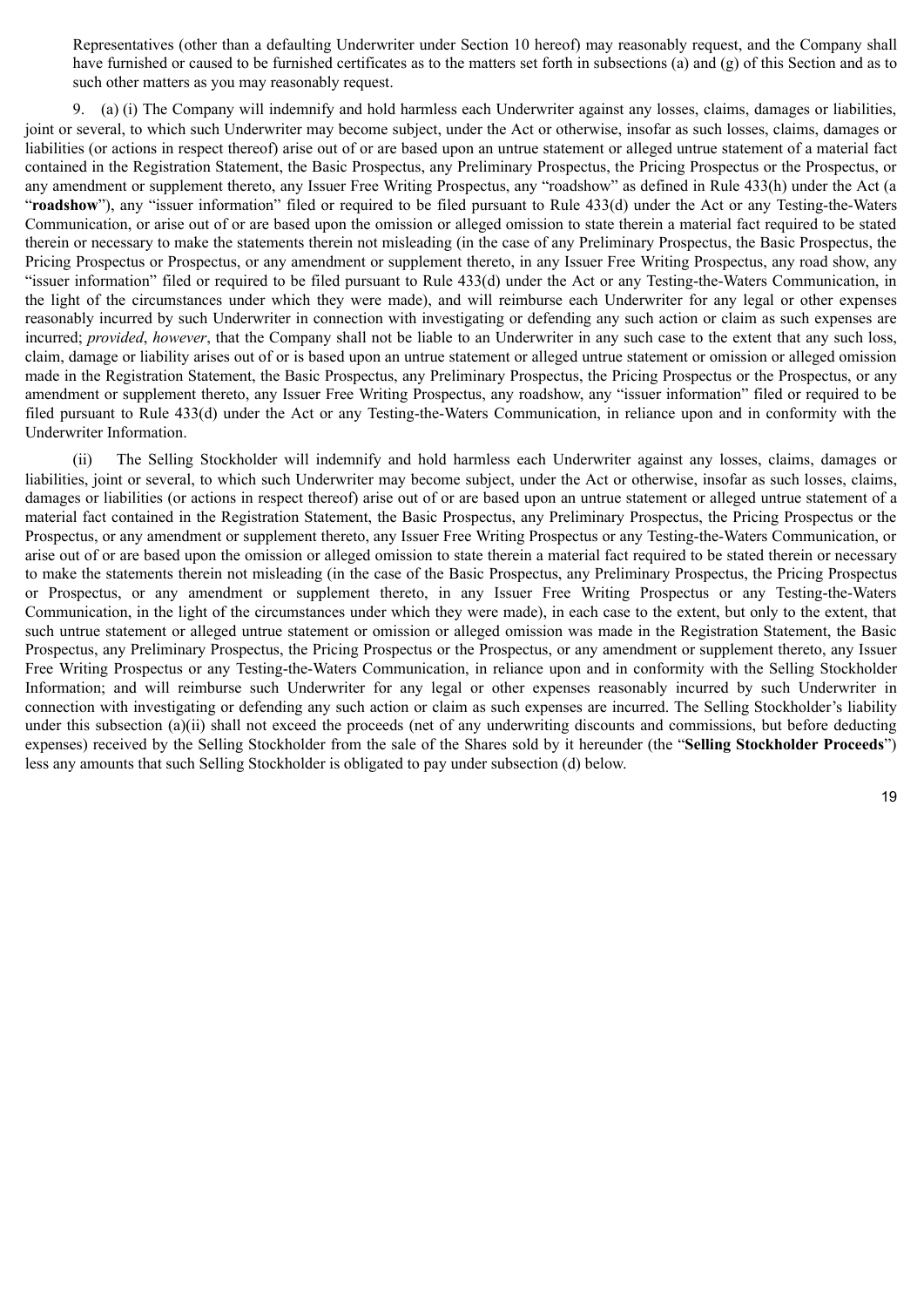(b) Each Underwriter will indemnify and hold harmless the Company and the Selling Stockholder against any losses, claims, damages or liabilities, joint or several, to which the Company or the Selling Stockholder may become subject, under the Act or otherwise, insofar as such losses, claims, damages or liabilities (or actions in respect thereof) arise out of or are based upon an untrue statement or alleged untrue statement of a material fact contained in the Registration Statement, the Basic Prospectus, any Preliminary Prospectus, the Pricing Prospectus or the Prospectus, or any amendment or supplement thereto, any Issuer Free Writing Prospectus, any roadshow or any Testing-the-Waters Communication, or arise out of or are based upon the omission or alleged omission to state therein a material fact required to be stated therein or necessary to make the statements therein not misleading (in the case of the Basic Prospectus, any Preliminary Prospectus, the Pricing Prospectus or Prospectus, or any amendment or supplement thereto, any Issuer Free Writing Prospectus, any road show or any Testing-the-Waters Communication, in the light of the circumstances under which they were made), in each case to the extent, but only to the extent, that such untrue statement or alleged untrue statement or omission or alleged omission was made in the Registration Statement, the Basic Prospectus, any Preliminary Prospectus, the Pricing Prospectus or the Prospectus, or any amendment or supplement thereto, any Issuer Free Writing Prospectus, any roadshow or any Testing-the-Waters Communication, in reliance upon and in conformity with the Underwriter Information; and will reimburse the Company and the Selling Stockholder for any legal or other expenses reasonably incurred by the Company and the Selling Stockholder in connection with investigating or defending any such action or claim as such expenses are incurred. The Company and the Selling Stockholder acknowledge that the statements set forth in (i) in the last paragraph of the cover page regarding delivery of the Shares and (ii) under the heading "Underwriting", (A) the list of Underwriters and their respective participation in the sale of the Shares and (B) the fifth, seventh and ninth paragraphs under such heading in the Pricing Prospectus and the Prospectus (the "**Underwriter Information**") constitute the only information furnished by or on behalf of the several Underwriters for inclusion in the Registration Statement, the Preliminary Prospectus, any Preliminary Prospectus, the Pricing Prospectus or any Issuer Free Writing Prospectus, as applicable.

(c) Promptly after receipt by an indemnified party under subsection (a) or (b) of this Section 9 of notice of the commencement of any action, such indemnified party shall, if a claim in respect thereof is to be made against the indemnifying party under such subsection, notify the indemnifying party in writing of the commencement thereof; but the omission so to notify the indemnifying party shall not relieve it from any liability which it may have to any indemnified party otherwise than under such subsection unless and to the extent it has been materially prejudiced through the forfeiture by the indemnifying party of substantial rights or defenses.

(A) In case any such action shall be brought against any indemnified party and it shall notify the indemnifying party of the commencement thereof, the indemnifying party shall be entitled to participate therein and, to the extent that it shall wish, jointly with any other indemnifying party similarly notified, to assume the defense thereof, with counsel reasonably satisfactory to such indemnified party (who shall not, except with the consent of the indemnified party, be counsel to the indemnifying party), and, after notice from the indemnifying party to such indemnified party of its election so to assume the defense thereof, the indemnifying party shall not be liable to such indemnified party under such subsection for any legal expenses of other counsel or any other expenses, in each case subsequently incurred by such indemnified party, in connection with the defense thereof (other than reasonable costs of investigation). Notwithstanding the indemnifying party's election to appoint counsel to represent the indemnified party in an action, the indemnified party shall have the right to employ separate counsel, and the indemnifying party shall bear the reasonable fees, costs and expenses of such separate counsel if: (i) such indemnified party shall have reasonably concluded based on the advice of counsel (which may be in house counsel) that there are legal defenses available to it that are different from or in addition to those available to the indemnifying party, (ii) the indemnifying party has failed within a reasonable period of time after notice to it of the institution of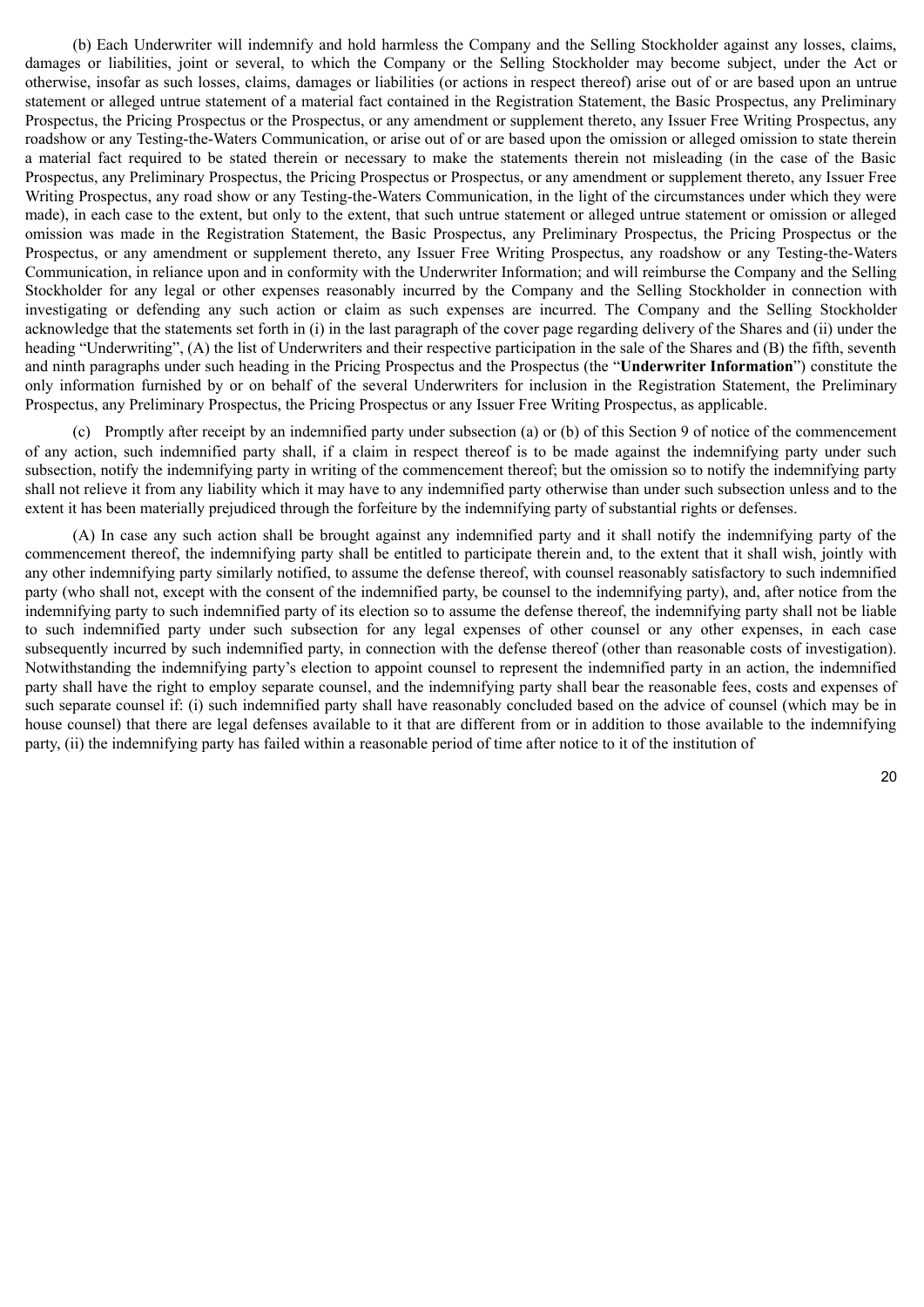such action to retain counsel reasonably satisfactory to the indemnified party, or (iii) the named parties in any such proceeding (including any impleaded parties) include both the indemnifying party and the indemnified party and representation of both parties by the same counsel would be inappropriate due to actual or potential differing interest between them. It is understood and agreed that the indemnifying party shall not, in connection with any proceeding or related proceedings in the same jurisdiction, be liable for the fees and expenses of more than one separate firm (in addition to any local counsel) for all indemnified parties, and that all such fees and expenses shall be paid or reimbursed as they are incurred.

(B) The indemnifying party shall not be liable for any settlement of any proceeding effected without its written consent, which will not be unreasonably withheld, but if settled with such consent or if there be a final judgment for the plaintiff, the indemnifying party agrees to indemnify each indemnified party as and to the extent set forth in clauses (a) and (b) above, as applicable, from and against any loss, claim, damage, liability or expense by reason of such settlement or judgment. Notwithstanding the foregoing sentence, if at any time an indemnified party shall have requested that an indemnifying party reimburse the indemnified party for fees and expenses of counsel as contemplated by this Section 9, the indemnifying party shall be liable for any settlement of any proceeding effected without its written consent if (i) such settlement is entered into more than 60 days after receipt by the indemnifying party of such request and (ii) the indemnifying party shall not have reimbursed the indemnified party in accordance with such request prior to the date of such settlement, unless such failure to reimburse the indemnified parties is based on a dispute with a good faith basis as to either the obligation of the indemnifying party arising under this Section 9 to indemnify the indemnified parties or the amount of such obligation and the indemnifying parties shall have notified the indemnified parties of such good faith dispute prior to the date of such settlement. No indemnifying party shall, without the written consent of the indemnified party, effect the settlement or compromise of, or consent to the entry of any judgment with respect to, any pending or threatened action or claim in respect of which indemnification or contribution may be sought hereunder (whether or not the indemnified party is an actual or potential party to such action or claim) unless such settlement, compromise or judgment (x) includes an unconditional release of the indemnified party from all liability arising out of such action or claim and (y) does not include a statement as to or an admission of fault, culpability or a failure to act, by or on behalf of any indemnified party.

(d) If the indemnification provided for in this Section 9 is unavailable to or insufficient to hold harmless an indemnified party under subsection (a) or (b) above in respect of any losses, claims, damages or liabilities (or actions in respect thereof) referred to therein, then each indemnifying party shall contribute to the amount paid or payable by such indemnified party as a result of such losses, claims, damages or liabilities (or actions in respect thereof) in such proportion as is appropriate to reflect the relative benefits received by the Company and the Selling Stockholder on the one hand and the Underwriters on the other from the offering of the Shares. If, however, the allocation provided by the immediately preceding sentence is not permitted by applicable law or if the indemnified party failed to give the notice required under subsection (c) above, then each indemnifying party shall contribute to such amount paid or payable by such indemnified party in such proportion as is appropriate to reflect not only such relative benefits but also the relative fault of the Company and the Selling Stockholder on the one hand and the Underwriters on the other in connection with the statements or omissions which resulted in such losses, claims, damages or liabilities (or actions in respect thereof), as well as any other relevant equitable considerations. The relative benefits received by the Company and the Selling Stockholder on the one hand and the Underwriters on the other shall be deemed to be in the same proportion as the total net proceeds from the offering (before deducting expenses) received by the Company and the Selling Stockholder bear to the total underwriting discounts and commissions received by the Underwriters, in each case as set forth in the table on the cover page of the Prospectus. The relative fault shall be determined by reference to, among other things, whether the untrue or alleged untrue statement of a material fact or the omission or alleged omission to state a material fact relates to information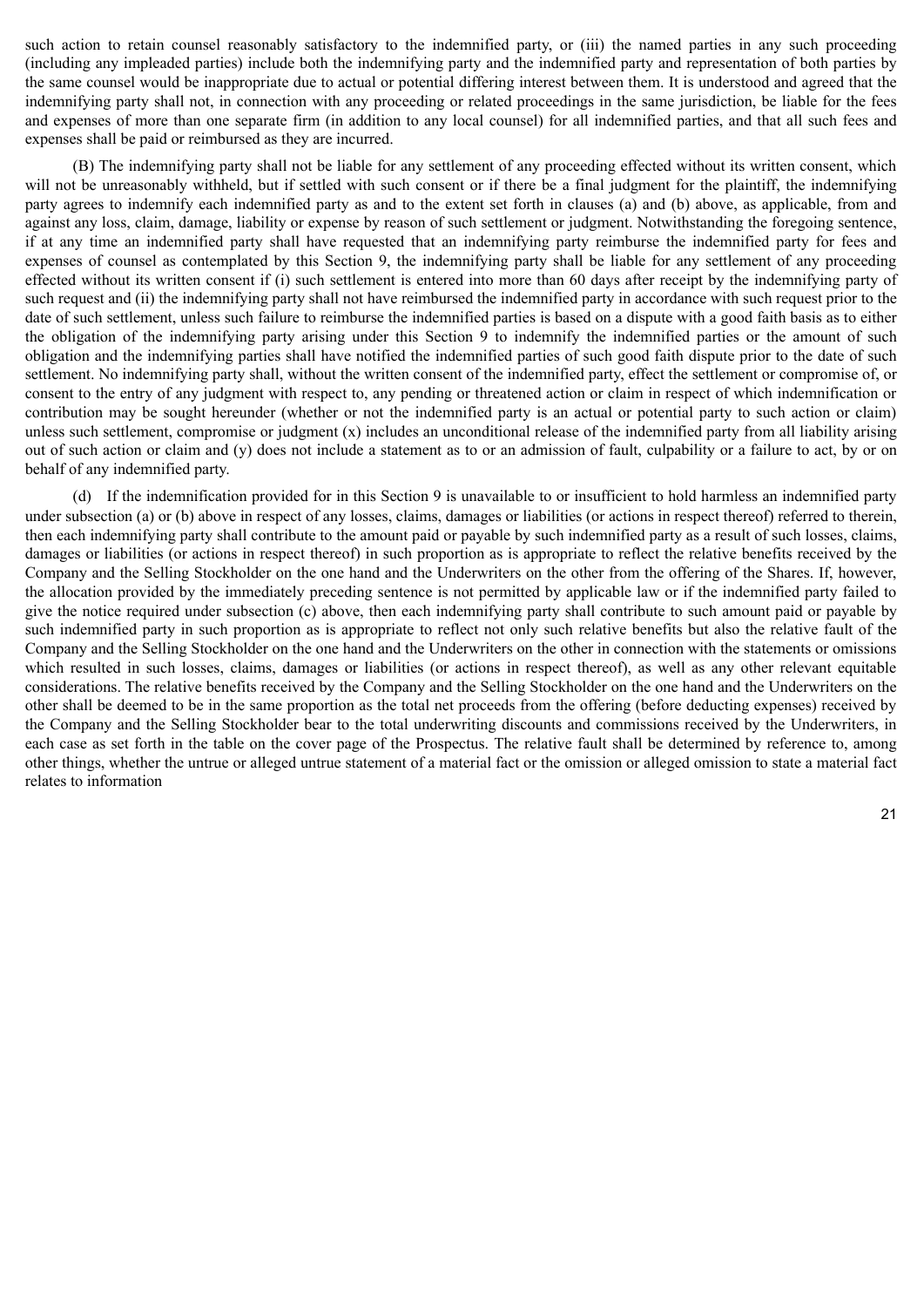supplied by the Company or the Selling Stockholder on the one hand or the Underwriters on the other and the parties' relative intent, knowledge, access to information and opportunity to correct or prevent such statement or omission. The Company, the Selling Stockholder and each of the Underwriters agree that it would not be just and equitable if contribution pursuant to this subsection (d) were determined by *pro rata* allocation (even if the Underwriters were treated as one entity for such purpose) or by any other method of allocation which does not take account of the equitable considerations referred to above in this subsection (d). The amount paid or payable by an indemnified party as a result of the losses, claims, damages or liabilities (or actions in respect thereof) referred to above in this subsection (d) shall be deemed to include any legal or other expenses reasonably incurred by such indemnified party in connection with investigating or defending any such action or claim. Notwithstanding the provisions of this subsection (d), (i) no Underwriter shall be required to contribute any amount in excess of the amount by which the total price at which the Shares underwritten by it and distributed to the public were offered to the public exceeds the amount of any damages which such Underwriter has otherwise been required to pay by reason of such untrue or alleged untrue statement or omission or alleged omission and (ii) the Selling Stockholder shall not be required to contribute any amount in excess of the Selling Stockholder Proceeds less any amounts that the Selling Stockholder is obligated to pay under subsection (a)(ii) above. No person guilty of fraudulent misrepresentation (within the meaning of Section 11(f) of the Act) shall be entitled to contribution from any person who was not guilty of such fraudulent misrepresentation. The Underwriters' obligations in this subsection (d) to contribute are several in proportion to their respective underwriting obligations and not joint.

(e) The obligations of the Company and the Selling Stockholder under this Section 9 shall be in addition to any liability which the Company and the Selling Stockholder may otherwise have and shall extend, upon the same terms and conditions, to each officer and director of each Underwriter and each person, if any, who controls any Underwriter within the meaning of the Act and each brokerdealer affiliate of any Underwriter; and the obligations of the Underwriters under this Section 9 shall be in addition to any liability which the respective Underwriters may otherwise have and shall extend, upon the same terms and conditions, to each officer and director of the Company (including any person who, with his or her consent, is named in the Registration Statement as about to become a director of the Company) and to each person, if any, who controls the Company or the Selling Stockholder within the meaning of the Act.

(f) The Company and the Selling Stockholder may agree, as among themselves and without limiting the rights of the Underwriters under this Agreement, as to the respective amounts of such liability for which they each shall be responsible.

10. (a) If any Underwriter shall default in its obligation to purchase the Shares that it has agreed to purchase hereunder at a Time of Delivery, the Representatives may in their discretion arrange for any Underwriter or another party or other parties to purchase such Shares on the terms contained herein. If within thirty-six hours after such default by any Underwriter the Representatives do not arrange for the purchase of such Shares, then the Company and the Selling Stockholder shall be entitled to a further period of thirty-six hours within which to procure another party or other parties reasonably satisfactory to the Representatives to purchase such Shares on such terms. In the event that, within the respective prescribed periods, the Representatives notify the Company and the Selling Stockholder that the Representatives have so arranged for the purchase of such Shares, or the Company or the Selling Stockholder notifies the Representatives that it has so arranged for the purchase of such Shares, the Representatives or the Company or the Selling Stockholder shall have the right to postpone such Time of Delivery for a period of not more than seven calendar days, in order to effect whatever changes may thereby be made necessary in the Registration Statement or the Prospectus, or in any other documents or arrangements, and the Company agrees to file promptly any amendments to the Registration Statement or any amendments or supplements to the Prospectus which in your opinion may thereby be made necessary. In the event that a Representative is the Underwriter in default of its obligation to purchase the Shares that it has agreed to purchase hereunder at a Time of Delivery,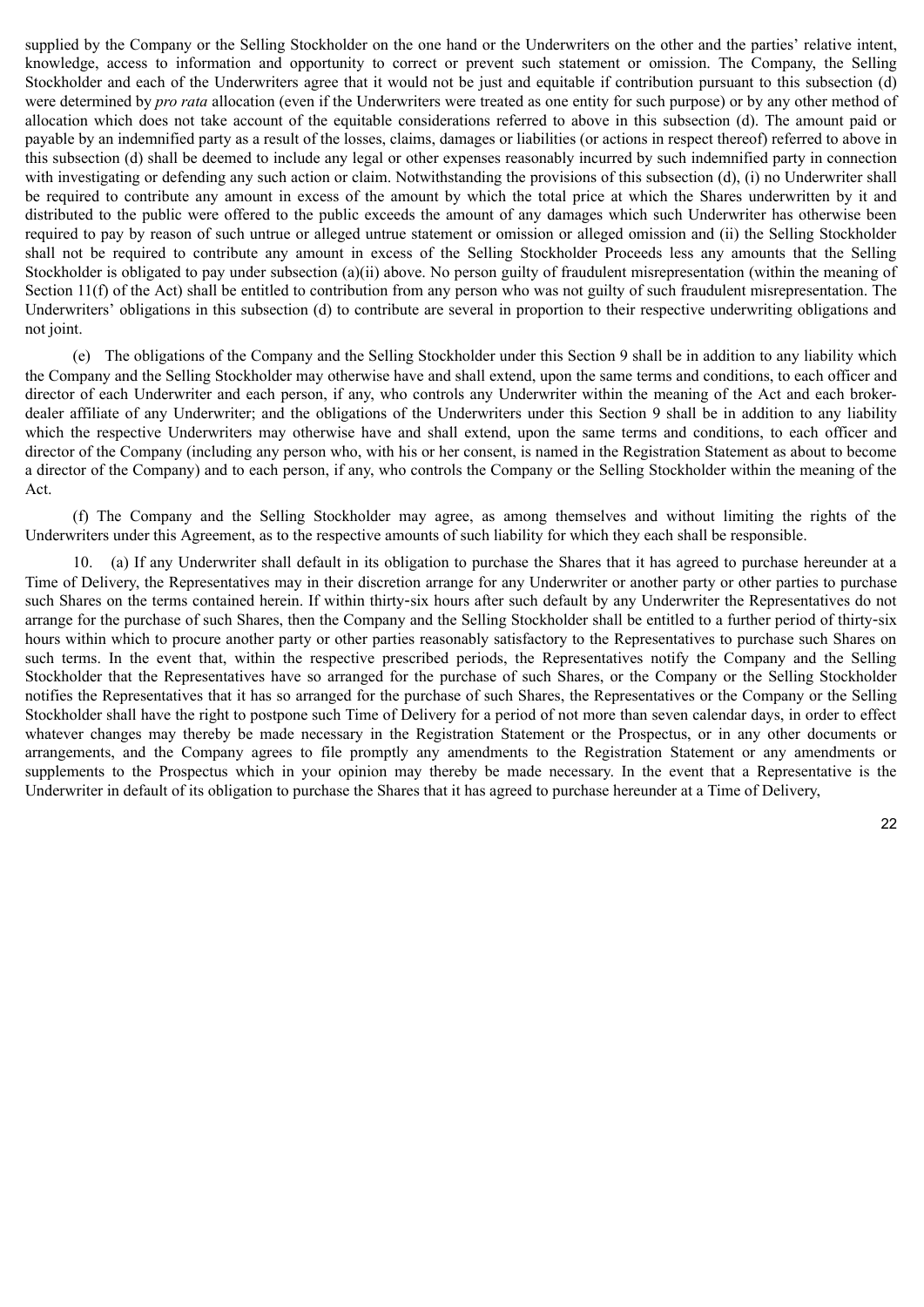then such Representative shall not be deemed a "Representative" for purposes of this agreement. The term "**Underwriter**" as used in this Agreement shall include any person substituted under this Section 10 with like effect as if such person had originally been a party to this Agreement with respect to such Shares.

(b) If, after giving effect to any arrangements for the purchase of the Shares of a defaulting Underwriter or Underwriters by the Representatives, the Company and the Selling Stockholder as provided in subsection (a) above, the aggregate number of such Shares which remains unpurchased does not exceed one-eleventh of the aggregate number of all the Shares to be purchased at such Time of Delivery, then the Company and the Selling Stockholder shall have the right to require each non‑defaulting Underwriter to purchase the number of Shares which such Underwriter agreed to purchase hereunder at such Time of Delivery and, in addition, to require each non‑defaulting Underwriter to purchase its pro rata share (based on the number of Shares which such Underwriter agreed to purchase hereunder) of the Shares of such defaulting Underwriter or Underwriters for which such arrangements have not been made; but nothing herein shall relieve a defaulting Underwriter from liability for its default.

(c) If, after giving effect to any arrangements for the purchase of the Shares of a defaulting Underwriter or Underwriters by the Representatives, the Company and the Selling Stockholder as provided in subsection (a) above, the aggregate number of such Shares which remains unpurchased exceeds one-eleventh of the aggregate number of all of the Shares to be purchased at such Time of Delivery, or if the Company and the Selling Stockholder shall not exercise the right described in subsection (b) above to require non‑defaulting Underwriters to purchase Shares of a defaulting Underwriter or Underwriters, then this Agreement (or, with respect to a Second Time of Delivery, the obligations of the Underwriters to purchase and of the Selling Stockholder to sell the Optional Shares) shall thereupon terminate, without liability on the part of any non-defaulting Underwriter, the Company or the Selling Stockholder, except for the expenses to be borne by the Company, the Selling Stockholder and the Underwriters as provided in Section 7 hereof and the indemnity and contribution agreements in Section 9 hereof; but nothing herein shall relieve a defaulting Underwriter from liability for its default.

11. The respective indemnities, agreements, representations, warranties and other statements of the Company, the Selling Stockholder and the several Underwriters, as set forth in this Agreement or made by or on behalf of them, respectively, pursuant to this Agreement, shall remain in full force and effect, regardless of any investigation (or any statement as to the results thereof) made by or on behalf of any Underwriter or any controlling person of any Underwriter, or the Company or the Selling Stockholder, or any officer or director or controlling person of the Company, or any controlling person of the Selling Stockholder, and shall survive delivery of and payment for the Shares.

12. If this Agreement shall be terminated pursuant to Section 10 hereof, neither the Company nor the Selling Stockholder shall then be under any liability to any Underwriter except as provided in Sections 7 and 9 hereof; but, if for any other reason, any Shares are not delivered by or on behalf of the Selling Stockholder as provided herein, the Selling Stockholder will reimburse the Underwriters through the Representatives for all reasonable and documented out‑of‑pocket expenses approved in writing by the Representatives, including reasonable and documented fees and disbursements of counsel, reasonably incurred by the Underwriters in making preparations for the purchase, sale and delivery of the Shares not so delivered, but the Company and the Selling Stockholder shall then be under no further liability to any Underwriter except as provided in Sections 7 and 9 hereof.

13. In all dealings hereunder, you shall act on behalf of each of the Underwriters, and the parties hereto shall be entitled to act and rely upon any statement, request, notice or agreement on behalf of any Underwriter made or given by you as the Representatives.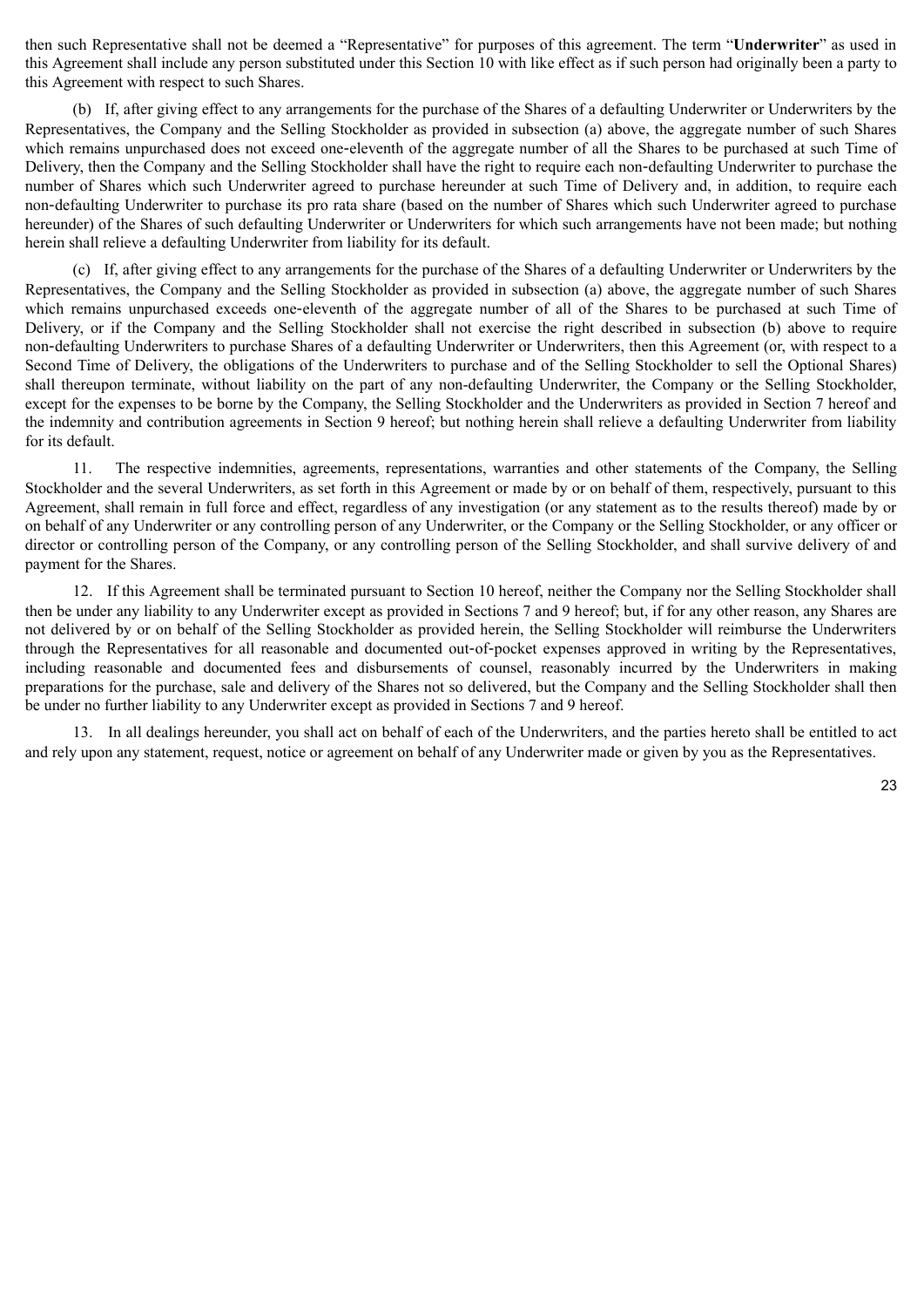In accordance with the requirements of the USA Patriot Act (Title III of Pub. L. 107-56 (signed into law October 26, 2001)), the Underwriters are required to obtain, verify and record information that identifies their respective clients, including the Company and the Selling Stockholder, which information may include the name and address of their respective clients, as well as other information that will allow the Underwriters to properly identify their respective clients.

All statements, requests, notices and agreements hereunder shall be in writing, and if to the Underwriters shall be delivered or sent by mail or facsimile transmission to the Representatives in care of Credit Suisse Securities (USA) LLC, Eleven Madison Avenue, New York, New York 10010-3629, Attention: IBCM-Legal, fax no. (212) 325-4296; if to the Selling Stockholder shall be delivered or sent by mail or facsimile transmission to it at Hudson Americas LLC, 2711 N. Haskell Avenue, Suite 1800, Dallas, Texas 75204, Attention: Legal Department, fax no. (214) 515-6924; and if to the Company shall be delivered or sent by mail or facsimile transmission to the address of the Company set forth on the cover of the Registration Statement, Attention: General Counsel, fax no. (469) 586-1414; *provided, however*, that any notice to an Underwriter pursuant to Section 9(c) hereof shall be delivered or sent by mail or facsimile transmission to such Underwriter at its address set forth in its Underwriters' Questionnaire, which address will be supplied to the Company or the Selling Stockholder by you on request; *provided, further*, that notices under subsection 5(e) shall be in writing, and if to the Underwriters shall be delivered or sent by mail or facsimile transmission to the Representatives in care of Credit Suisse Securities (USA) LLC, Eleven Madison Avenue, New York, NY 10010-3629, Attention: IBCM-Legal, fax no. (212) 325-4296. Any such statements, requests, notices or agreements shall take effect upon receipt thereof.

14. This Agreement shall be binding upon, and inure solely to the benefit of, the Underwriters, the Company and the Selling Stockholder and, to the extent provided in Sections 9 and 11 hereof, the officers and directors of the Company and each person who controls the Company, the Selling Stockholder or any Underwriter, and their respective heirs, executors, administrators, successors and assigns, and no other person shall acquire or have any right under or by virtue of this Agreement. No purchaser of any of the Shares from any Underwriter shall be deemed a successor or assign by reason merely of such purchase.

15. Time shall be of the essence of this Agreement. As used herein, the term "**business day**" shall mean any day when the Commission's office in Washington, D.C. is open for business.

16. The Company and the Selling Stockholder acknowledge and agree that (i) the purchase and sale of the Shares pursuant to this Agreement is an arm's-length commercial transaction between the Company and the Selling Stockholder, on the one hand, and the several Underwriters, on the other, and does not constitute a recommendation, investment, advice or solicitation of any action by the Underwriters, (ii) in connection therewith and with the process leading to such transaction each Underwriter is acting solely as a principal and not the agent or fiduciary of the Company or the Selling Stockholder, (iii) no Underwriter has assumed an advisory or fiduciary responsibility in favor of the Company or the Selling Stockholder with respect to the offering contemplated hereby or the process leading thereto (irrespective of whether such Underwriter has advised or is currently advising the Company or the Selling Stockholder on other matters) or any other obligation to the Company or the Selling Stockholder except the obligations expressly set forth in this Agreement, (iv) the Company or the Selling Stockholder has consulted its own legal and financial advisors to the extent it deemed appropriate and (v) none of the activities of the Underwriters in connection with the transactions contemplated herein constitutes a recommendation, investment advice or solicitation of any action by the Underwriters with respect to any entity or natural person. The Company and the Selling Stockholder each agree that it will not claim that the Underwriters, or any of them, has rendered advisory services of any nature or respect, or owes a fiduciary or similar duty to the Company or the Selling Stockholder, in connection with such transaction or the process leading thereto.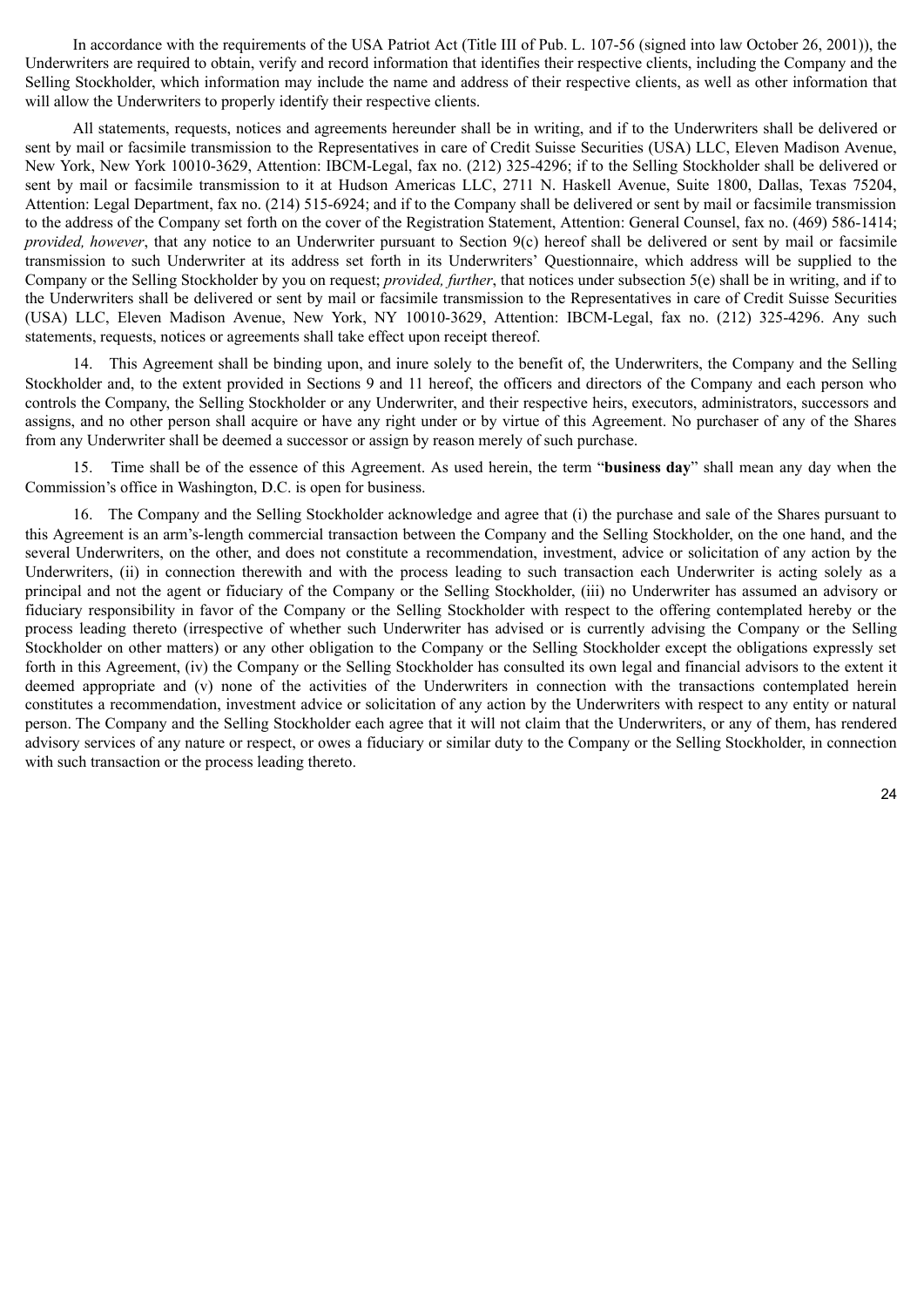17. This Agreement supersedes all prior agreements and understandings (whether written or oral) between the Company or the Selling Stockholder, on the one hand, and the several Underwriters, on the other hand, with respect to the subject matter hereof.

**18. THIS AGREEMENT AND ANY MATTERS RELATED TO THIS TRANSACTION SHALL BE GOVERNED BY AND CONSTRUED IN ACCORDANCE WITH THE LAWS OF THE STATE OF NEW YORK WITHOUT REGARD TO PRINCIPLES OF CONFLICT OF LAWS THAT WOULD RESULT IN THE APPLICATION OF ANY LAW OTHER THAN THE LAWS OF THE STATE OF NEW YORK. The Company and the Selling Stockholder each agree that any suit or proceeding arising in respect of this Agreement or our engagement will be tried exclusively in the U.S. District Court for the Southern District of New York or, if that court does not have subject matter jurisdiction, in any state court located in The City and County of New York and the Company and the Selling Stockholder each agree to submit to the jurisdiction of, and to venue in, such courts.**

19. The Company, the Selling Stockholder and each of the Underwriters hereby irrevocably waives, to the fullest extent permitted by applicable law, any and all right to trial by jury in any legal proceeding arising out of or relating to this Agreement or the transactions contemplated hereby.

20. This Agreement may be executed by any one or more of the parties hereto in any number of counterparts, each of which shall be deemed to be an original, but all such counterparts shall together constitute one and the same instrument.

21. Notwithstanding anything herein to the contrary, the Company and the Selling Stockholder are authorized to disclose to any persons the U.S. federal and state income tax treatment and tax structure of the potential transaction and all materials of any kind (including tax opinions and other tax analyses) provided to the Company or the Selling Stockholder relating to tax treatment and structure, without the Underwriters imposing any limitation of any kind. However, any information relating to the tax treatment and tax structure shall remain confidential (and the foregoing sentence shall not apply) to the extent necessary to enable any person to comply with securities laws. For this purpose, "tax structure" is limited to any facts that may be relevant to tax treatment.

22. Recognition of the U.S. Special Resolution Regimes.

(a) In the event that any Underwriter that is a Covered Entity becomes subject to a proceeding under a U.S. Special Resolution Regime, the transfer from such Underwriter of this Agreement, and any interest and obligation in or under this Agreement, will be effective to the same extent as the transfer would be effective under the U.S. Special Resolution Regime if this Agreement, and any such interest and obligation, were governed by the laws of the United States or a state of the United States.

(b) In the event that any Underwriter that is a Covered Entity or a BHC Act Affiliate of such Underwriter becomes subject to a proceeding under a U.S. Special Resolution Regime, Default Rights under this Agreement that may be exercised against such Underwriter are permitted to be exercised to no greater extent than such Default Rights could be exercised under the U.S. Special Resolution Regime if this Agreement were governed by the laws of the United States or a state of the United States.

(c) As used in this section:

"BHC Act Affiliate" has the meaning assigned to the term "affiliate" in, and shall be interpreted in accordance with, 12 U.S.C. § 1841(k).

"Covered Entity" means any of the following: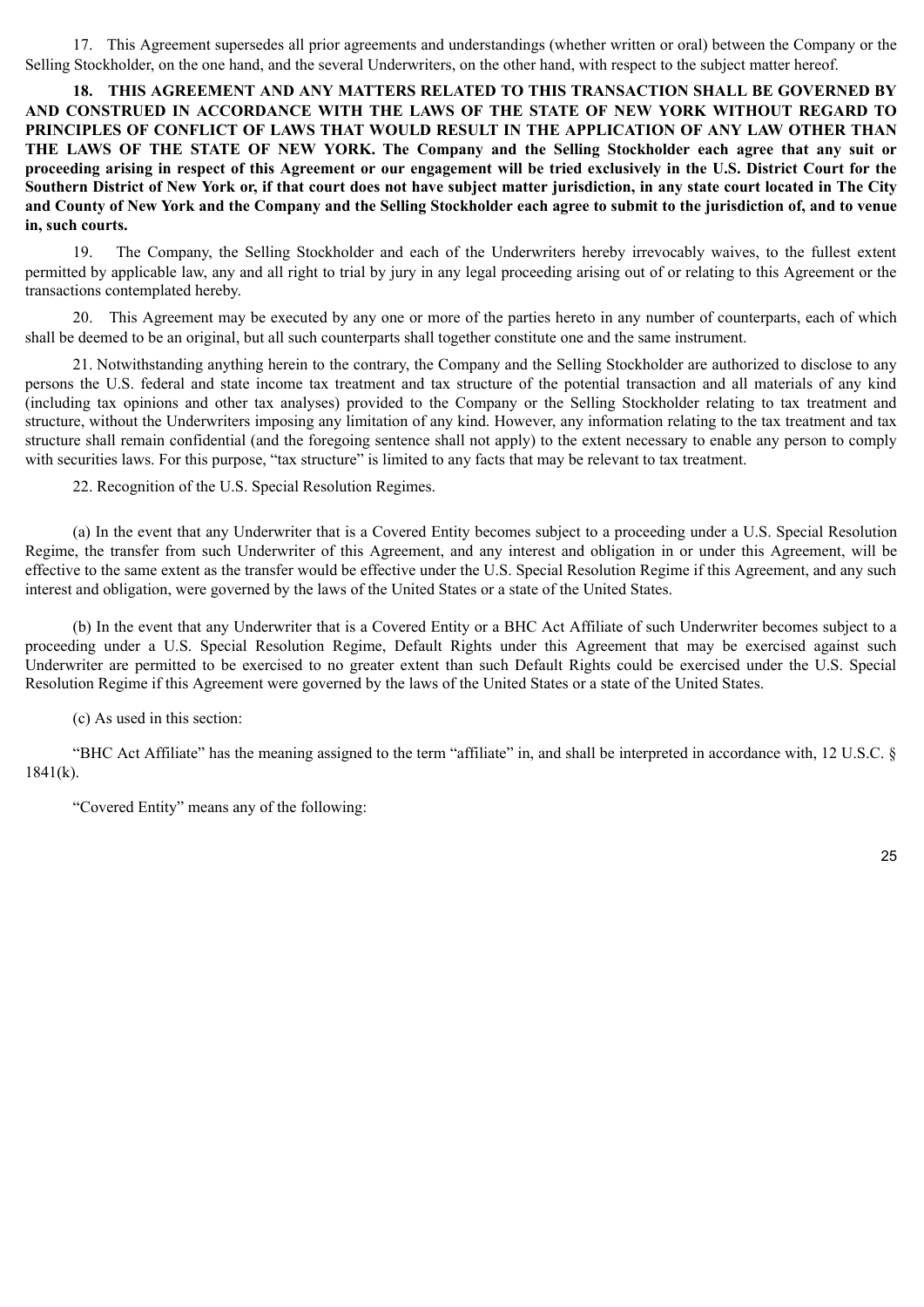(i) a "covered entity" as that term is defined in, and interpreted in accordance with, 12 C.F.R. § 252.82(b);

(ii) a "covered bank" as that term is defined in, and interpreted in accordance with, 12 C.F.R. § 47.3(b); or

(iii) a "covered FSI" as that term is defined in, and interpreted in accordance with, 12 C.F.R. § 382.2(b).

"Default Right" has the meaning assigned to that term in, and shall be interpreted in accordance with, 12 C.F.R. §§ 252.81, 47.2 or 382.1, as applicable.

"U.S. Special Resolution Regime" means each of (i) the Federal Deposit Insurance Act and the regulations promulgated thereunder and (ii) Title II of the Dodd-Frank Wall Street Reform and Consumer Protection Act and the regulations promulgated thereunder.

[*Signature pages follow*]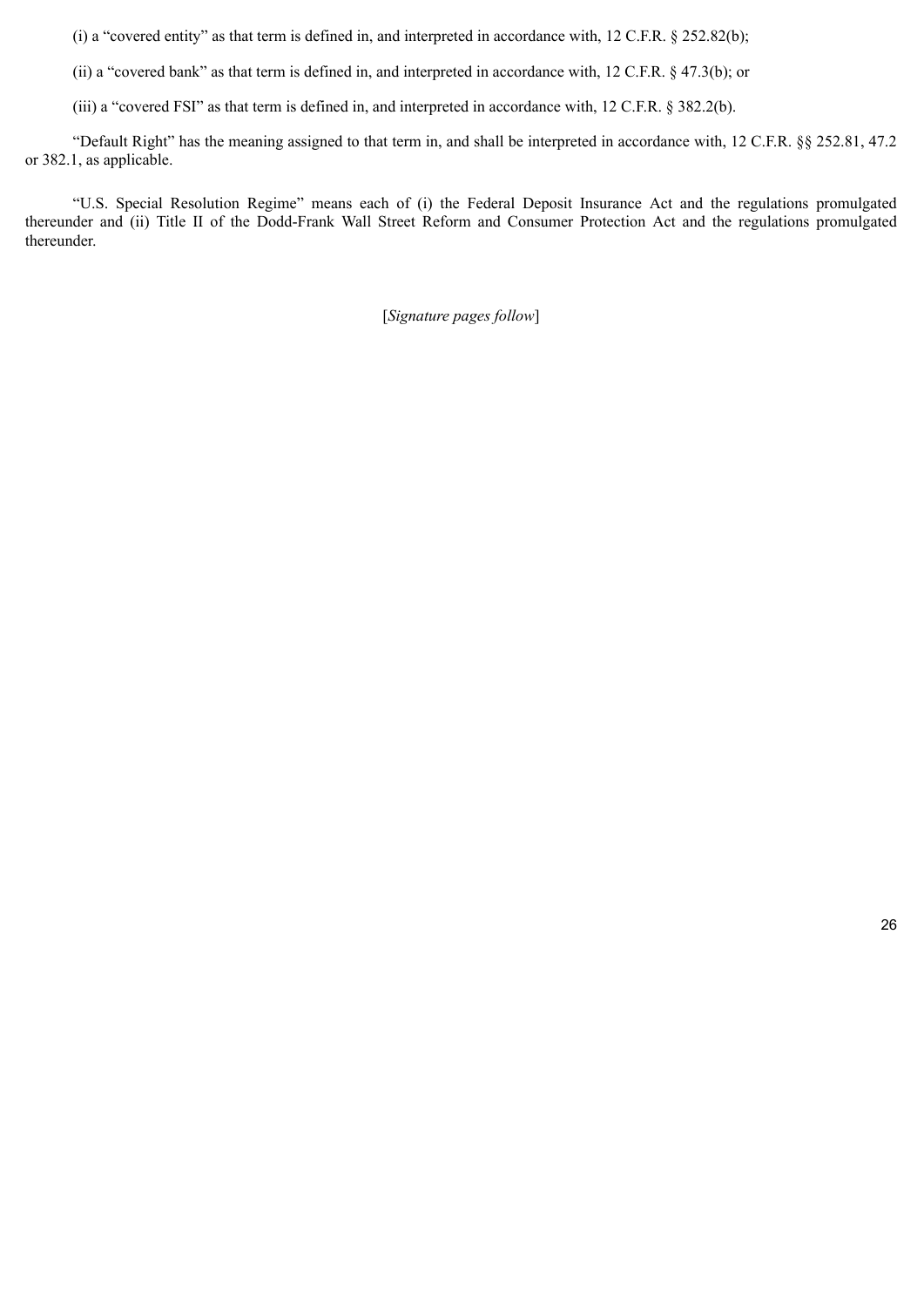If the foregoing is in accordance with your understanding, please sign and return to us counterparts hereof, and upon the acceptance hereof by you, on behalf of each of the Underwriters, this letter and such acceptance hereof shall constitute a binding agreement among each of the Underwriters, the Company and the Selling Stockholder. It is understood that your acceptance of this letter on behalf of each of the Underwriters is pursuant to the authority set forth in a form of Agreement among Underwriters, the form of which shall be submitted to the Company and the Selling Stockholder for examination upon request, but without warranty on your part as to the authority of the signers thereof.

Very truly yours,

Forterra, Inc.

By: /s/ Lori M. Browne Name: Lori M. Browne Title: EVP & General Counsel

Forterra US Holdings, LLC

By: /s/ Rafael Colorado Name: Rafael Colorado Title: President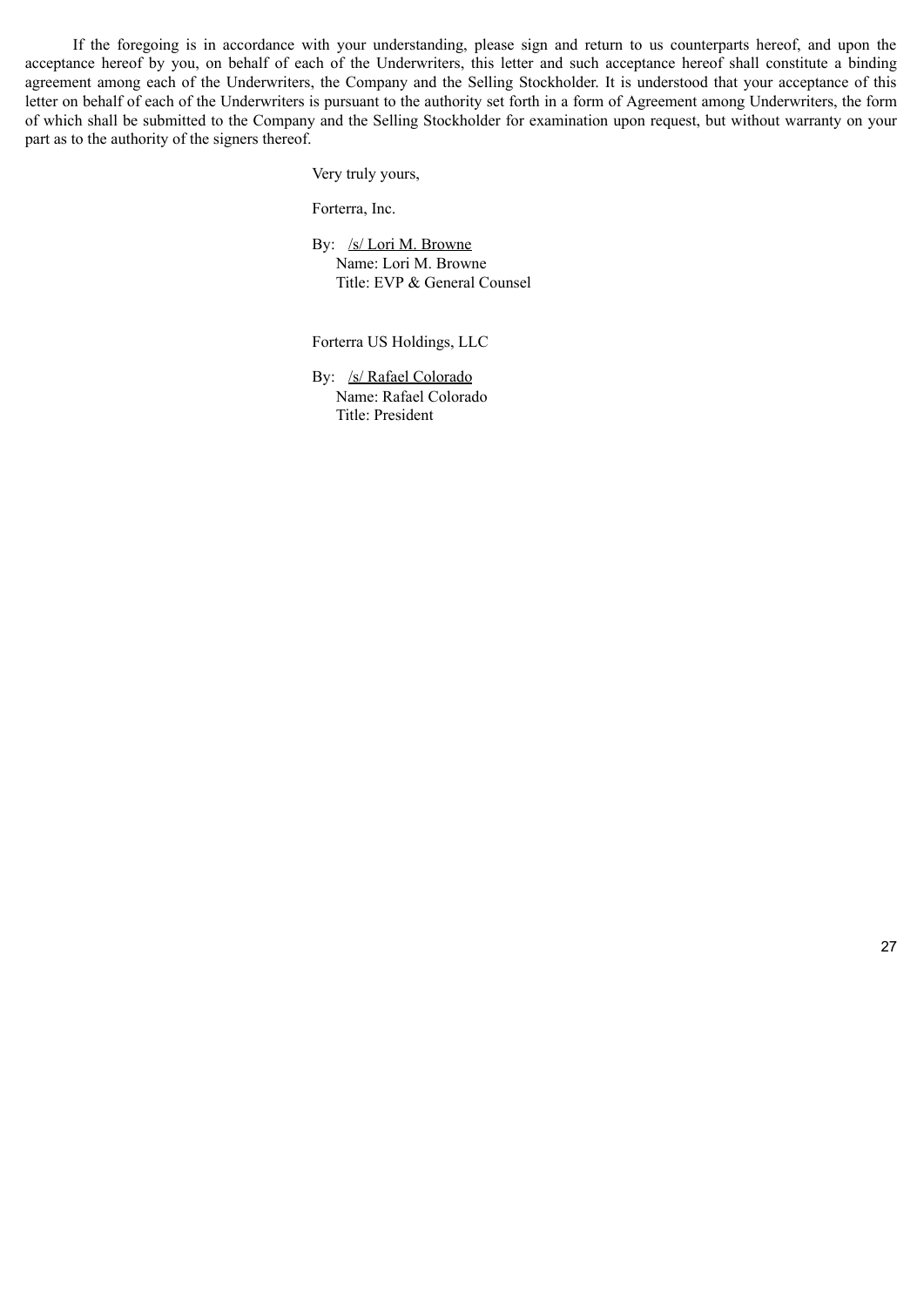Accepted as of the date hereof:

Credit Suisse Securities (USA) LLC

By: /s/ Benjamin W. Eldredge Name: Benjamin W. Eldredge

Title: Managing Director

BofA Securities, Inc.

By: /s/ Christine MacDonald Name: Christine MacDonald

Title: Managing Director

Citigroup Global Markets, Inc.

By: /s/ Richard L. Moriarty Name: Richard L. Moriarty

Title: Managing Director

Each for itself and on behalf of the several Underwriters named in Schedule I to the foregoing Agreement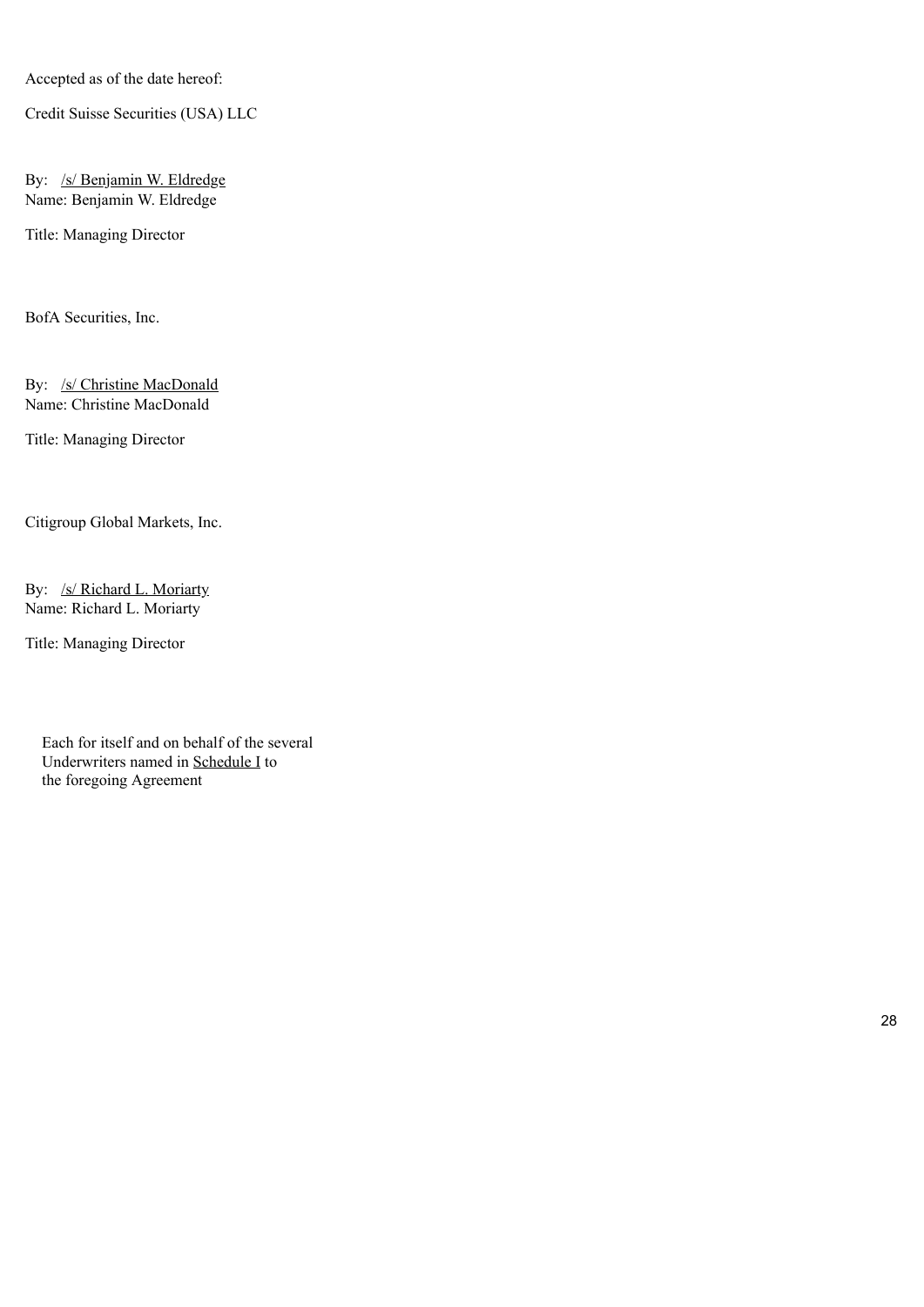## **SCHEDULE I-A**

### **Underwriter**

Credit Suisse Securities (USA) LLC 2,631,674 BofA Securities, Inc. 2,126,605 Citigroup Global Markets, Inc. 2,126,605 Deutsche Bank Securities Inc. 1,038,372 RBC Capital Markets, LLC 1,038,372 Truist Securities, Inc. 1,038,372

**Total Number of Firm Shares to be Purchased from the Selling Stockholder Total** 10,000,000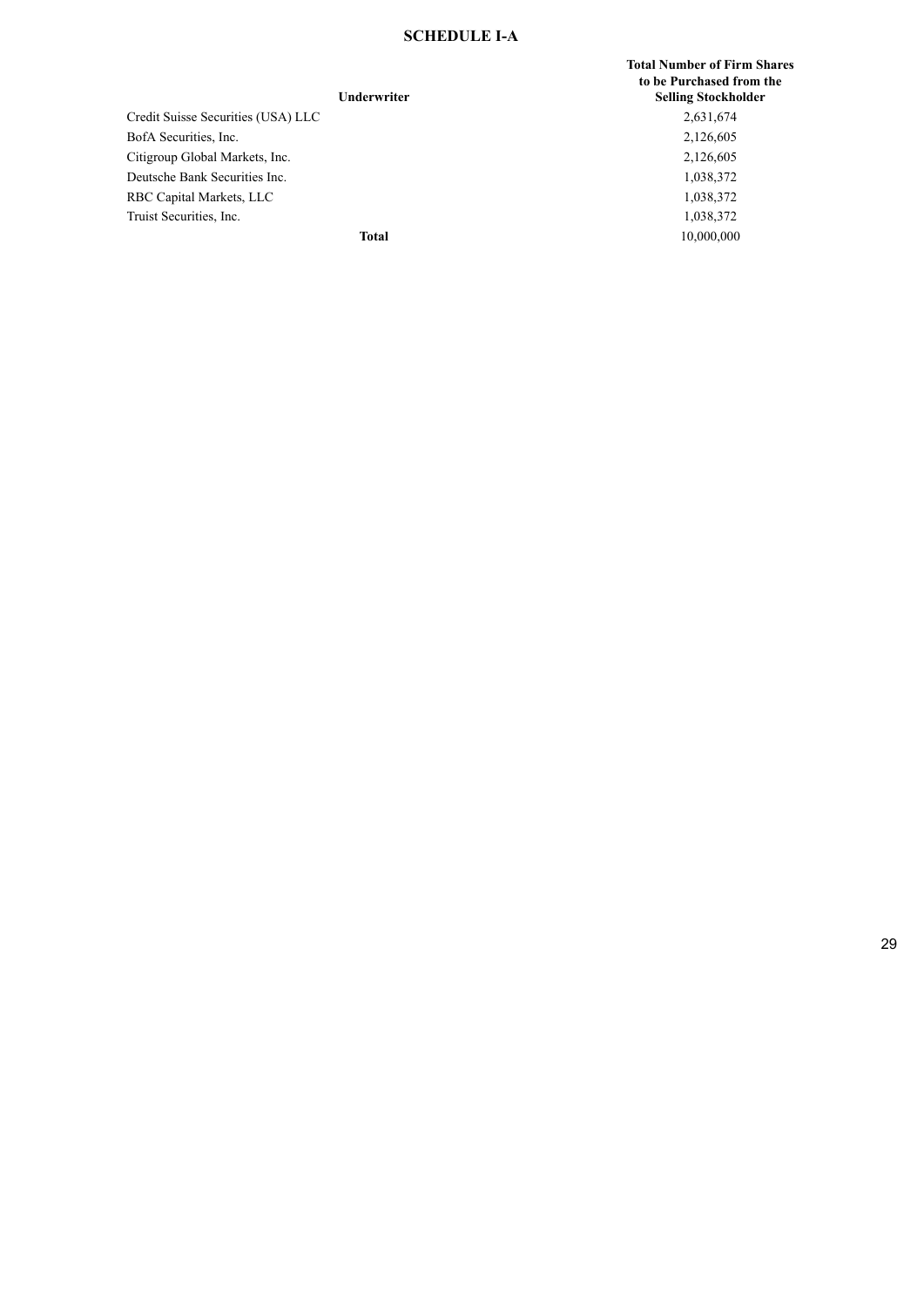# **SCHEDULE I-B**

| <b>Underwriter</b>                 | Number of Optional Shares to be Purchased from the<br><b>Selling Stockholder if Maximum Option Exercised</b> |
|------------------------------------|--------------------------------------------------------------------------------------------------------------|
| Credit Suisse Securities (USA) LLC | 394,750                                                                                                      |
| BofA Securities, Inc.              | 318,991                                                                                                      |
| Citigroup Global Markets, Inc.     | 318,991                                                                                                      |
| Deutsche Bank Securities Inc.      | 155,756                                                                                                      |
| RBC Capital Markets, LLC           | 155,756                                                                                                      |
| Truist Securities, Inc.            | 155.756                                                                                                      |
| Total                              | 1,500,000                                                                                                    |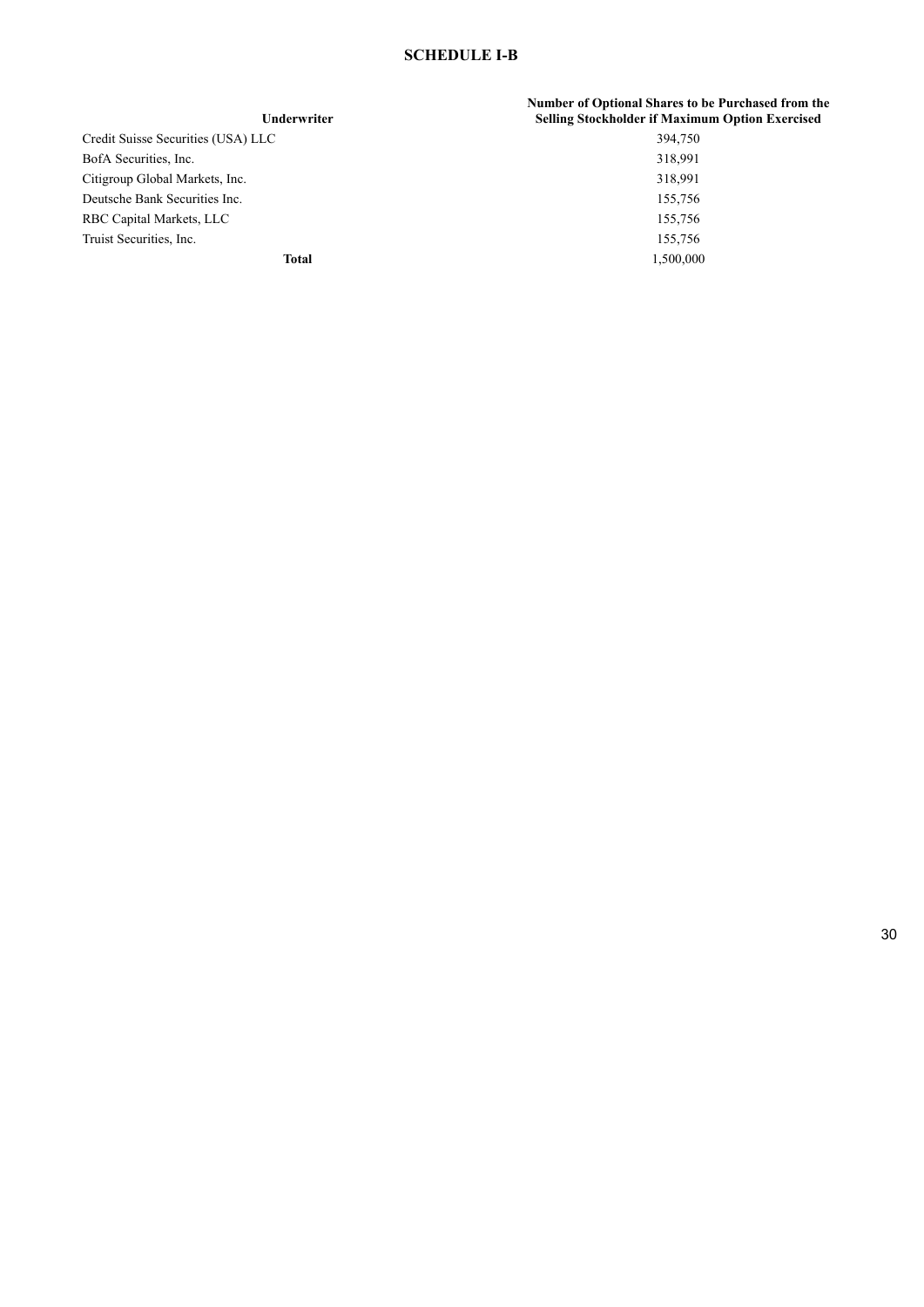## **SCHEDULE II**

(a) Issuer Free Writing Prospectuses not included in the Pricing Disclosure Package:

None.

(b) Additional documents incorporated by reference:

None.

(c) Information other than the Pricing Prospectus that comprise the Pricing Disclosure Package:

The initial public offering price per share for the Shares is \$13.50.

The number of Shares purchased by the Underwriters is 10,000,000.

(d) Written Testing-the-Waters Communications:

None.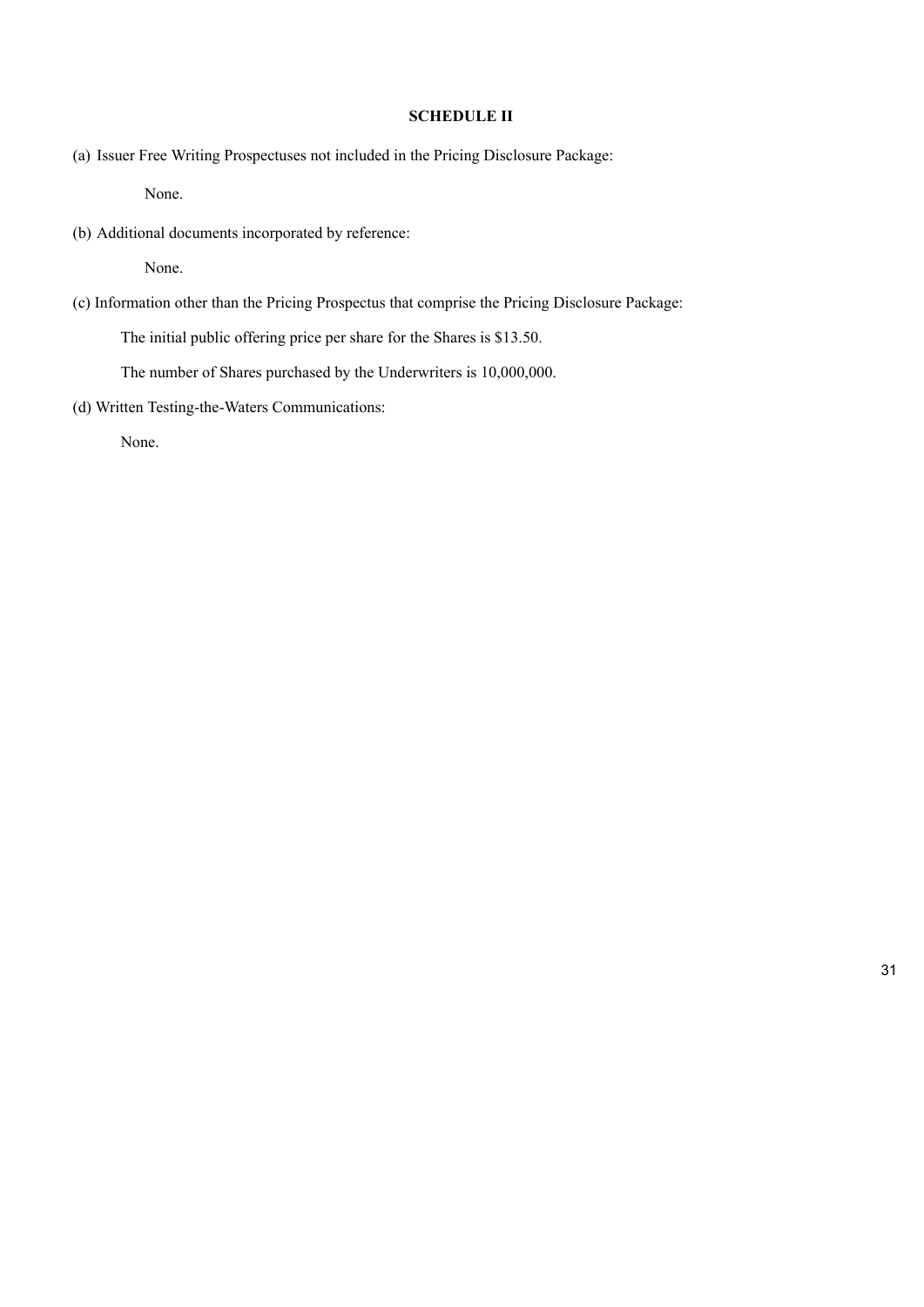# **FORM OF LOCK-UP AGREEMENT**

[Attached]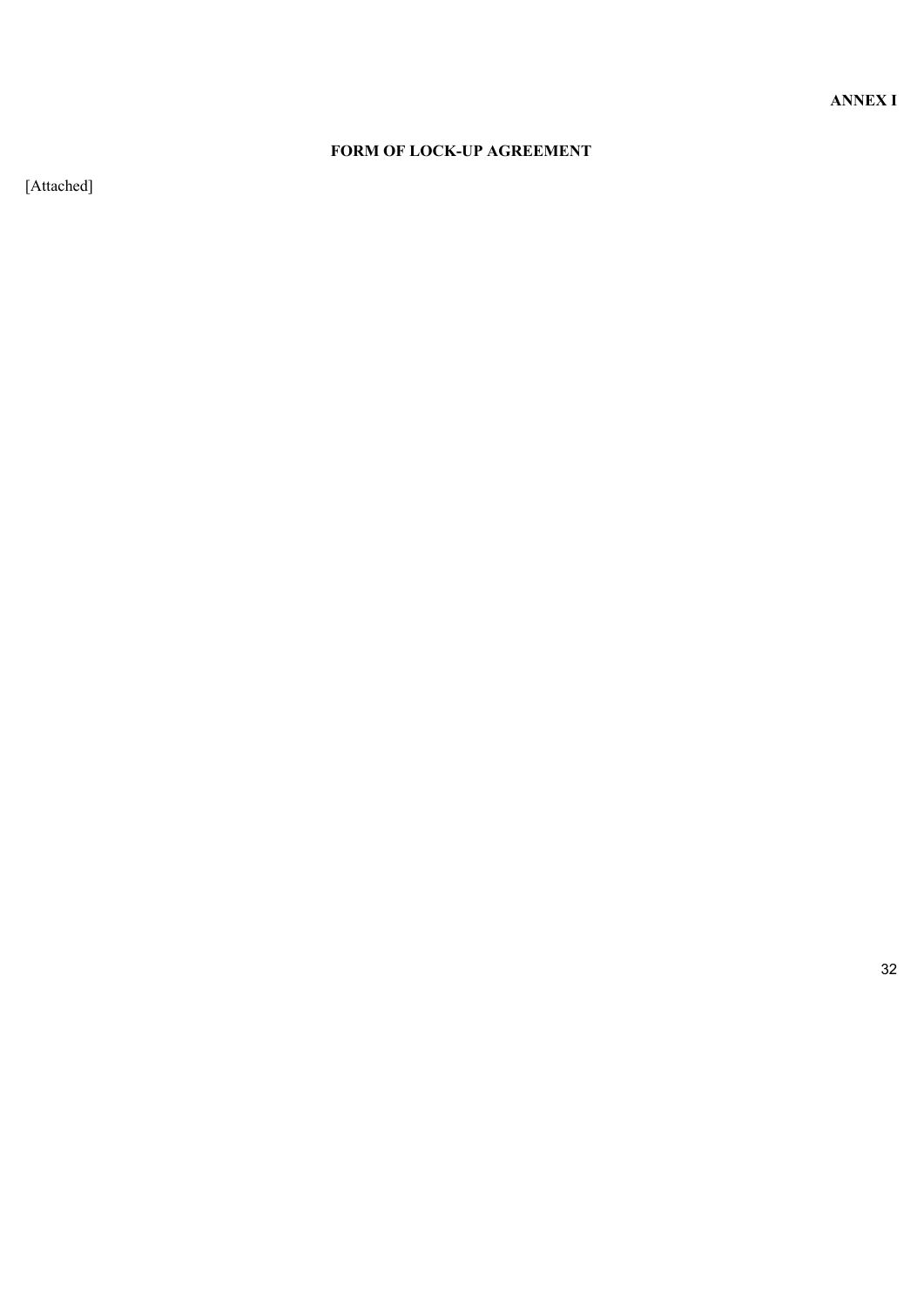#### **Lock-Up Agreement**

#### **Forterra, Inc.**

#### **September 14, 2020**

Credit Suisse Securities (USA) LLC BofA Securities, Inc. Citigroup Global Markets, Inc.

As representatives of the several Underwriters named in Schedule I hereto,

c/o Credit Suisse Securities (USA) LLC Eleven Madison Avenue New York, New York 10010 Re: Forterra, Inc. - Lock-Up Agreement

### Ladies and Gentlemen:

The undersigned understands that you, as representatives (the "**Representatives**"), propose to enter into an Underwriting Agreement on behalf of the several Underwriters named in Schedule I to such agreement (collectively, the "**Underwriters**"), with Forterra, Inc., a Delaware corporation (the "**Company**"), and Forterra US Holdings, LLC, a Delaware limited liability company, providing for a public offering of the common stock, par value \$0.001 per share ("**Common Stock**") of the Company (the "**Shares**") pursuant to a Registration Statement on Form S-3 (File Number 333-235501) which has been filed with the Securities and Exchange Commission (the "**SEC**").

In consideration of the agreement by the Underwriters to offer and sell the Shares, and of other good and valuable consideration the receipt and sufficiency of which is hereby acknowledged, the undersigned agrees that, during the period beginning from the date of this Lock-Up Agreement and continuing to and including the date 90 days after the date set forth on the final prospectus used to sell the Shares (the "**Lock-Up** Period"), the undersigned shall not, and shall not cause or direct any of its affiliates to, (i) offer, sell, contract to sell, pledge, grant any option to purchase, lend or otherwise dispose of any shares of Common Stock, or any options or warrants to purchase any shares of Common Stock, or any securities convertible into, exchangeable for or that represent the right to receive shares of Common Stock (such options, warrants or other securities, collectively, "**Derivative Instruments**"), including without limitation any such shares or Derivative Instruments now owned or hereafter acquired by the undersigned, (ii) engage in any hedging or other transaction or arrangement (including, without limitation, any short sale or the purchase or sale of, or entry into, any put or call option, or combination thereof, forward, swap or any other derivative transaction or instrument, however described or defined) which is designed to or which reasonably could be expected to lead to or result in a sale, loan, pledge or other disposition (whether by the undersigned or someone other than the undersigned), or transfer of any of the economic consequences of ownership, in whole or in part, directly or indirectly, of any shares of Common Stock or Derivative Instruments, whether any such transaction or arrangement (or instrument provided for thereunder) would be settled by delivery of Common Stock or other securities, in cash or otherwise (any such sale, loan, pledge or other disposition, or transfer of economic consequences, a "**Transfer**") or (iii) otherwise publicly announce any intention to engage in or cause any action or activity described in clause (i) above or transaction or arrangement described in clause (ii) above. The undersigned represents and warrants that the undersigned is not, and has not caused or directed any of its affiliates to be or become, currently a party to any agreement or arrangement that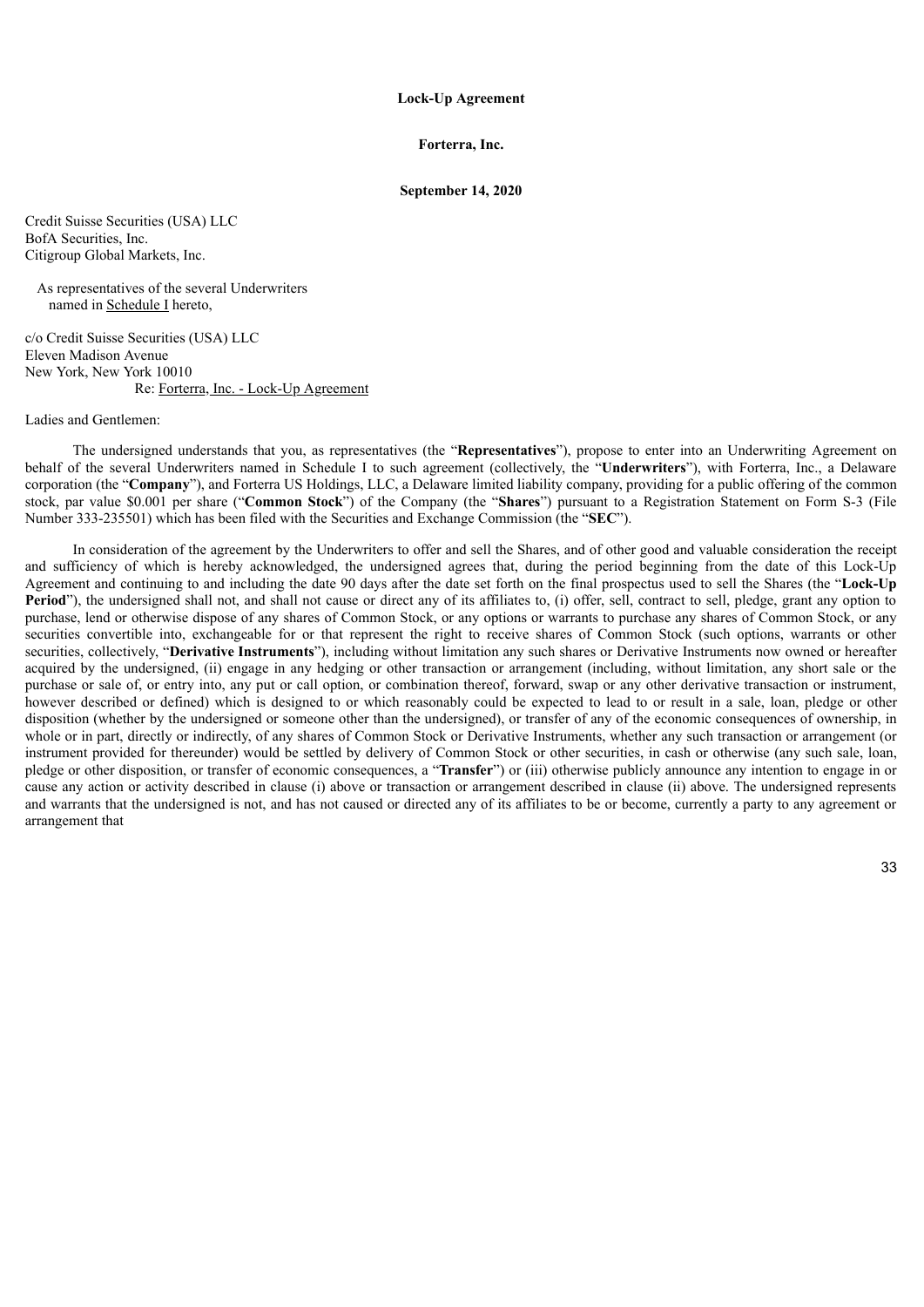provides for, is designed to or which reasonably could be expected to lead to or result in any Transfer during the Lock-Up Period.

Notwithstanding the foregoing, the undersigned may transfer the undersigned's shares of Common Stock (i) as a *bona fide* gift or gifts, or by will or intestacy upon death of the undersigned, provided that the donee or donees, beneficiary or beneficiaries, heir or heirs or representative thereof agree to be bound in writing by the restrictions set forth herein, (ii) to any trust, partnership, limited liability company or other entity for the direct or indirect benefit of the undersigned or the immediate family of the undersigned, *provided* that the trustee of the trust or the partnership, limited liability company or other entity agrees to be bound in writing by the restrictions set forth herein, and *provided further* that any such transfer shall not involve a disposition for value, (iii) to any immediate family member or other dependent of the undersigned, *provided* that the transferee agrees to be bound in writing by the restrictions set forth herein, and *provided*, further, that any such transfer shall not involve a disposition for value, (iv) pursuant to a divorce decree or similar domestic separation order of a court, *provided* that the transferee agrees to be bound in writing by the restrictions set forth herein, (v) if the undersigned is a corporation, partnership, limited liability company, trust or other business entity, transfers as part of a distribution to partners, limited liability company members or stockholders of the Undersigned or to another corporation, partnership or other entity that controls, is controlled by or is under common control with the Undersigned, *provided* that the transferee agrees to be bound in writing by the restrictions set forth herein and there shall be no further transfer of such securities except in accordance with this Agreement, and *provided further*, that any such transfer shall not involve a disposition for value, (vi) if the transfer is to solely the Company in connection with the exercise of outstanding options, restricted stock units or other equity interests, including transfers deemed to occur upon the "net" or "cashless" exercise of options or for the sole purpose of paying the exercise price of such options or other equity interests or for paying taxes (including estimated taxes) due as a result of the exercise of such options or other equity interests or as a result of the vesting of Common Stock under restricted stock awards, restricted stock unites or other equity interests, in each case pursuant to the Company's equity incentive plans disclosed in the Registration Statement, the Pricing Prospectus or the Prospectus; *provided* that any filing under Section 16(a) of the Exchange Act with respect to a transaction described in this clause (vi) shall clearly indicate in the footnotes thereto that (A) the filing relates to the circumstances described herein, (B) the reason for the disposition and (C) the disposition was solely to the Company; and *provided, further*, that any Common Stock received upon such exercise or other event described in this clause (vi) shall be subject to the restrictions set forth herein; (vii) pursuant to the terms of the Underwriting Agreement with respect to the sale of the Shares, (viii) after the completion of the proposed public offering, pursuant to a bona-fide third-party tender offer, merger, consolidation or other similar transaction made to all holders of the Common Stock involving a Change of Control (as defined below) of the Company, provided that in the event that the Change of Control is not consummated, such Common Stock shall remain subject to the terms of this Lock-Up Agreement for any remaining term thereof or (ix) with the prior written consent of the Representatives on behalf of the Underwriters. For purposes of this Lock-Up Agreement, (a) "immediate family" shall mean any relationship by blood, marriage or adoption, not more remote than first cousin and (b) "Change of Control" shall mean the transfer (whether by tender offer, merger, consolidation or other similar transaction), in one transaction or a series of related transactions, to a person or group of affiliated persons, of the Company's voting securities if, after such transfer, such person or group of affiliated persons would hold shares having greater than 50% of the total voting power of all outstanding voting shares of Common Stock (or the surviving entity).

The undersigned now has, and, except as contemplated by clauses (i) through (ix) above, for the duration of this Lock-Up Agreement will have, good and marketable title to the undersigned's shares of Common Stock, free and clear of all liens, encumbrances, and claims whatsoever. The undersigned also agrees and consents to the entry of stop transfer instructions with the Company's transfer agent and registrar against the transfer of the undersigned's shares of Common Stock except in compliance with the foregoing restrictions.

Notwithstanding the foregoing, the undersigned may establish a Rule 10b5-1 plan during the Lock-Up Period, provided, that (i) such plan does not provide for the transfer of Common Stock during the Lock-Up Period, and (ii) the Undersigned makes no public disclosures in respect thereof during the Lock-Up period.

This Lock-Up Agreement will automatically terminate upon the earliest to occur, if any, of: (a) the Selling Stockholder notifies the Representatives in writing prior to the execution of the Underwriting Agreement that the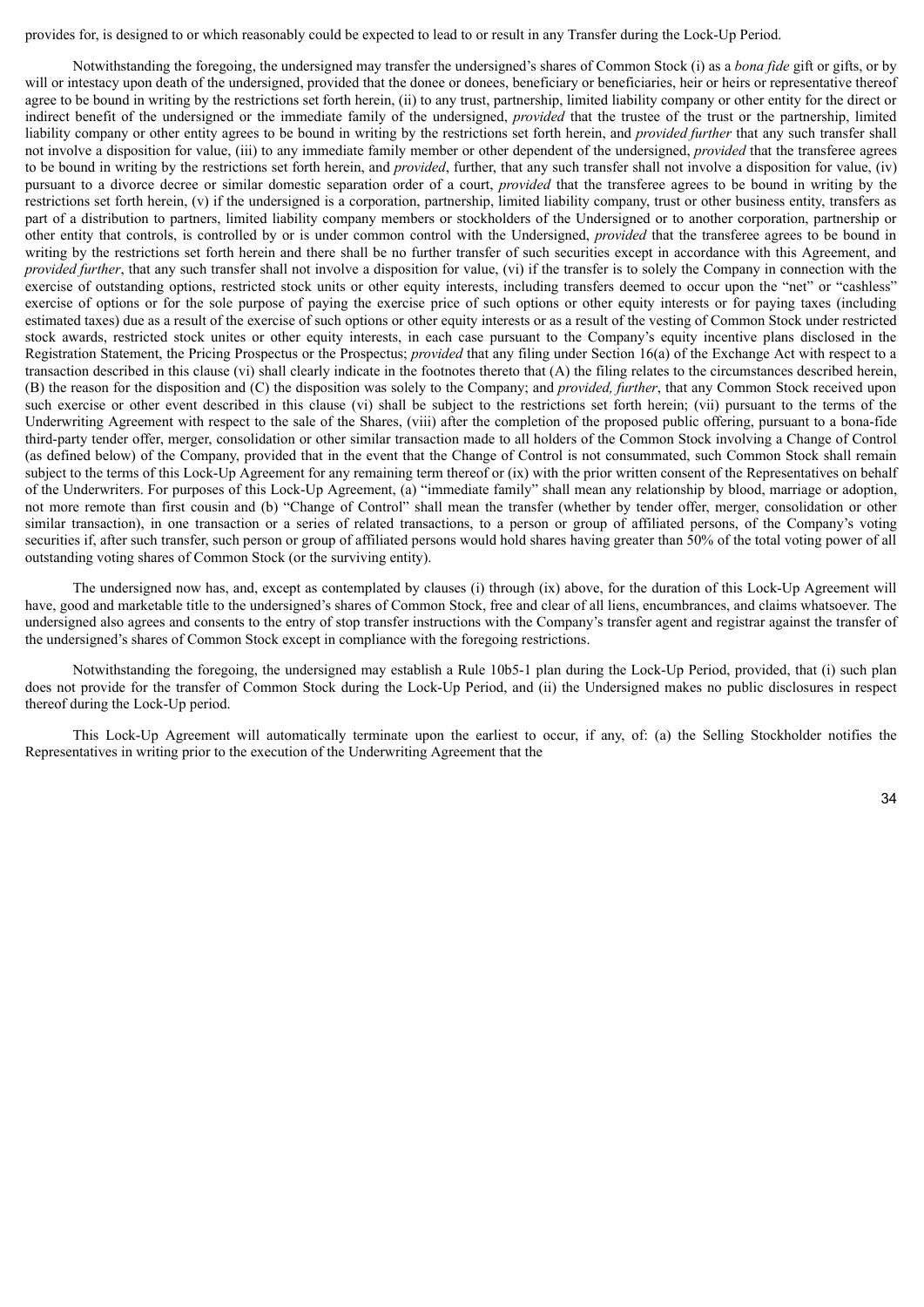Selling Stockholder does not intend to proceed with the offering, (b) the Representatives notify the Company in writing that they have determined not to proceed with the offering or (c) September 28, 2020 if the Underwriting Agreement is not executed before such date or if the Underwriting Agreement is executed, but the payment for and delivery of the Stock to be sold thereunder is not completed by such date.

The undersigned understands that the Company and the Underwriters are relying upon this Lock-Up Agreement in proceeding toward consummation of the offering. The undersigned further understands that this Lock-Up Agreement is irrevocable and shall be binding upon the undersigned's heirs, legal representatives, successors, and assigns.

[Signature page follows]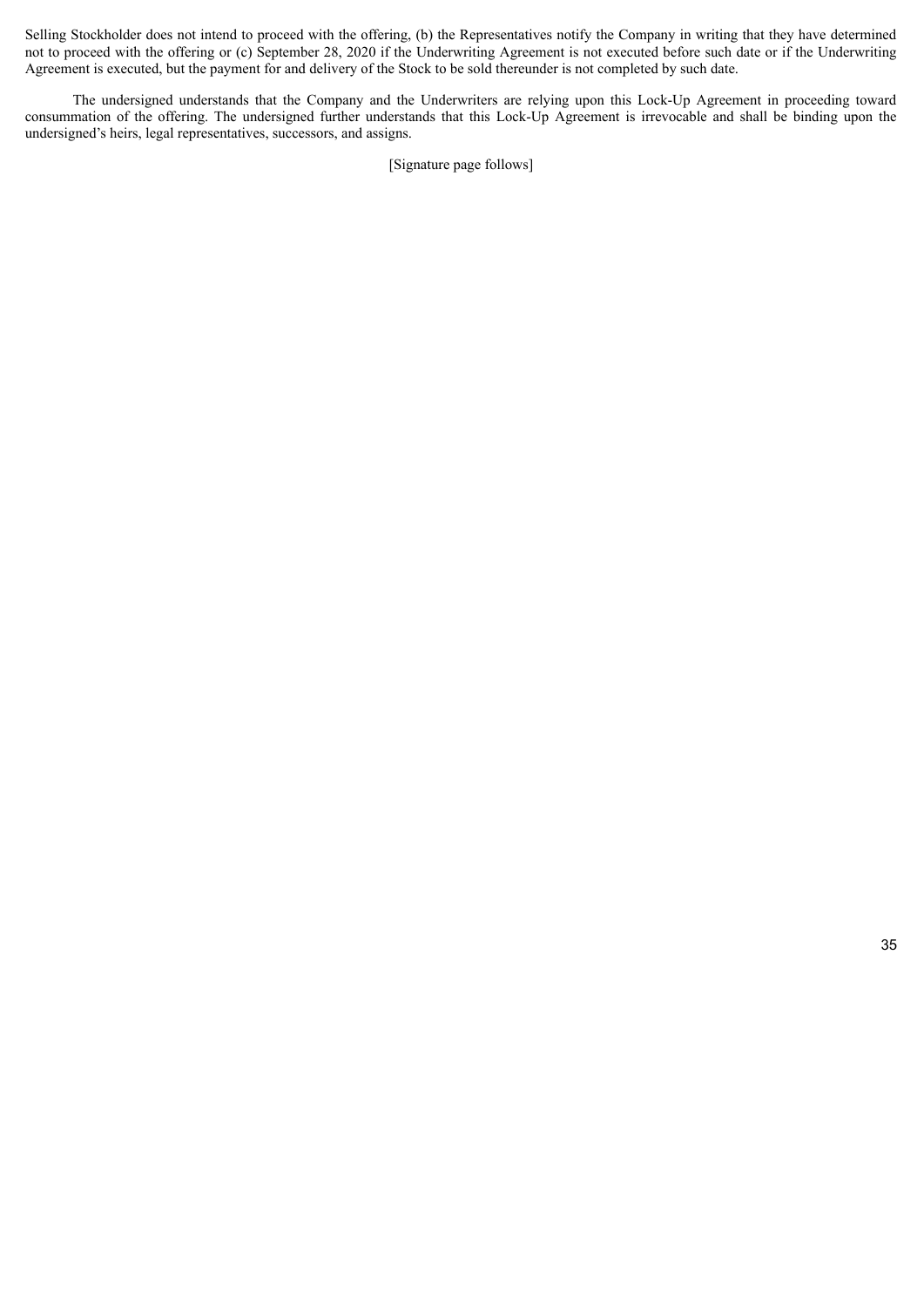Name

Authorized Signature

Title